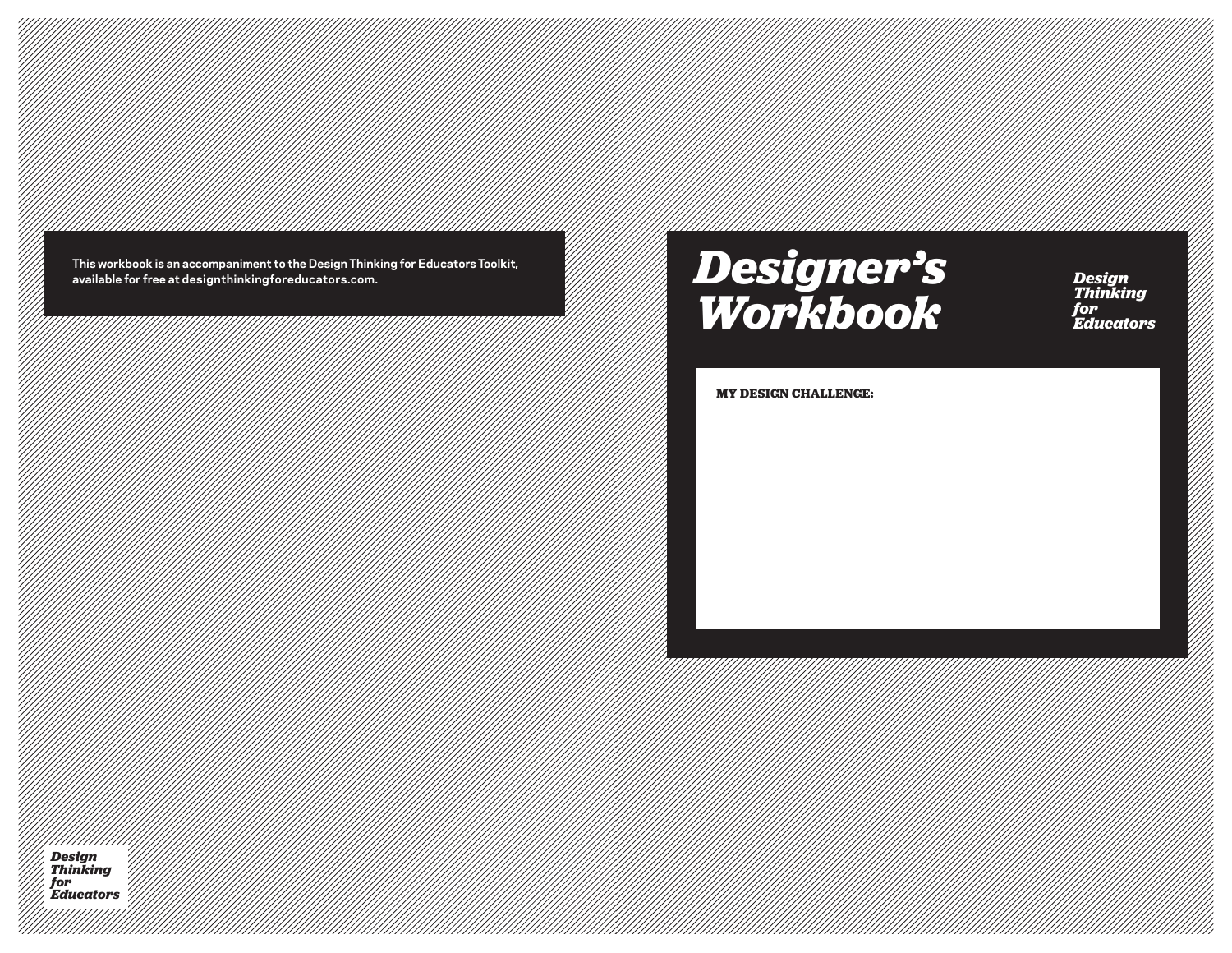## **What is Design Thinking?**

Design Thinking is about believing we can make a difference, and having an intentional process in order to get to new, relevant solutions that create positive impact.

Design Thinking gives you faith in your creative abilities and a process for transforming difficult challenges into opportunities for design.

Design Thinking is:

**human-centered collaborative optimistic experimental**

## *Welcome to the Designer's Workbook.*

**This workbook includes step-bystep instructions for completing a design challenge using the design thinking process. this workbook is a quickstart guide to the design thinking process and is best used in combination with the Design Thinking for Educators Toolkit.** 

**The Design Thinking for Educators Toolkit contains in-depth instructions and explanations as highlighted by each step in this workbook. The toolkit also provides you with examples from educators, like yourself, of how they've been using design thinking in their work.**

**THIS WORKBOOK CAN SUPPORT ANY DESIGN CHALLENGE YOU WANT TO TACKLE. THOUGH WE OFTEN SEE CHALLENGES THAT CENTER AROUND A FEW SPECIFIC TOPICS:**

| 7 |
|---|
| Ξ |
|   |

#### **CURRICULUM**

Every day you design ways to interact with your students around content. You can follow a design process to be more intentional about connecting this content to the interests and desires of today's learners by finding out more about the things that they do outside of school and connecting that to the content you are bringing to them.



#### **SPACES**

The physical environment of the classroom sends a big signal about how you want your students to behave. Right now we tend to think of our classroom spaces as standard… kids in rows, sitting in desks. By rethinking the design of our spaces, we can send new messages to our students about how they should feel and interact in the classroom.



#### **PROCESSES & TOOLS** Your school has already designed

a set of processes or tools that may or may not be setting up your school for success. This is typically outside of the classroom and specific interactions around learning, and more around how the system operates. Every process is already designed, and thus can be redesigned! Sometimes creating tools can be essential to supporting newly designed processes.



#### **SYSTEMS**

Not everyone can always make decisions for the system that they exist within, but everyone can contribute to the design of that system. Designing systems is about balancing the complexity of many different stakeholder needs with the needs of the operation. When designing systems, we're often setting high-level strategy such as stating visions, priorities, policies, and key communications around these ideas.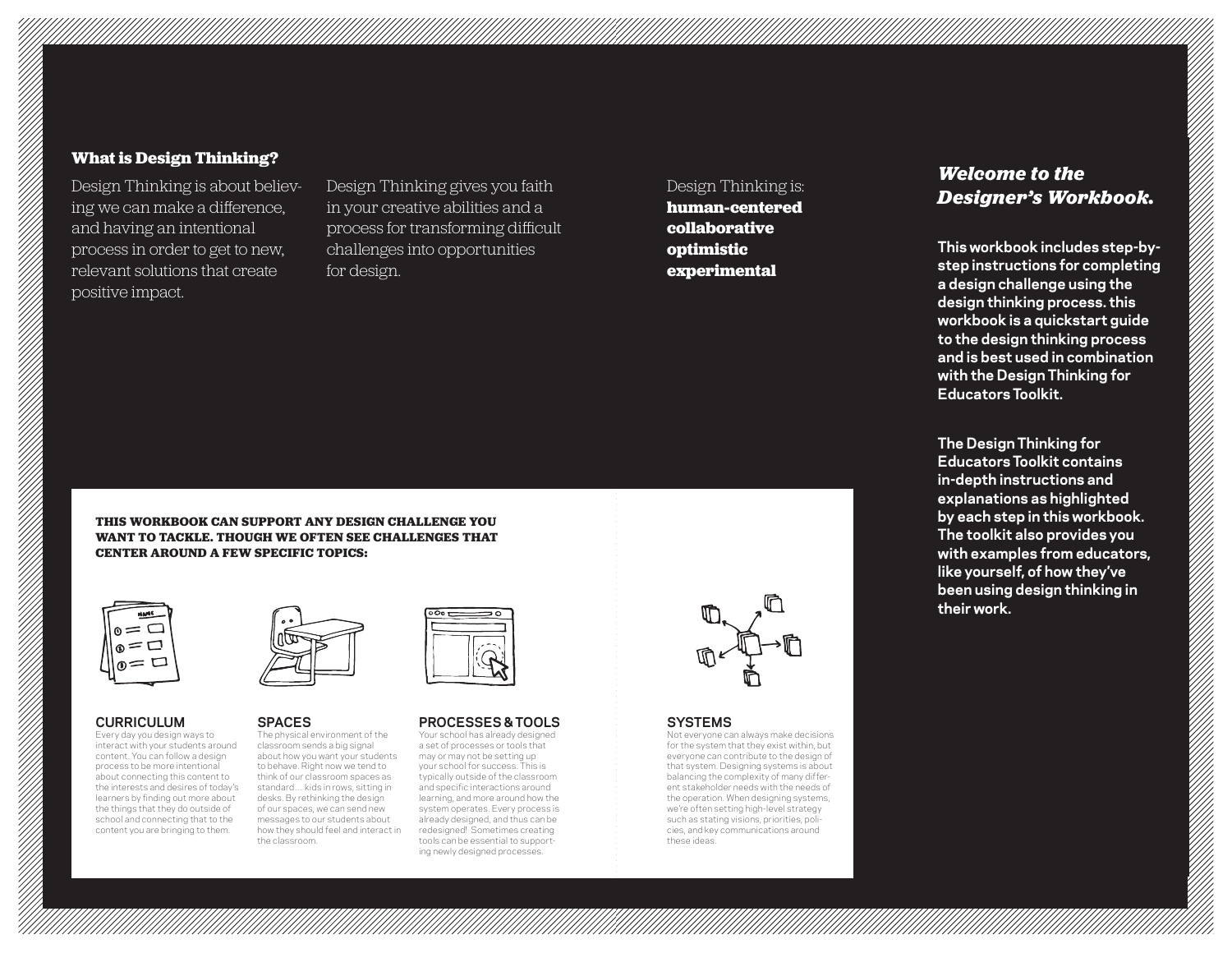## *Hello Designer!*

**Whether this is your first design project or your fiftieth, you are taking a brave step to address challenges in your classroom, school or community by designing new solutions that build from people's needs and desires. Exciting!** 

**This workbook is meant to help you structure your process and capture your thoughts. Use it how it best helps you… you can use some of the methods or all of the methods, it's up to you.** 

**First step… define your challenge and create a project plan.** 



#### **WHAT'S IN THIS SECTION**

**0-1** *Define a Challenge* **0-2** *Create a Project Plan* **0–3** *Create a Project Plan*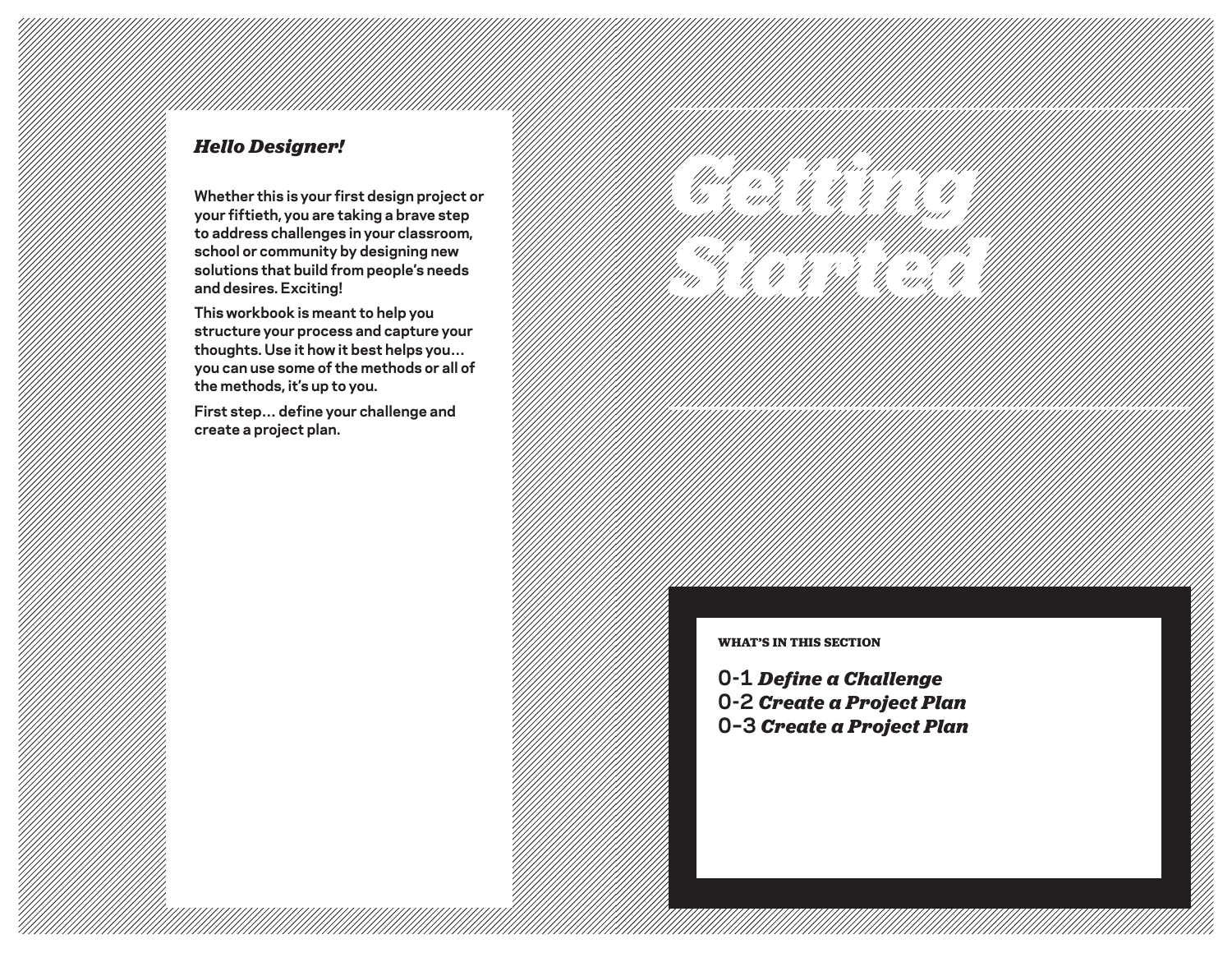$\mathbf{\mathcal{Q}}$ ♦  $\mathsf Q$  $\bullet$  $\overline{Q}$  *0–1 Define a Challenge* **GETTING STARTED**

## **0–1** *Define a Challenge*

### **Dreams and Gripe Session**

Finding opportunities for design often begins by noticing problems. Sometimes it comes out as **O-1 Define a Challenge**<br>**Dreams and Gripe Session**<br>Finding opportunities for design often begins by noticing problems. Sometimes it comes out as<br>wishes ("I really wish our school had \_\_\_\_\_.") Sometimes it comes out as com **Dreams and Gripe Session**<br>Finding opportunities for design often begins by noticing problems. Sometimes it comes out as<br>wishes ("I really wish our school had \_\_\_\_\_.") Sometimes it comes out as complaints ("It annoys me<br>th your dreams and gripes and ask them to reflect back design opportunities.

Next, flip these statements into possible design challenges. Begin your question with "How might we…" or HMW for short. This turns the problems you see into opportunities for design!

| DREAMS/THINGS I WISH WOULD EXIST          | HOW MIGHT WE               |
|-------------------------------------------|----------------------------|
|                                           |                            |
|                                           |                            |
|                                           |                            |
|                                           |                            |
|                                           |                            |
|                                           |                            |
|                                           |                            |
|                                           |                            |
| <b>GRIPES/THINGS THAT COULD BE BETTER</b> | $\rightarrow$ HOW MIGHT WE |
|                                           |                            |
|                                           |                            |
|                                           |                            |
|                                           |                            |
|                                           |                            |
|                                           |                            |
|                                           |                            |
|                                           |                            |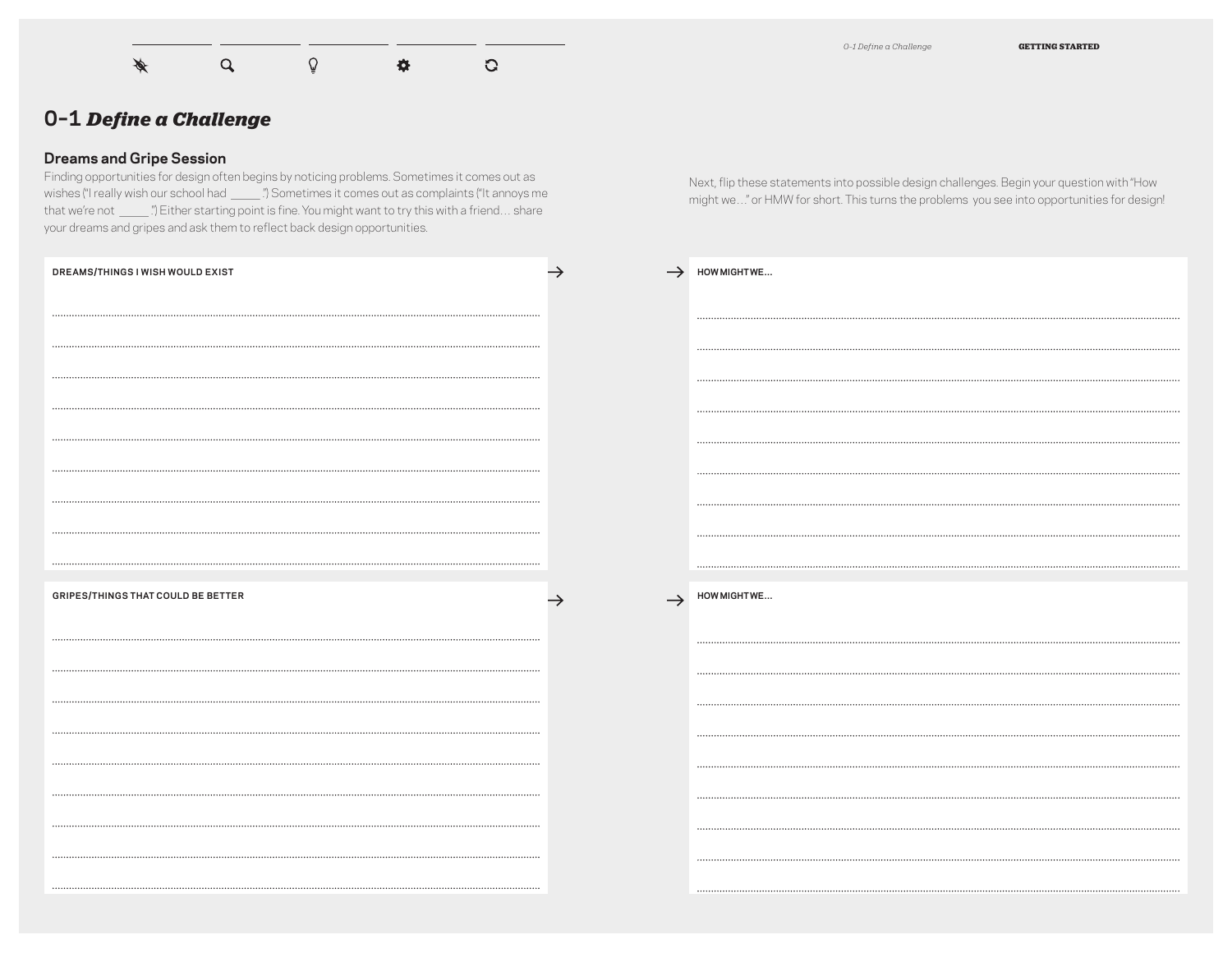

## **Sketch out the End Goal(s)**

What will I work to produce?

| <b>END GOAL(S)</b> |
|--------------------|
|                    |
| □                  |
| п                  |
| п                  |
| п                  |
| П                  |
| П                  |
|                    |
|                    |

## **Establish Constraints**

What constraints will I need to manage?

| <b>CONSTRAINTS</b> |  |
|--------------------|--|
| □                  |  |
| □                  |  |
| □                  |  |
| □                  |  |
| □                  |  |
| □                  |  |
| □                  |  |
| о                  |  |
| □                  |  |
| □                  |  |
| п                  |  |
|                    |  |

## **Define Indicators of Success**

What measures and indicators will help me know my ideas are successful?

| <b>MEASURES</b> |
|-----------------|
| □               |
| □               |
| □               |
| □               |
| □               |
| □               |
| □               |
| □               |
|                 |

**OTHER THINGS TO KEEP IN MIND**

 $......$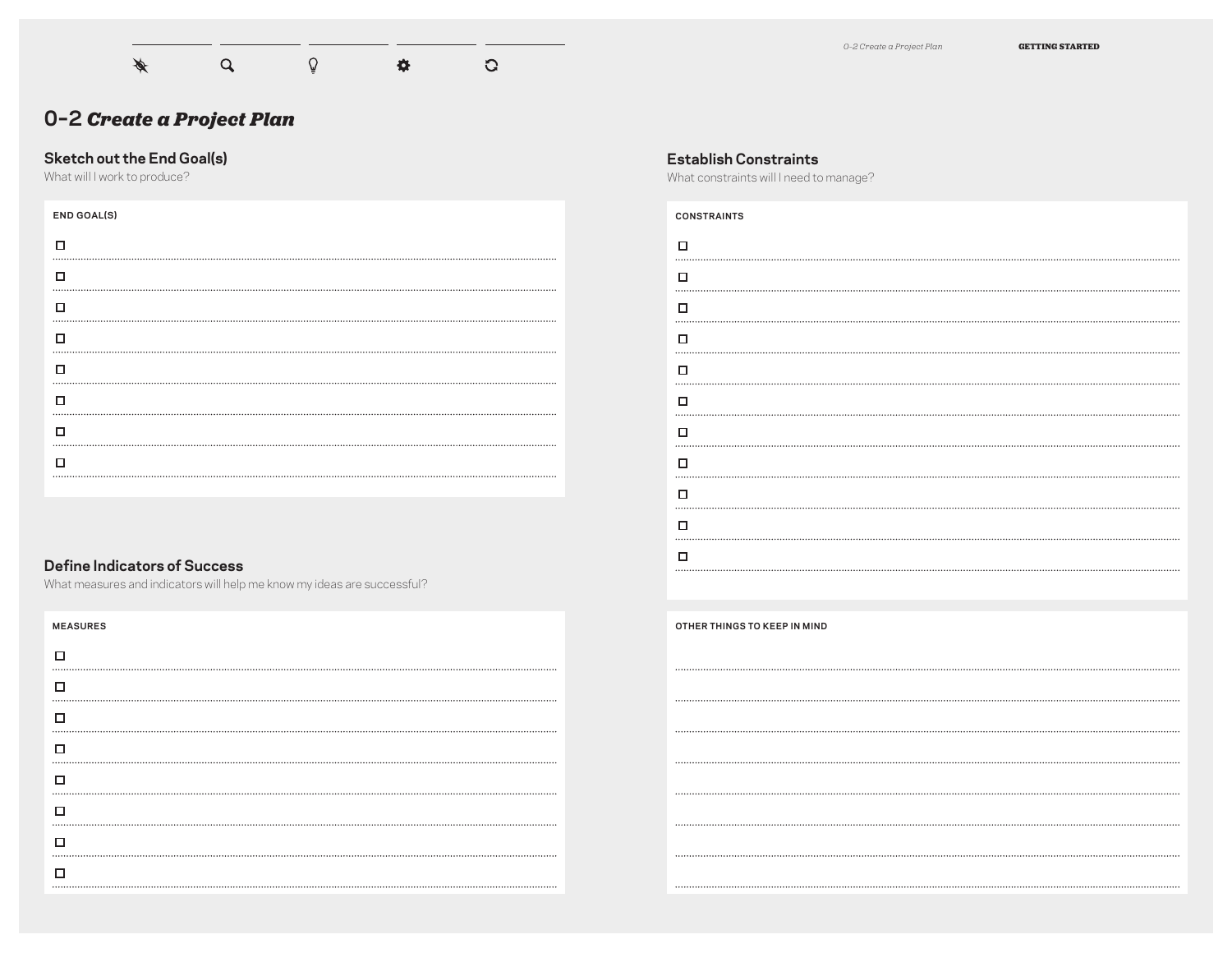

## **Write a Brief**

Write up a short "brief" that clarifies the challenge you'd like to address. Write it as if you were handing it to someone else to design with. Capture thoughts on why this is a problem, and what the opportunity for design will be.

| <b>BRIEF</b> |
|--------------|
|              |
|              |
|              |
|              |
|              |
|              |
|              |
|              |
|              |
|              |
|              |
|              |
|              |
|              |
|              |
|              |
|              |
|              |
|              |
|              |

| <b>CHALLENGE QUESTION</b>                               |               |                               |                |
|---------------------------------------------------------|---------------|-------------------------------|----------------|
|                                                         |               |                               |                |
|                                                         |               |                               |                |
|                                                         |               |                               |                |
|                                                         |               |                               |                |
|                                                         |               |                               |                |
|                                                         |               |                               |                |
| WHAT KIND OF CHALLENGE IS THIS? (CIRCLE ONE)            |               |                               |                |
| <b>HAME</b><br>0=□<br>$=$ $\Box$<br>$^{\circ}$<br>ก= ่⊐ |               |                               | ╓<br>⅏         |
| <b>CURRICULUM</b>                                       | <b>SPACES</b> | <b>PROCESSES</b><br>AND TOOLS | <b>SYSTEMS</b> |
|                                                         |               |                               |                |
|                                                         |               |                               |                |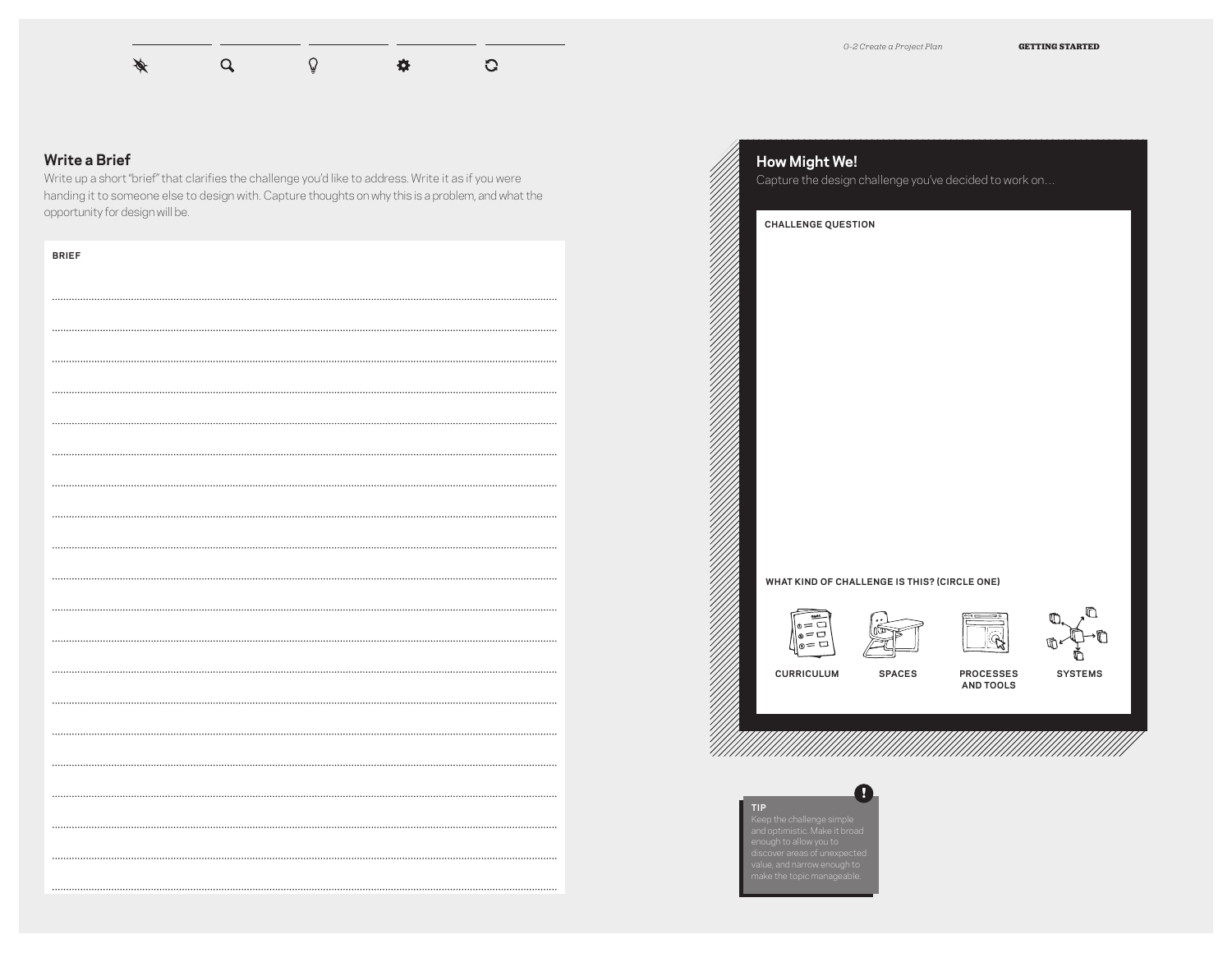

## **0–3** *Create a Project Plan*

The Design Thinking process is flexible and can integrate into your school structure and timing. The process can be run in a day, a week, a year, or more. What you put into the challenge determines what you get out of it. The depth of insight, opportunity areas, and level of concept refinement and impact will vary depending on the length of your project. For now, choose the timeline you'd like to begin working with. After getting started on the project, you may find that you'll want to evolve this plan to meet the needs of your design solutions.

## **Circle your Design Plan**





#### **Sketch your Timeline**

Create a timeline for your project. What are major dates you'll be working toward? Do you need a prototype to be ready for use after summer break? Do you want to share learnings at parentteacher night or pitch your concept to the school board? Consider deadlines, meetings, and interim check-in dates.

#### **Project Checklist**

What do you need to get in place to enable you to get started on this project? Do you need to align schedules to conduct a challenge on a professional development day? Do you need to book space or request materials? Who do you want help from?

| <b>CHECKLIST</b> | TO HELP ME WITH PLANNING, I WILL ENGAGE: |
|------------------|------------------------------------------|
| п                |                                          |
| □                |                                          |
| □                |                                          |
| п                |                                          |
| □                |                                          |
| □                |                                          |
| □                |                                          |
| п                |                                          |
| п                |                                          |
| п                |                                          |
|                  |                                          |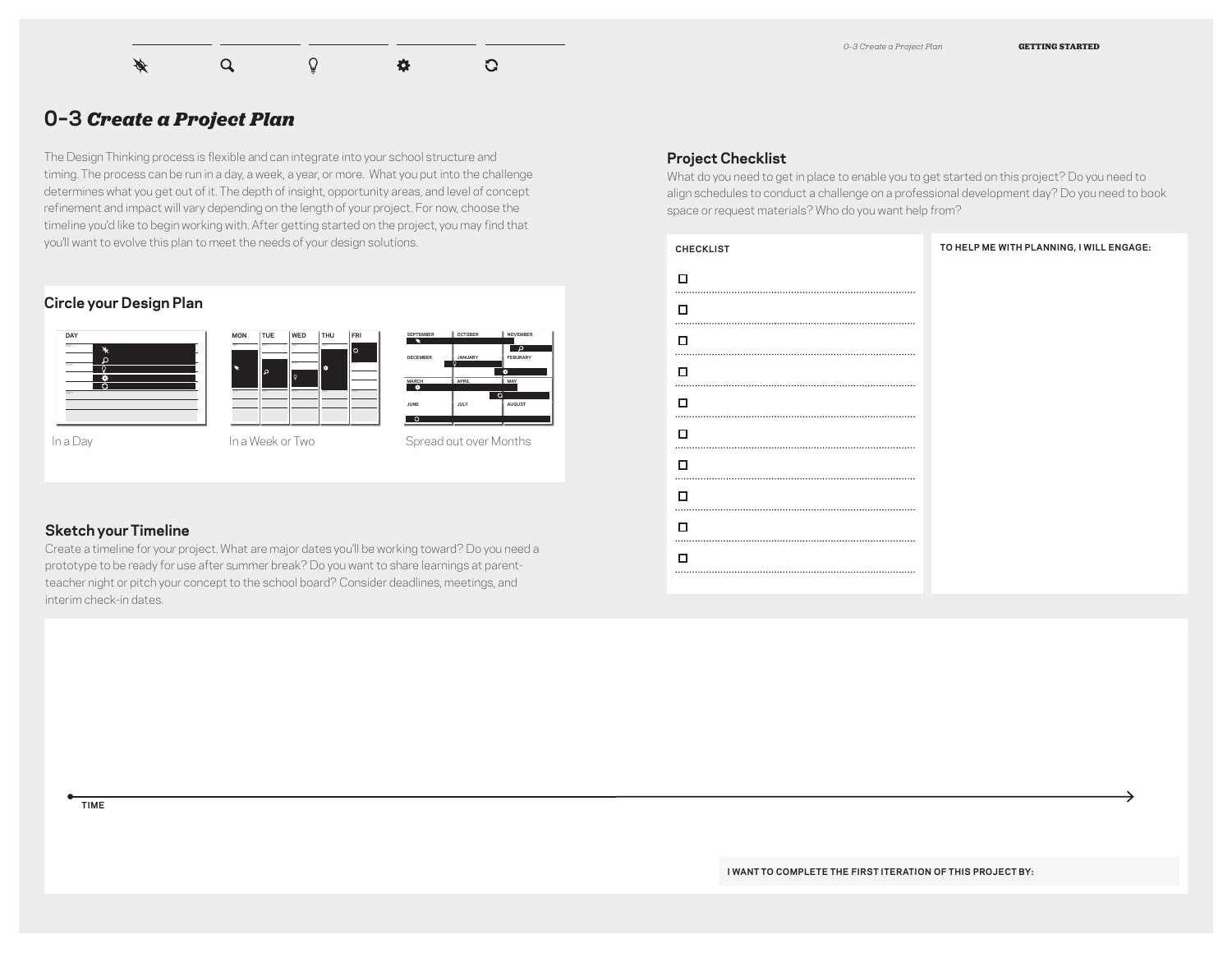*You have now defined a design challenge to create new solutions for, and have sketched a work plan for you and your team.* 

*Now you are ready to move on to the first phase of the design process... Discovery.*



**DISCOVERY**

**WHAT'S IN THIS SECTION**

- **1–1** *Understand the Challenge*
- **1–2** *Prepare Research*
- **1–3** *Gather Inspiration*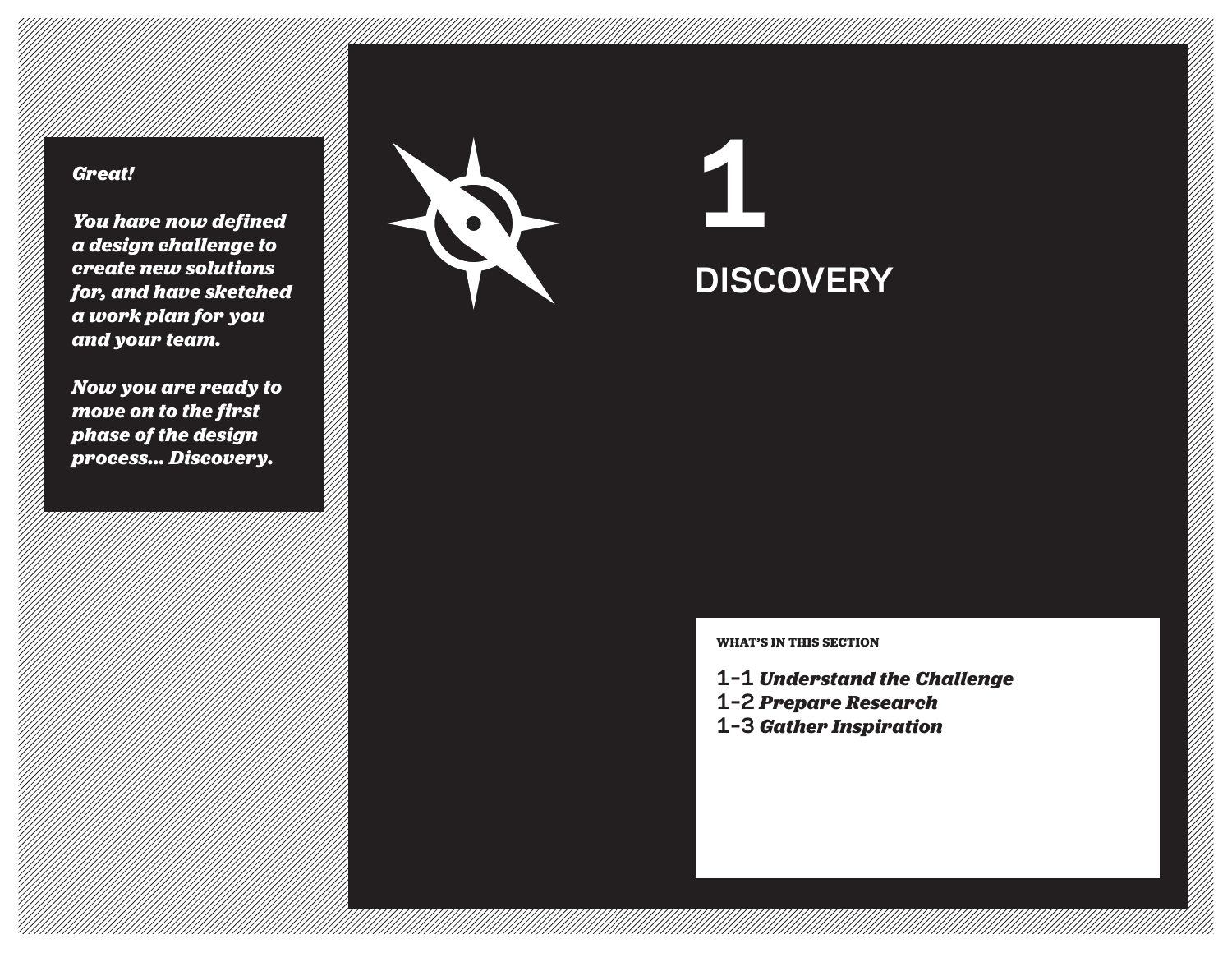

*1–1 Understand the Challenge* **DISCOVERY**

What do you believe you already know about this challenge? What would you like to learn more

**Share What you Know**

about? Capture your assumptions, and your questions.

## **1–1** *Understand the Challenge*

## **Review the Challenge**

What are some things your team identified about the current design challenge? Capture key thoughts, constraints, and barriers from the discussion.

| THOUGHTS, CONSTRAINTS, BARRIERS                                                                            | <b>I ALREADY KNOW</b>            |
|------------------------------------------------------------------------------------------------------------|----------------------------------|
|                                                                                                            |                                  |
|                                                                                                            |                                  |
|                                                                                                            |                                  |
|                                                                                                            |                                  |
|                                                                                                            |                                  |
|                                                                                                            |                                  |
|                                                                                                            |                                  |
|                                                                                                            |                                  |
|                                                                                                            | <b>I WANT TO KNOW MORE ABOUT</b> |
|                                                                                                            |                                  |
|                                                                                                            |                                  |
|                                                                                                            |                                  |
|                                                                                                            |                                  |
|                                                                                                            |                                  |
|                                                                                                            |                                  |
| Did your group rewrite the challenge after your discussion? If so, capture it here:<br><b>HOW MIGHT WE</b> |                                  |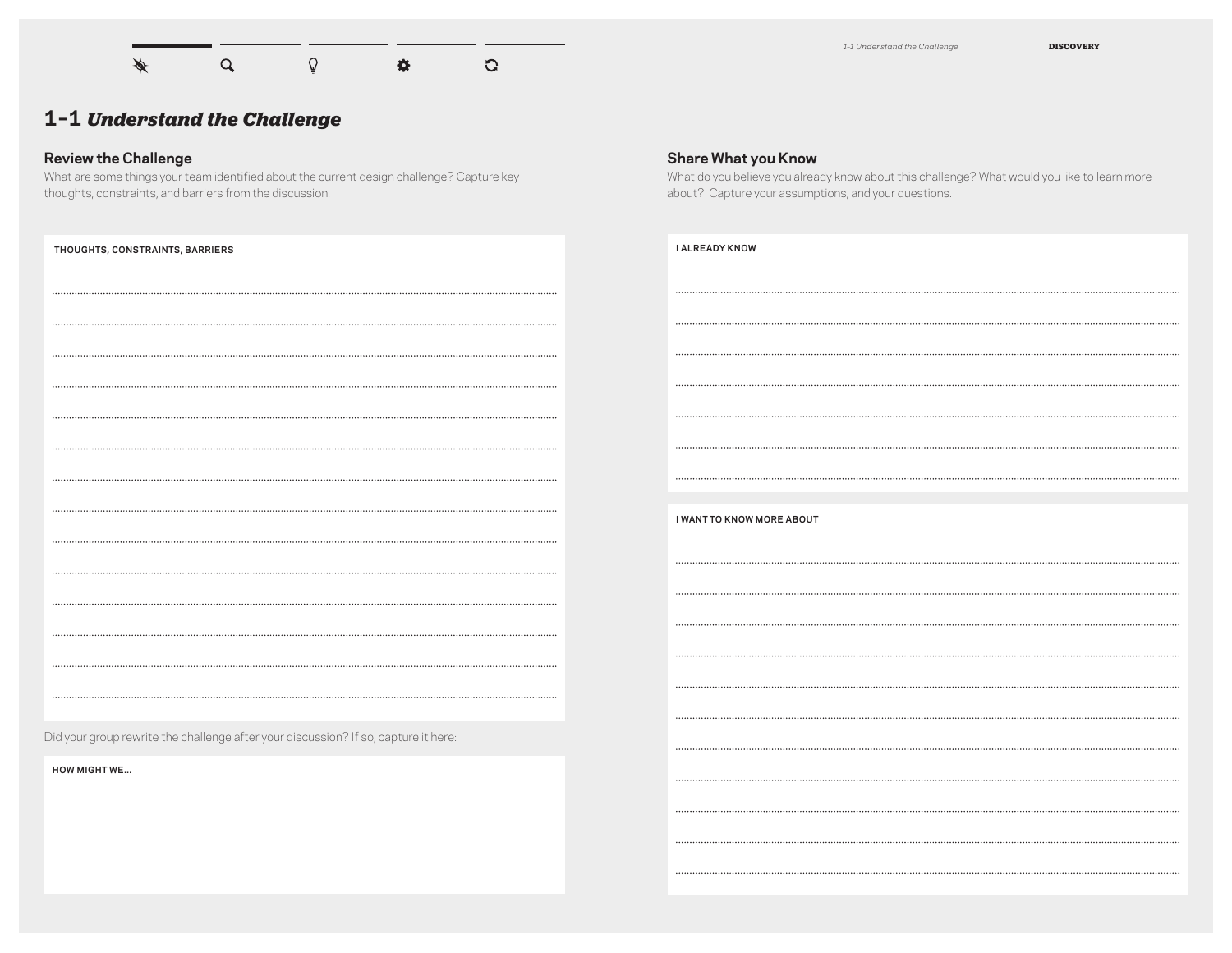

#### **Build your Team**

Who is on your team? Who are core members and who are extended members? Through your discussion, what did you determine about the roles that people will play and the unique goals that you each have?

| <b>CORE TEAM MEMBER(S)</b>     | <b>GOALS AND ROLES</b> |
|--------------------------------|------------------------|
|                                |                        |
|                                |                        |
|                                |                        |
|                                |                        |
|                                |                        |
|                                |                        |
|                                |                        |
|                                |                        |
|                                |                        |
| <b>EXTENDED TEAM MEMBER(S)</b> | <b>GOALS AND ROLES</b> |
|                                |                        |
|                                |                        |
|                                |                        |
|                                |                        |
|                                |                        |
|                                |                        |
|                                |                        |
|                                |                        |
|                                |                        |
|                                |                        |

#### **Define your Audience**

Who will you be designing for? Consider the core audience and extended audience. Draw a visual reminder.



CLASSROOM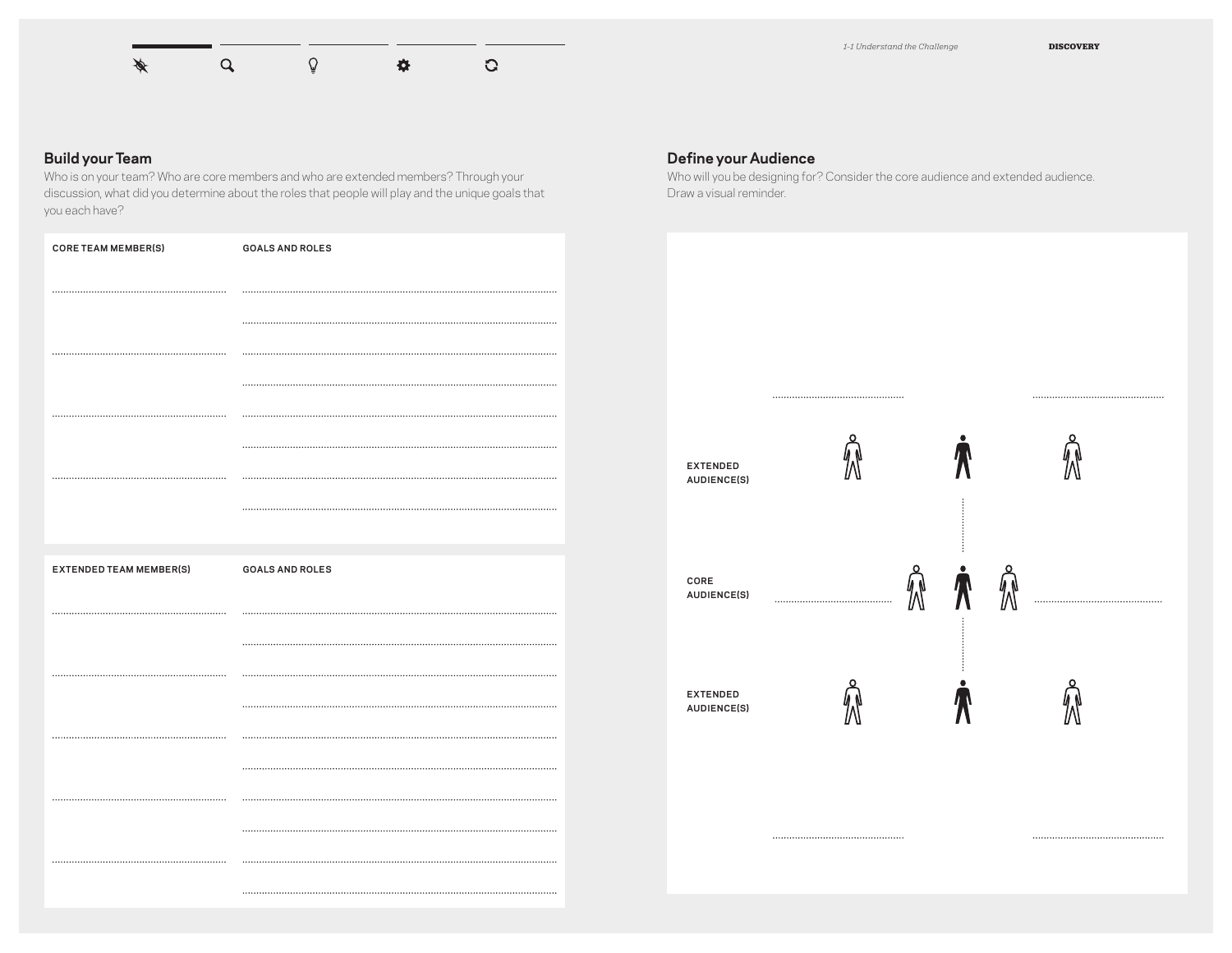$\alpha$  $\bar{\mathbb{Q}}$ ♦  $\ddot{\mathbf{Q}}$ 

 $\overline{G}$ 

**1–2** *Prepare Research*

#### **Identify Sources of Inspiration**

Who are all of the people involved in your topic? Who might represent extreme behaviors related to your topic? Which experts do you want to meet with to learn more about your topic? List the candidates that you think will provide the most inspiration and circle 3-5 that you want to engage with first.

| USERS, EXPERTS, EXTREME USERS |
|-------------------------------|
|                               |
|                               |
|                               |
|                               |
| .                             |
|                               |
|                               |
|                               |
|                               |
|                               |
|                               |
|                               |
|                               |
|                               |
|                               |
|                               |
|                               |
|                               |
|                               |
|                               |

#### **Identify Places of Inspiration**

Where can you go to have an inspiring experience related to your challenge? What are analogous settings or extreme experiences where you might witness similar or relevant behaviors and activities in a different context? List as many locations as you can and circle 3-5 that you are most excited to observe first.

| INSPIRING LOCATIONS, ANALOGOUS SETTINGS |
|-----------------------------------------|
|                                         |
|                                         |
|                                         |
|                                         |
|                                         |
|                                         |
|                                         |
|                                         |
|                                         |
|                                         |
|                                         |
|                                         |
|                                         |
| .                                       |
|                                         |
| $\cdots$                                |
|                                         |
|                                         |
|                                         |
|                                         |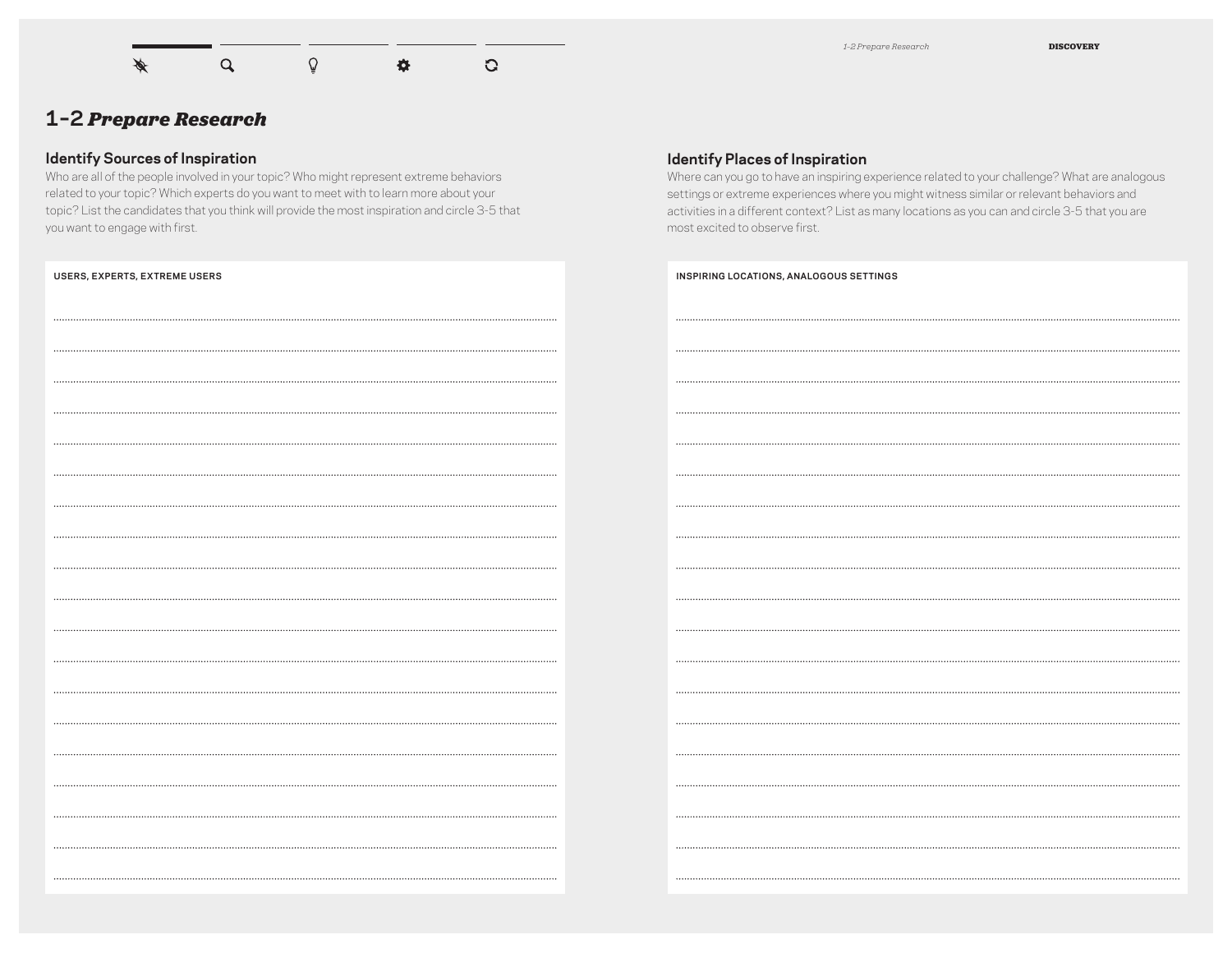

#### **Select Research Participants**

Who specifically do you want to talk to and learn from? Create detailed descriptions for at least 3 different users or sources of inspiration. Be sure to cover a variety of gender, experience, ethnicity, etc.

| <b>USER TYPE</b>        | <b>USER TYPE</b>        |
|-------------------------|-------------------------|
| <b>USER DESCRIPTION</b> | <b>USER DESCRIPTION</b> |
|                         |                         |
|                         |                         |
|                         |                         |
|                         |                         |
|                         |                         |
|                         |                         |
| <b>USER TYPE</b>        | <b>USER TYPE</b>        |
| <b>USER DESCRIPTION</b> | <b>USER DESCRIPTION</b> |
|                         |                         |
|                         |                         |
|                         |                         |
|                         |                         |
|                         |                         |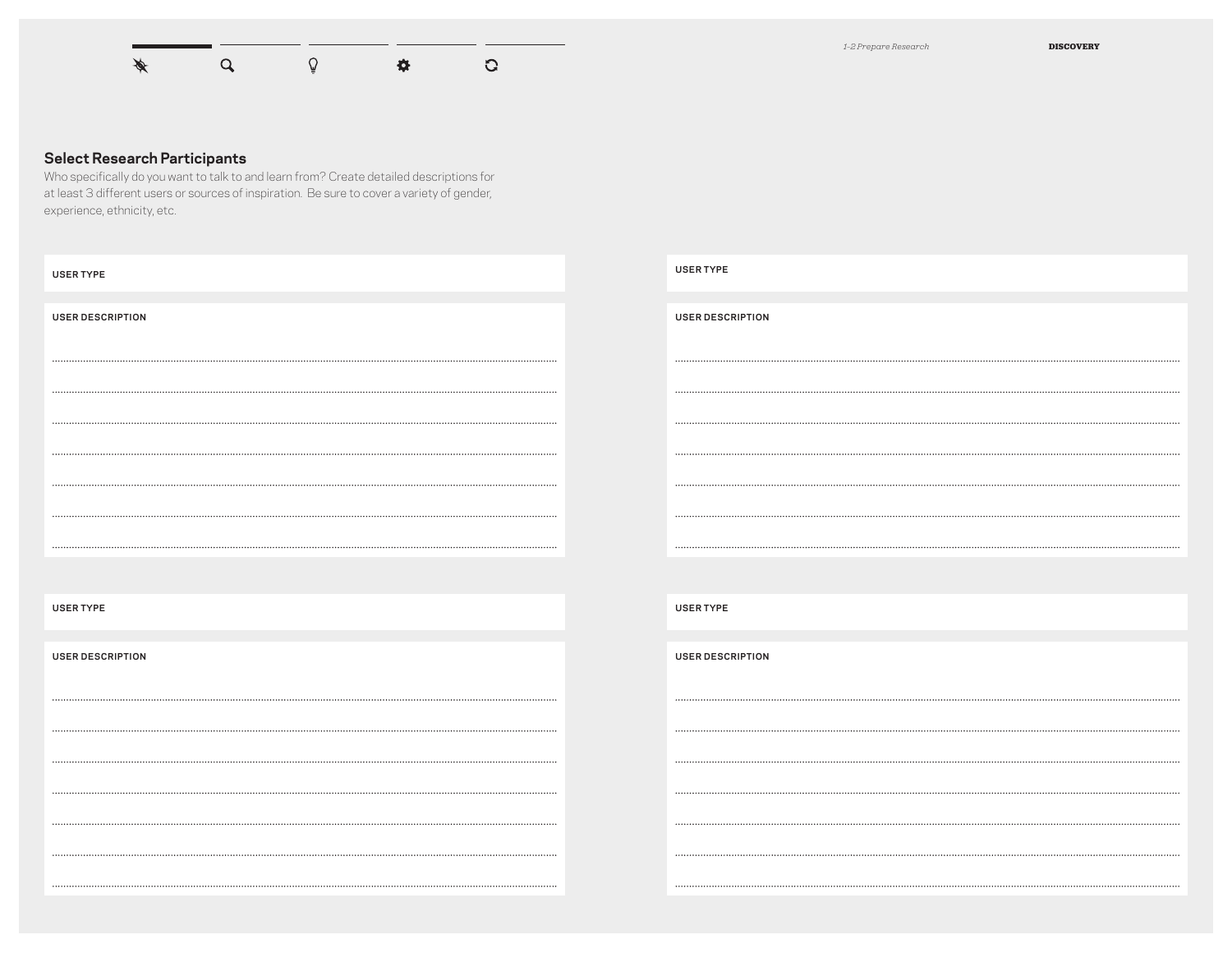

#### **Build a Question Guide: Interview**

What do you want to learn to better understand the challenge at hand? What are you hoping to understand about people's motivations and frustrations? What do you want to learn about their activities?

#### **START SPECIFIC**

What are some specific questions you can ask to open the conversation?

#### **GO BROAD**

.......

 $......$ 

What are some questions that can help you start to understand this person's hopes, fears and ambitions?

#### **INTERVIEWEE NAME**

**PROBE DEEP**



## What are some ways you might be able to dig deeper in the conversation,, to find even more of the perspective this person has?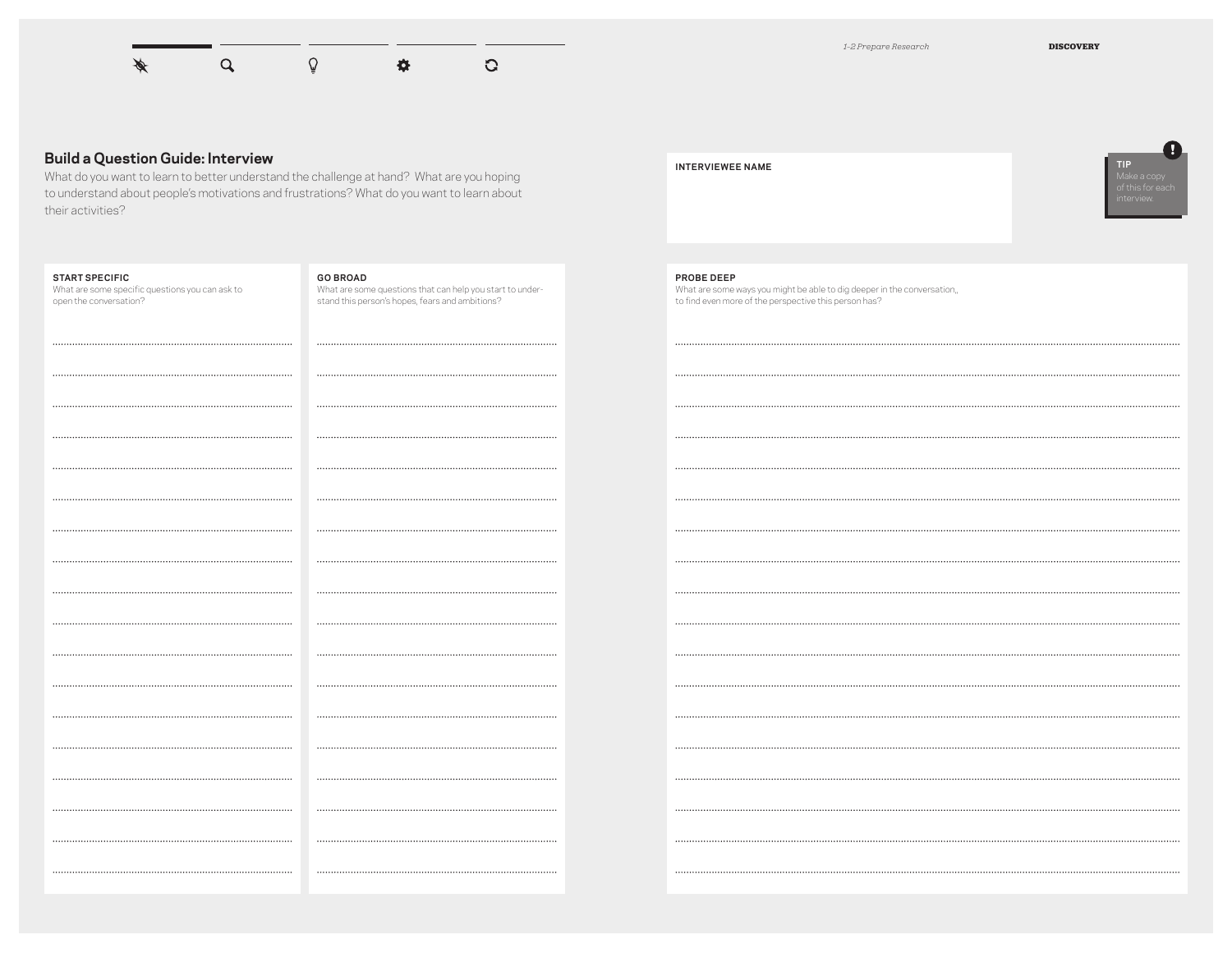

**!**

#### **Build a Question Guide: Observation**

What are you looking to learn in this observation? Capture to make sure you get to in the site visit! Fill in one of these that you can consider what you will ask for each place you

#### **THINGS TO SEE**

What are some things you want to make sure you observe while you are visit

HOW DO PEOPLE INTERACT WITH INFORMATION IN DIFFERENT LOCATIONS?

WHERE DO PEOPLE SEEM TO FOCUS BEST OR LIKE TO STUDY?

| themes and questions that you want<br>worksheets for each observation, so<br>are visiting. | <b>OBSERVATION SITE</b>                                                            | <b>TIP</b><br>Make a copy<br>of this for each<br>observation. |
|--------------------------------------------------------------------------------------------|------------------------------------------------------------------------------------|---------------------------------------------------------------|
| ting this place?                                                                           | THINGS TO DO<br>What are some things you can do to gain inspiration in this place? |                                                               |
|                                                                                            |                                                                                    |                                                               |
|                                                                                            |                                                                                    |                                                               |
|                                                                                            |                                                                                    |                                                               |
|                                                                                            |                                                                                    |                                                               |
|                                                                                            |                                                                                    |                                                               |
|                                                                                            |                                                                                    |                                                               |
|                                                                                            |                                                                                    |                                                               |
|                                                                                            |                                                                                    |                                                               |
|                                                                                            |                                                                                    |                                                               |
|                                                                                            |                                                                                    |                                                               |
|                                                                                            |                                                                                    |                                                               |
|                                                                                            |                                                                                    |                                                               |
|                                                                                            |                                                                                    |                                                               |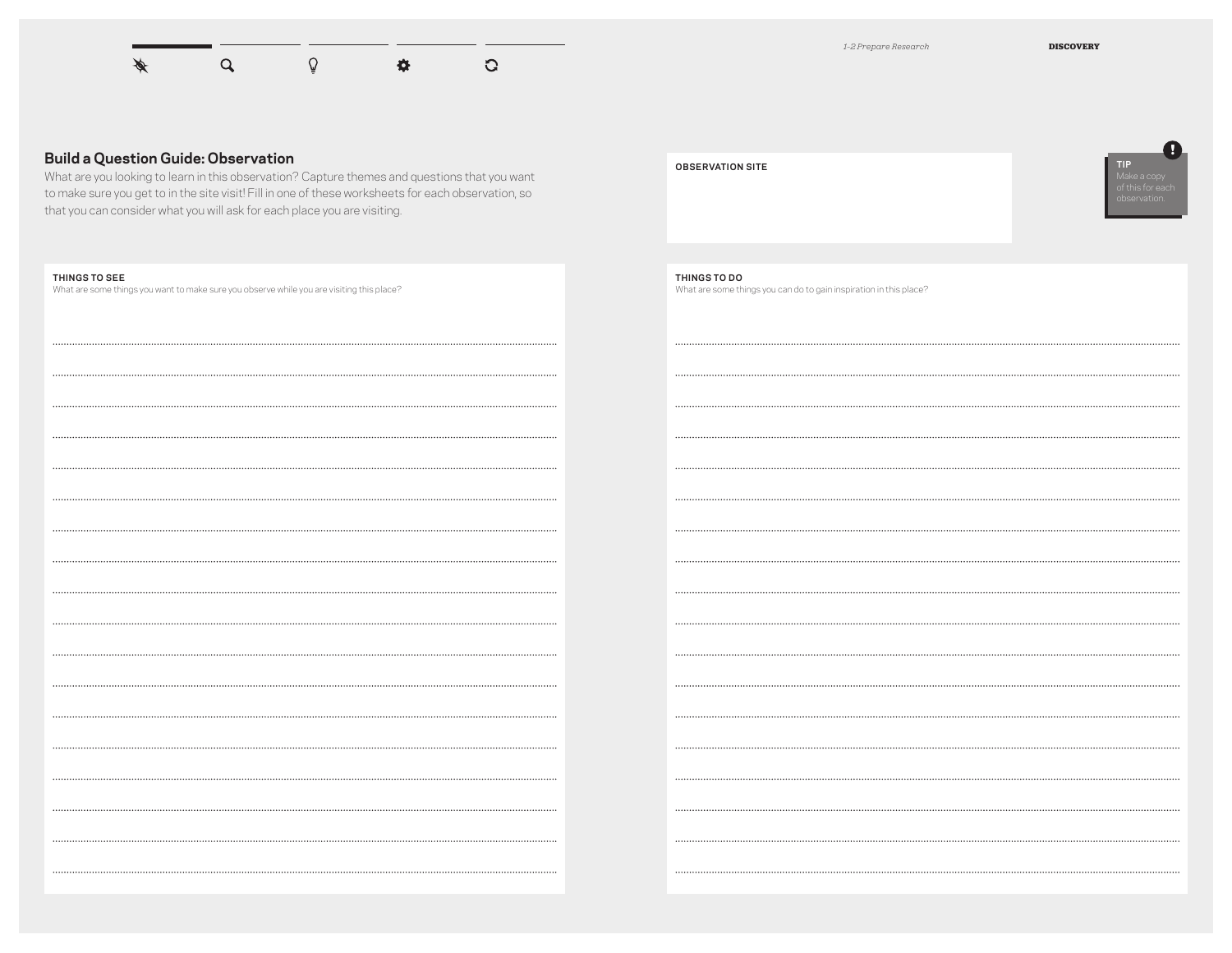

## **Prepare For Fieldwork**

Assign responsibilities before going into the field. Who is in charge of confirming date, time, and location of the research activities? Who is responsible for making sure you have all the necessary equipment? Who will take the lead in interviewing? In documenting?

| <b>TEAM MEMBER</b>             | ROLE                   |
|--------------------------------|------------------------|
|                                |                        |
|                                |                        |
|                                |                        |
|                                |                        |
|                                |                        |
|                                |                        |
|                                |                        |
|                                |                        |
|                                |                        |
| <b>LOCATION OR INTERVIEWEE</b> | ADDRESS, DATE AND TIME |
|                                |                        |
|                                |                        |
|                                |                        |
|                                |                        |
|                                |                        |
|                                |                        |
|                                |                        |
|                                |                        |

| <b>CHECK LIST</b> |                                                     |
|-------------------|-----------------------------------------------------|
| □                 | QUESTION GUIDE                                      |
|                   | O PARTICIPANTS CONTACT DETAILS                      |
| □                 | TEAM MEMBERS' CONTACT DETAILS                       |
| ◻                 | DIRECTIONS TO LOCATION                              |
| □                 | NOTEPADS AND PENS                                   |
| $\Box$            | CAMERA (CHECK BATTERIES!)                           |
| $\Box$            | MOBILE PHONES                                       |
| п                 | THANK YOU GIFTS FOR PARTICIPANTS<br>(IF APPLICABLE) |
| П.                | POST-IT NOTES, SHARPIE MARKERS                      |
| □                 |                                                     |
| п                 |                                                     |
| П                 |                                                     |
| п                 |                                                     |
| □                 |                                                     |
| □                 |                                                     |
| □                 |                                                     |
| □                 |                                                     |
|                   |                                                     |
|                   |                                                     |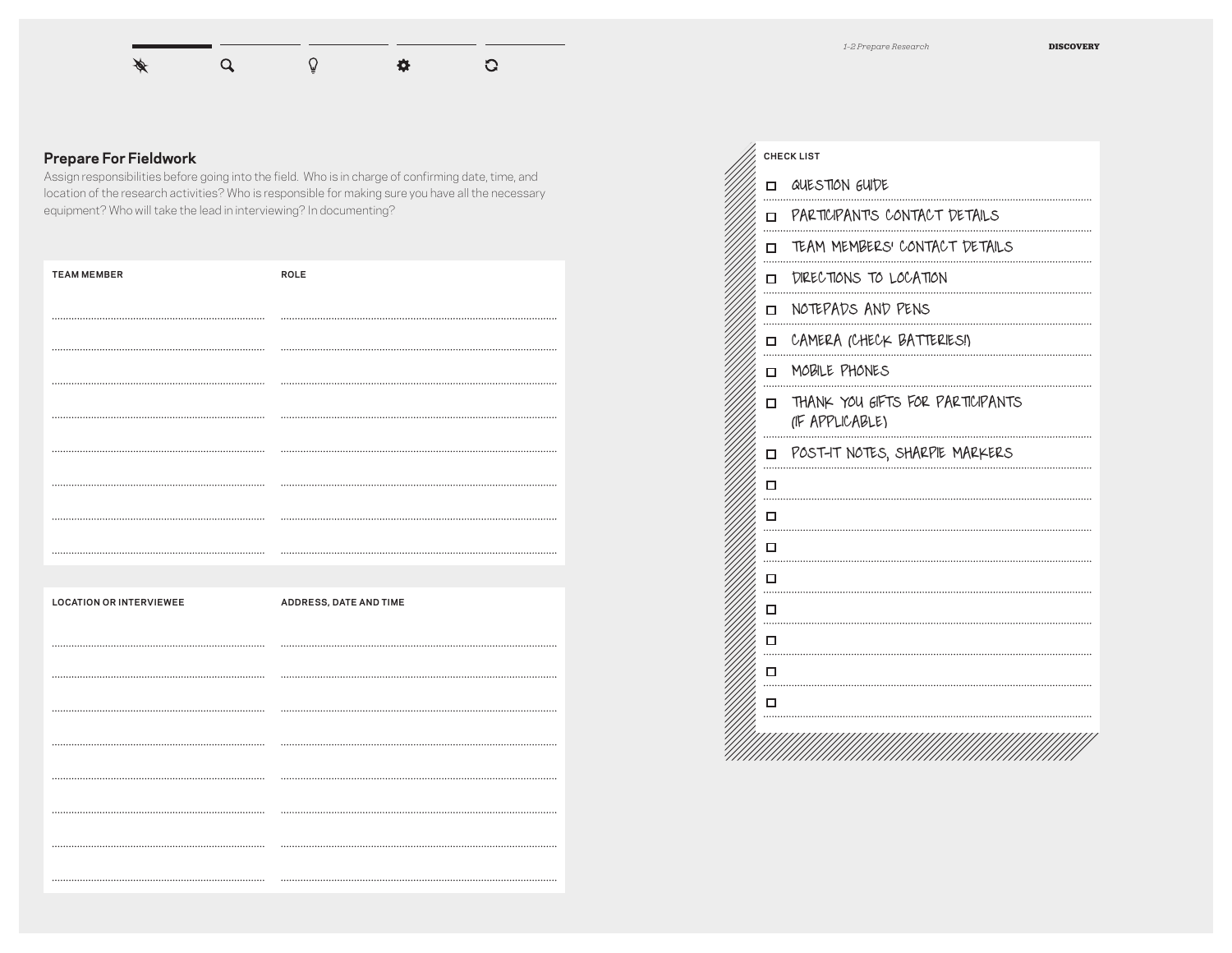

#### **Inspiration Notes**

**NAME OF PERSON INTERVIEWED/LOCATION VISITED**



| 1-3 Gather Inspiration |  |
|------------------------|--|
|------------------------|--|

#### **AS YOU ARE INTERVIEWING,**

capture what you see and hear during a field visit. Capture direct quotes. Separate your observations from your interpretations so that you know what you stacked under a laptop to make the saw and what you thought it meant for screen a better height for viewing.

MORE OPPORTUNITIES TO SURF THE WEB WHILE HE IS WORKING IN SCHOOL.

.......

that person. Look for work-arounds and adaptations people have made to make a system to serve their needs better such as books

| <b>OBSERVATIONS AND QUOTES</b> |
|--------------------------------|
|                                |
|                                |
|                                |
|                                |
|                                |
|                                |
|                                |
|                                |
|                                |
|                                |
|                                |
|                                |
|                                |
|                                |
|                                |
|                                |
|                                |
|                                |
|                                |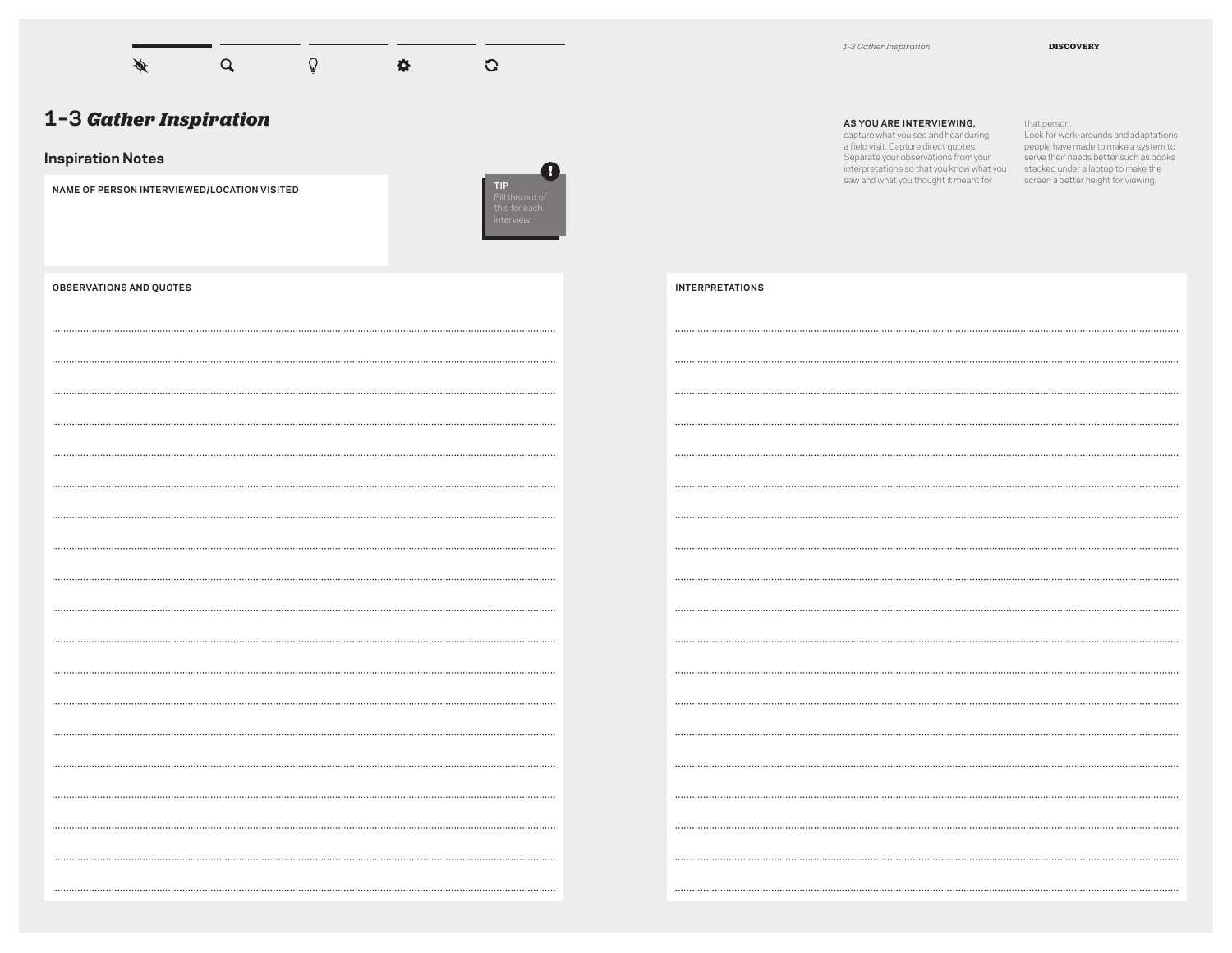

#### **Inspiration Notes**

**NAME OF PERSON INTERVIEWED/LOCATION VISITED**



| 1-3 Gather Inspiration |  |
|------------------------|--|
|------------------------|--|

#### **AS YOU ARE INTERVIEWING,**

capture what you see and hear during a field visit. Capture direct quotes. Separate your observations from your interpretations so that you know what you stacked under a laptop to make the saw and what you thought it meant for

that person. Look for work-arounds and adaptations people have made to make a system to serve their needs better such as books screen a better height for viewing.

| <b>INTERPRETATIONS</b> |  |
|------------------------|--|
|------------------------|--|

| <b>OBSERVATIONS AND QUOTES</b> |
|--------------------------------|
|                                |
|                                |
|                                |
|                                |
|                                |
|                                |
|                                |
|                                |
|                                |
|                                |
|                                |
|                                |
|                                |
|                                |
|                                |
|                                |
|                                |
|                                |
|                                |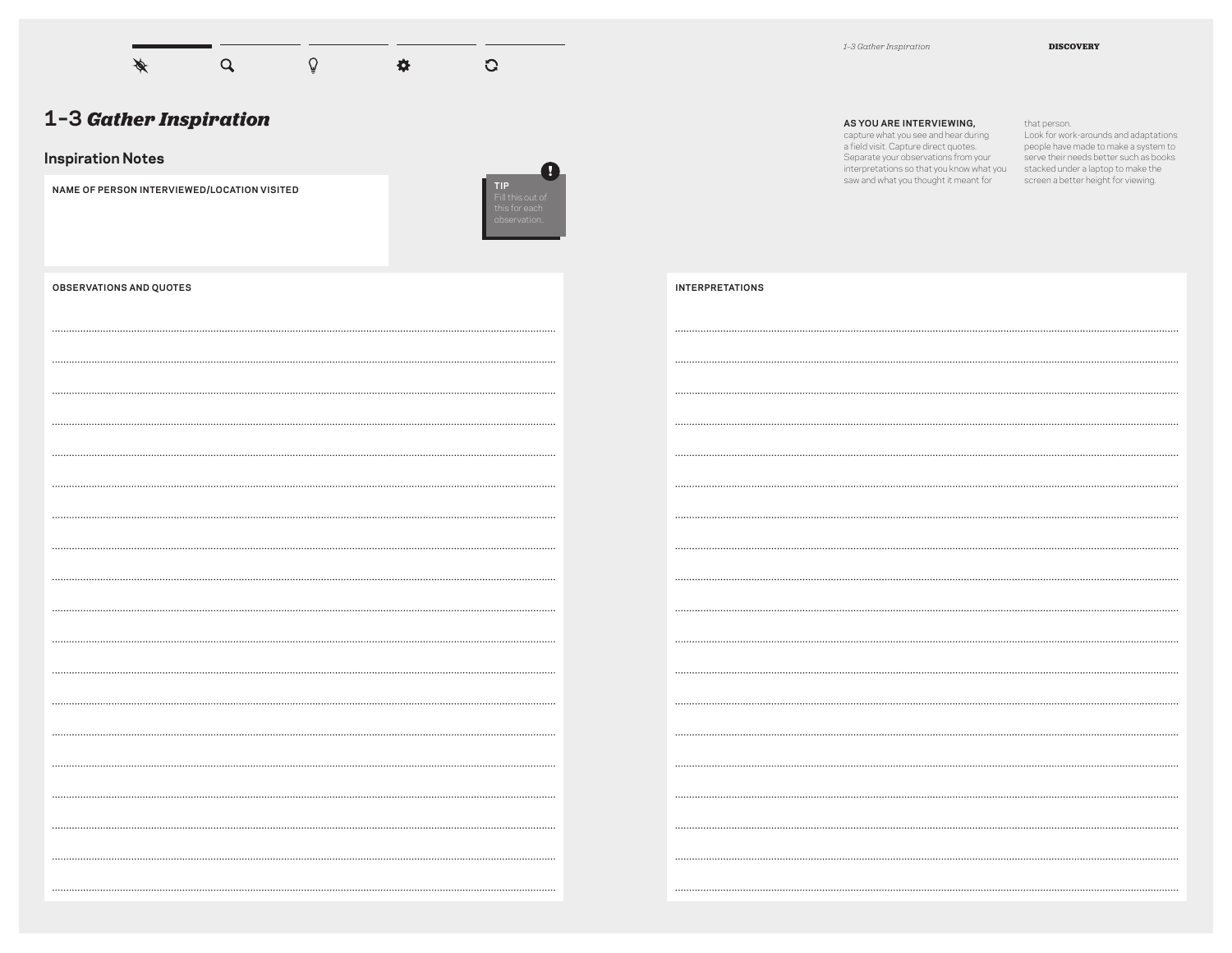*Through the Discovery phase, you have gained deeper understanding, empathy, and inspiration for your design challenge.*

*Through Interpreta tion, the second phase of the design process, you will now make meaning and define insights from your Discovery observations and inte rviews .*



**2 INTERPRETATION**

**WHAT'S IN THIS SE CTION**

**2–1** *Tell Stories* **2–2** *Search for Meaning* **2–3** *Frame Opportunities*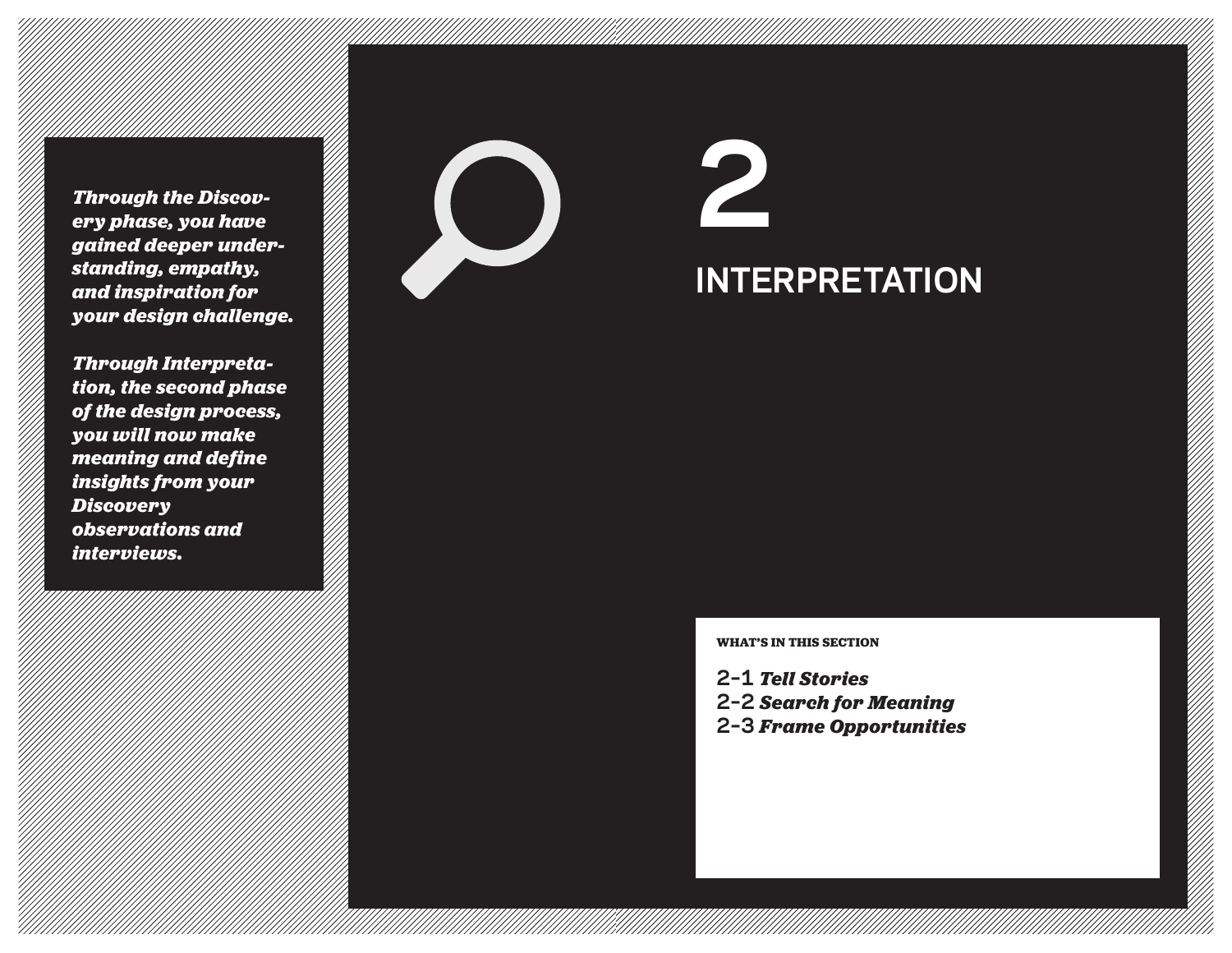

## **2–1** *Tell Stories*

## **Capture Your Learnings**

Immediately after interviewing, be sure to capture your learnings. Capture one observation, story highlight or quote per post-it note. Use the prompts to guide you.

**WHO DID YOU MEET? (PROFESSION, AGE, LOCATION, ETC)**

What was the most memorable and surprising story?

What was interesting about the way he/she interacted with his/her environment?

What did this participant care about the most? What motivates him/her?

What frustrated him/her?

What questions would you like to explore in your next conversation?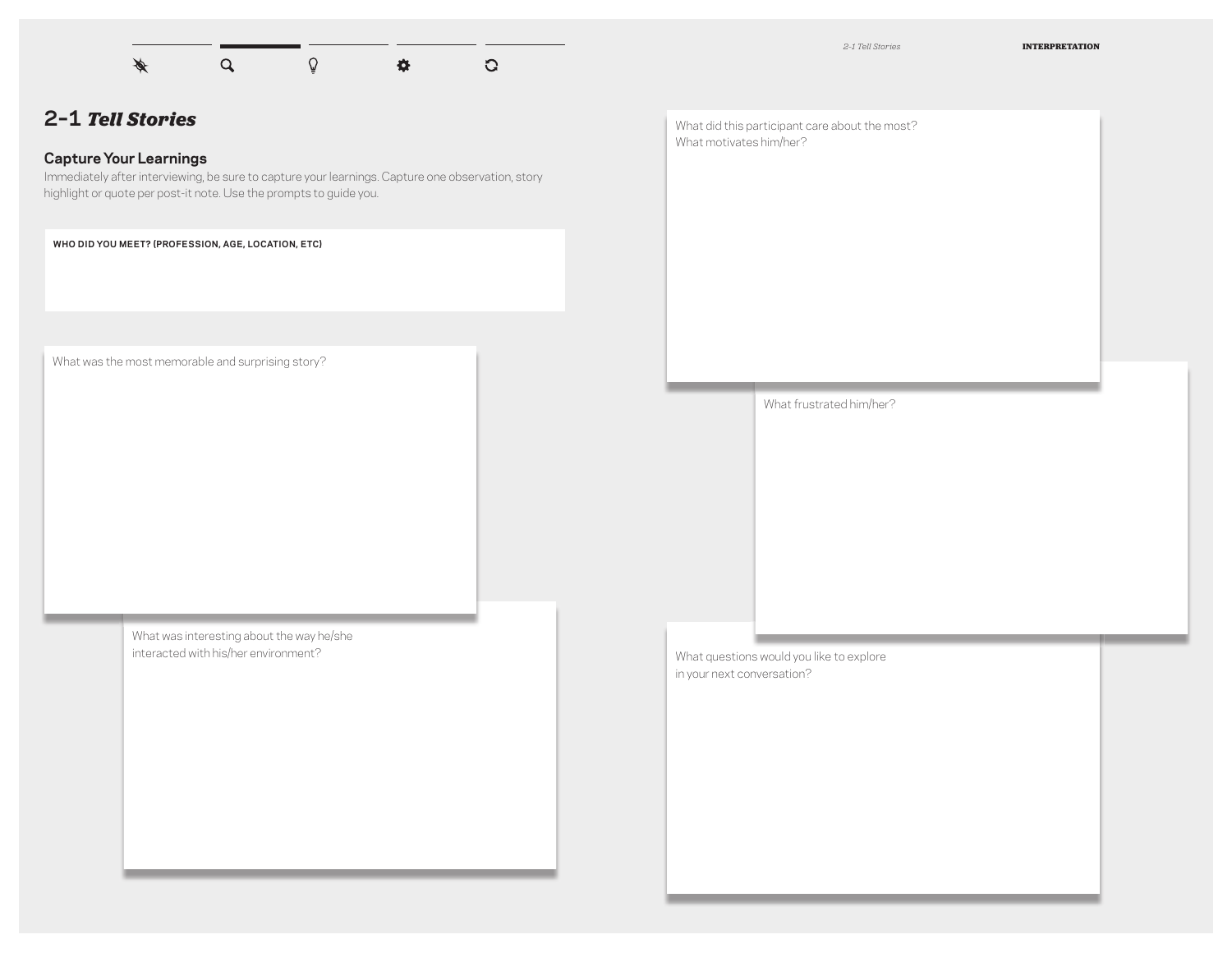

# **Share Inspiring Stories**  Take turns sharing stories of the people you talked to or the places you visited. While listening to your team, capture their stories and observations on post-it's, using a separate post-it per thought. Capture the most interesting learnings here. Learnings from my partner/team: Learnings from my partner/team: Learnings from my partner/team: Learnings from my partner/team: Learnings from my partner/team: Learnings from my partner/team: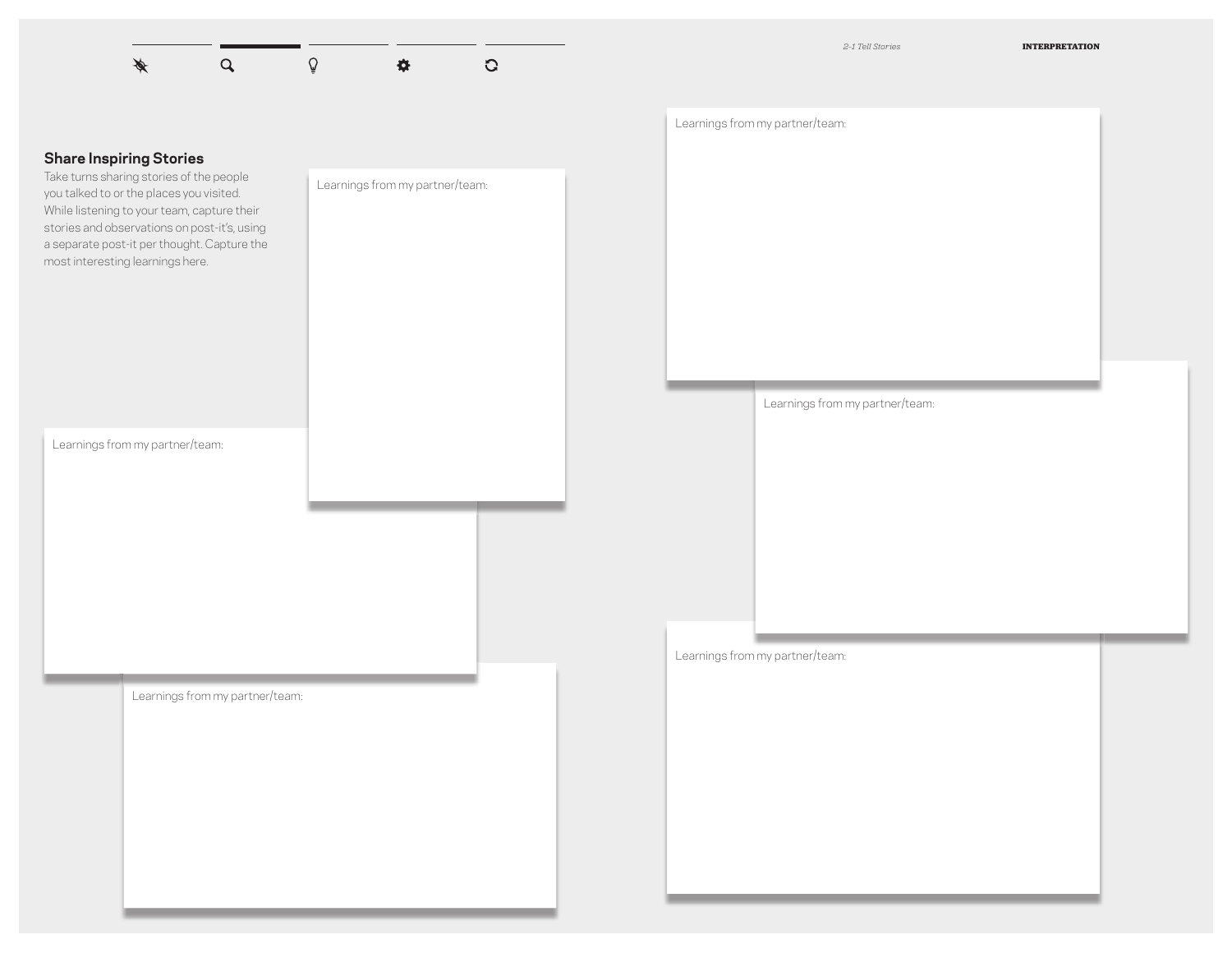

*2–2 Search for Meaning* **INTERPRETATION**

## **2–2** *Search for Meaning*

#### **Find Themes**

**HEADLINES**

Look for themes, patterns and connections across your wall of post-it notes. Cluster related post-it's around themes that you notice. It's like moving your thoughts around and seeing new patterns as a result. Create headlines for each category that capture these themes and patterns.

- STUDENTS DESIRE A VARIETY OF DESK/TABLE WORK OPTIONS

WHILE STILL HAVING OWNERSHIP OVER PERSONAL DESKS.

#### **Make Sense of Findings**

Take a closer look at your themes and find overlaps, patterns and tensions as they relate to each other. Can you group several related themes in larger categories?

- STUDENTS WANTED WANTED ALSO ACCESS WANTED AT THE CONTROL OF THE CONTROL OF THE CONTROL OF THE CONTROL OF THE

Did you find any contradictions? Did you have any unexpected learnings or find something that felt surprising? Why?

After having discussed with your team, and/or gotten feedback on the categories, what are you excited to dig deeper into?

| <b>UNEXPECTED LEARNINGS</b> | <b>I AM EXCITED TO EXPLORE</b> |
|-----------------------------|--------------------------------|
|                             |                                |
|                             |                                |
|                             |                                |
|                             |                                |
|                             |                                |
|                             |                                |
|                             |                                |
|                             |                                |
|                             |                                |
|                             |                                |
|                             |                                |
|                             |                                |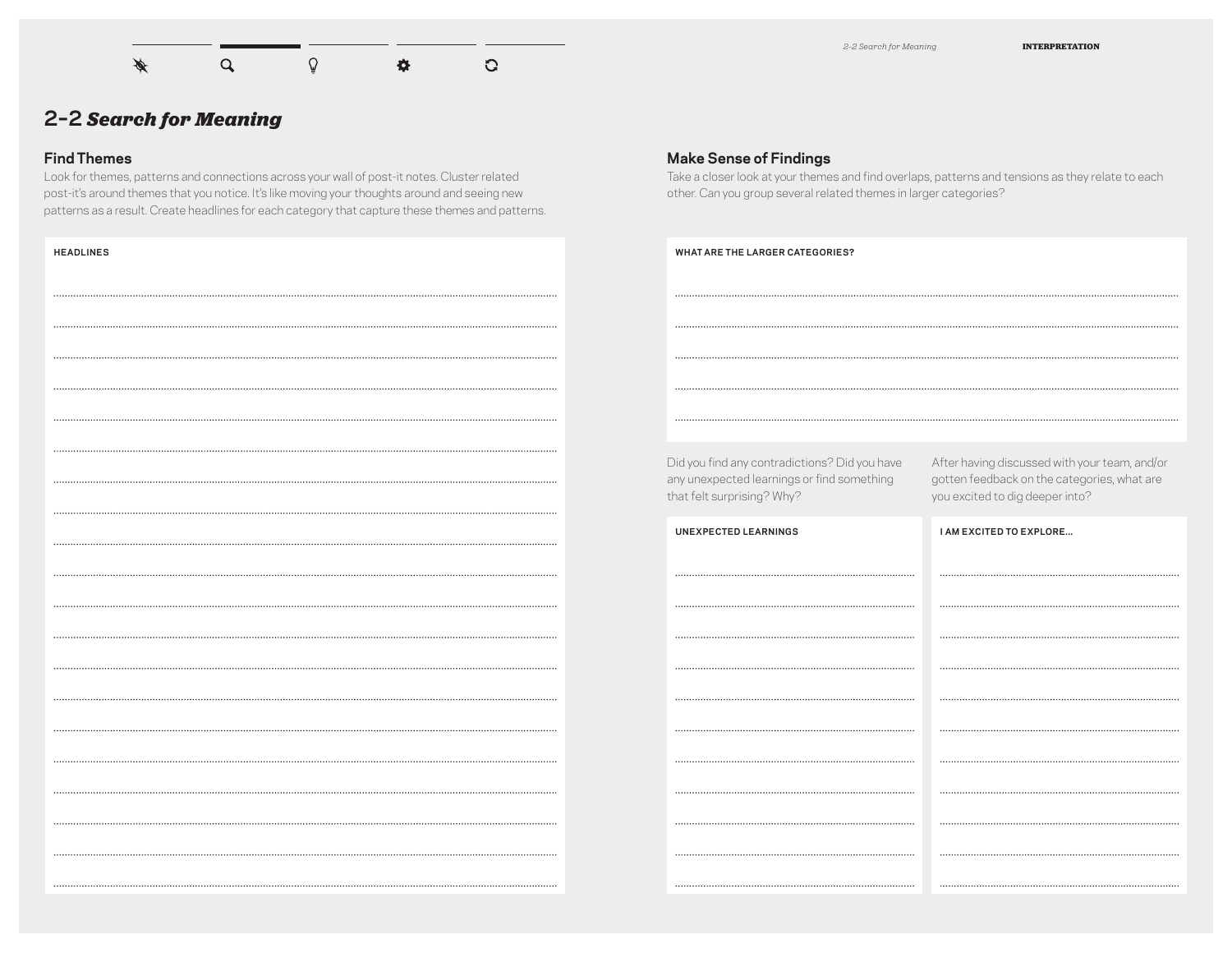#### Á  $\alpha$  $\Omega$ 春 G

## **2–3** *Frame Opportunities*

#### **Make Insights Actionable**

Actionable and successful ideas start with the right question, which identifies important opportunities through great INSIGHTS. Remember, each "How might we" (HMW) question will only address a portion of your challenge so you can create multiple HMW's and prioritize them for ideation.



BROAD ENOUGH TO SPEAK NEW IDEAS?  $\rightarrow$   $\leftarrow$ NARROW ENOUGH TO FEEL MANAGEABLE? FOCUSED ON RESPONDING TO YOUR USER-DRIVEN INSIGHT?

Is your question...

**HOW MIGHT WE...**

#### **Define Insights**

Insights are a concise expression of what you have learned from your research and inspiration. They are the "aha" moments and unexpected learnings.

Sometimes, it can be helpful to write an insight in the form of a Point-of-View (POV) statement which makes an insight specific to a user or user group. A simpler way to create a POV is through the POV equation.

*user + need + interesting learning = POV*



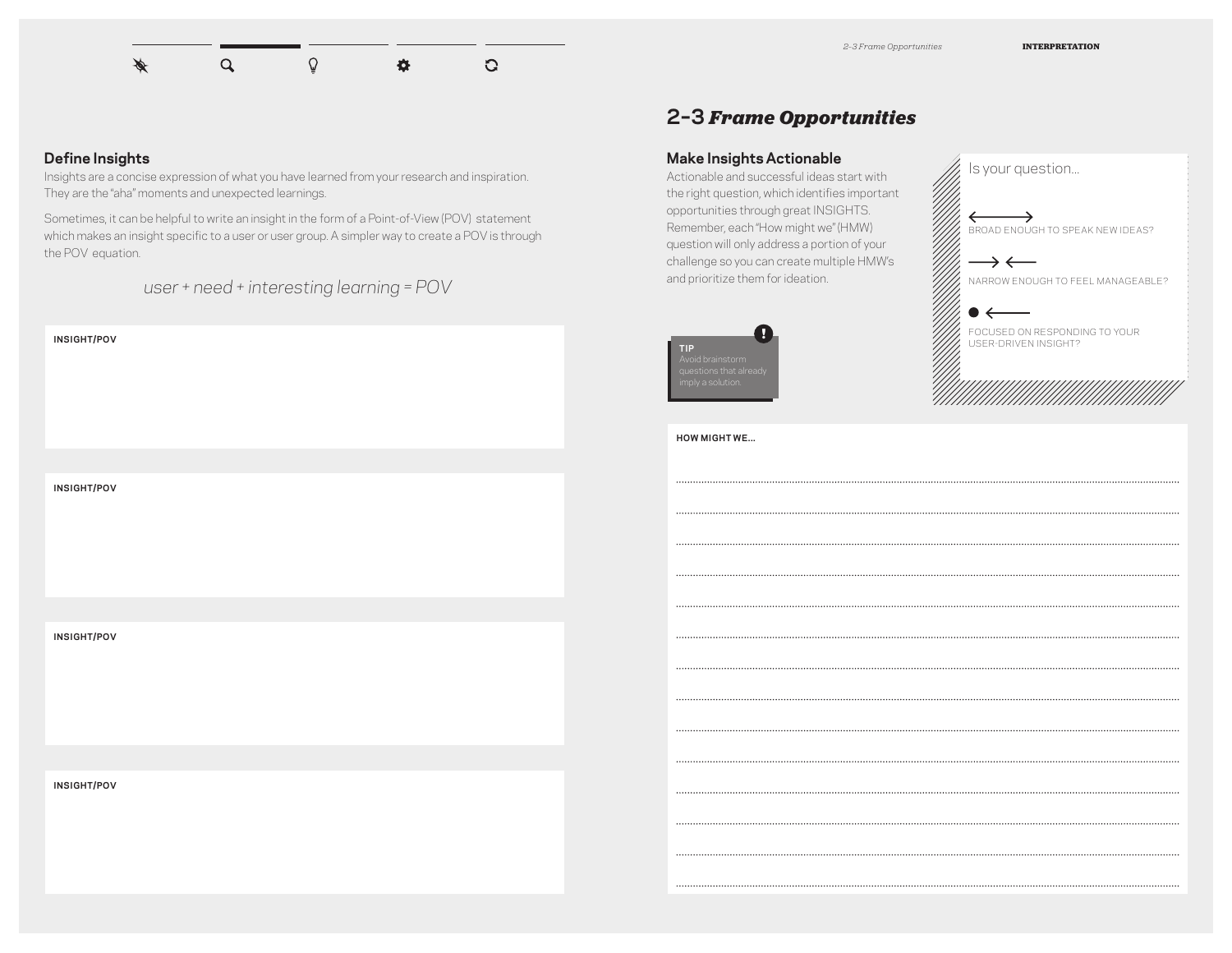

#### **Create a Visual Reminder**

Frameworks, diagrams, and illustrations are great tools for communicating insights or complex information.

#### **THINGS TO TRY**

Map out the network of connectionspeople, actions, objects, interactions. Illustrate activity or information flow.

Map the actual/figurative journey that people or things take.





æ.



 $\blacktriangleright$ 



**SKETCH OR CREATE A VISUAL THAT WILL HELP EXPRESS YOUR INSIGHTS.**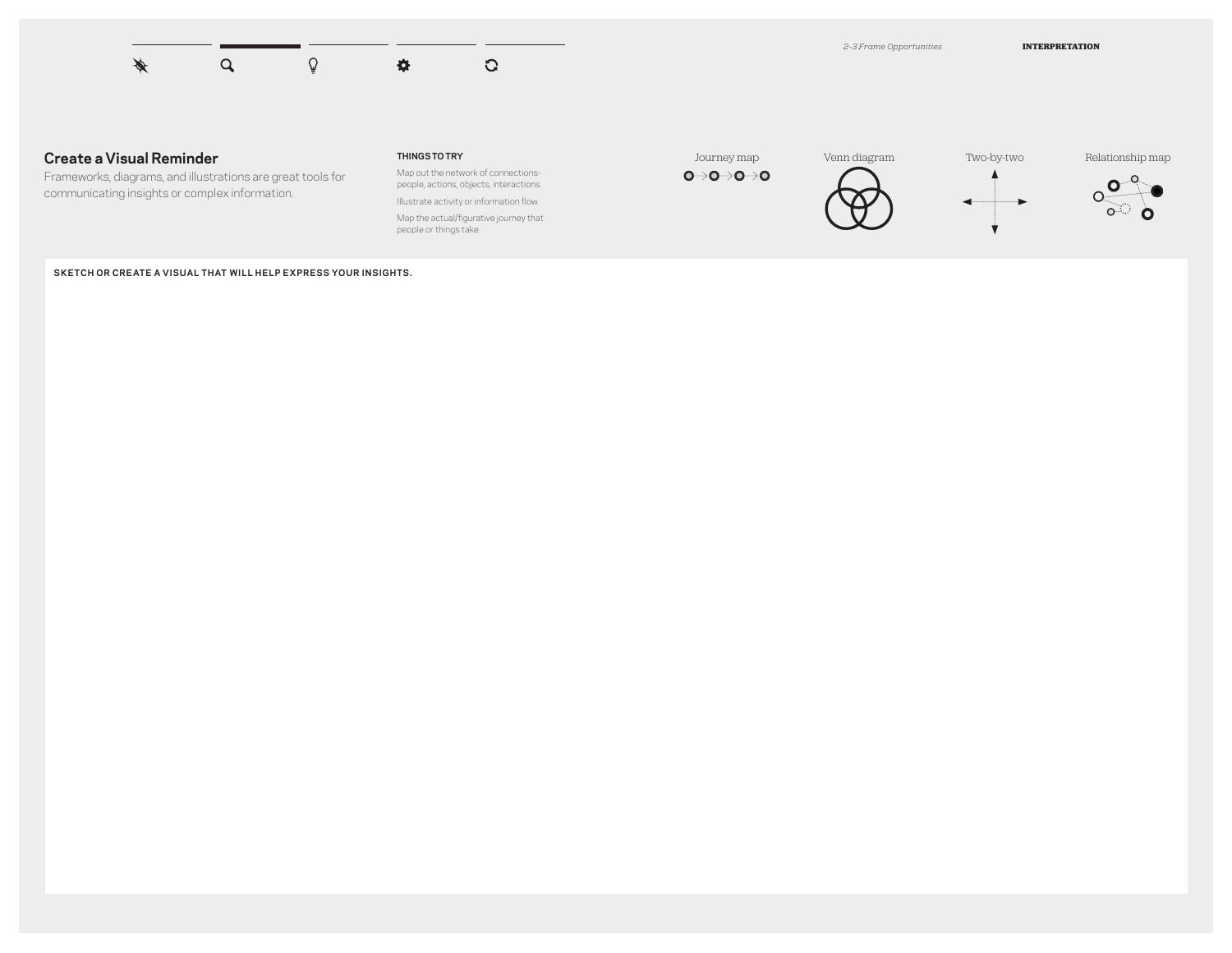*Now that you've created a point-of-view and framed opportunities for your design challenge, you are ready to move to the third phase of the design process...Ideation!*

*Ideation will help you come up with many possible design solu tions to address your challenge.*



**3 IDEATION**

**WHAT'S IN THIS SE CTION**

**3–1**  *Generate Ideas* **3–2** *Refine Ideas*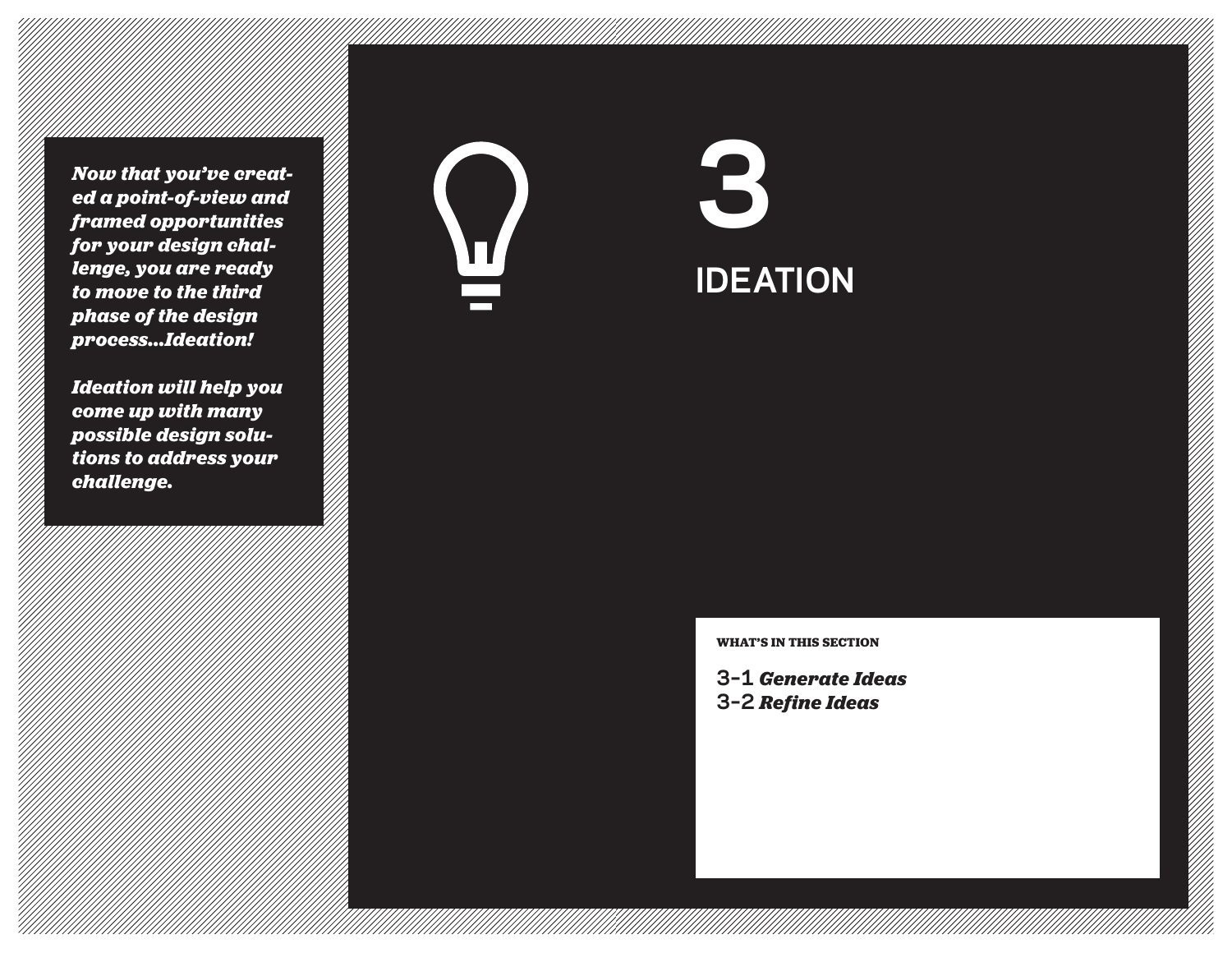

## **3–1** *Generate Ideas*

## **Prepare for Brainstorming**

A successful brainstorm session requires planning. The small details matter. Invite a diverse group of people who can stay open-minded and can build on each other's ideas. 6-10 is ideal for a brainstorm. Who will you invite?

| <b>NAMES</b> |
|--------------|
|              |
|              |
|              |
|              |
|              |
|              |
|              |
|              |
|              |
|              |
|              |

Sufficient wall space is necessary to have room for everyone to get up and see each other's ideas, and will leave you with room to post plentiful ideas. Where will you conduct the brainstorm and how will you set-up the space to facilitate a brainstorm?

#### **ROOM SET-UP**







**SNACKS** (never underestimate the power of sugar in a brainstorm!)





- **3. BUILD ON THE IDEAS OF OTHERS**
- **4. STAYFOCUSED ON TOPIC**
- **5. ONE CONVERSATION ATA TIME**
- **6. BE VISUAL**
- **7. GO FOR QUANTITY**

**POSTTHE BRAINSTORM RULES.**

**PAPER**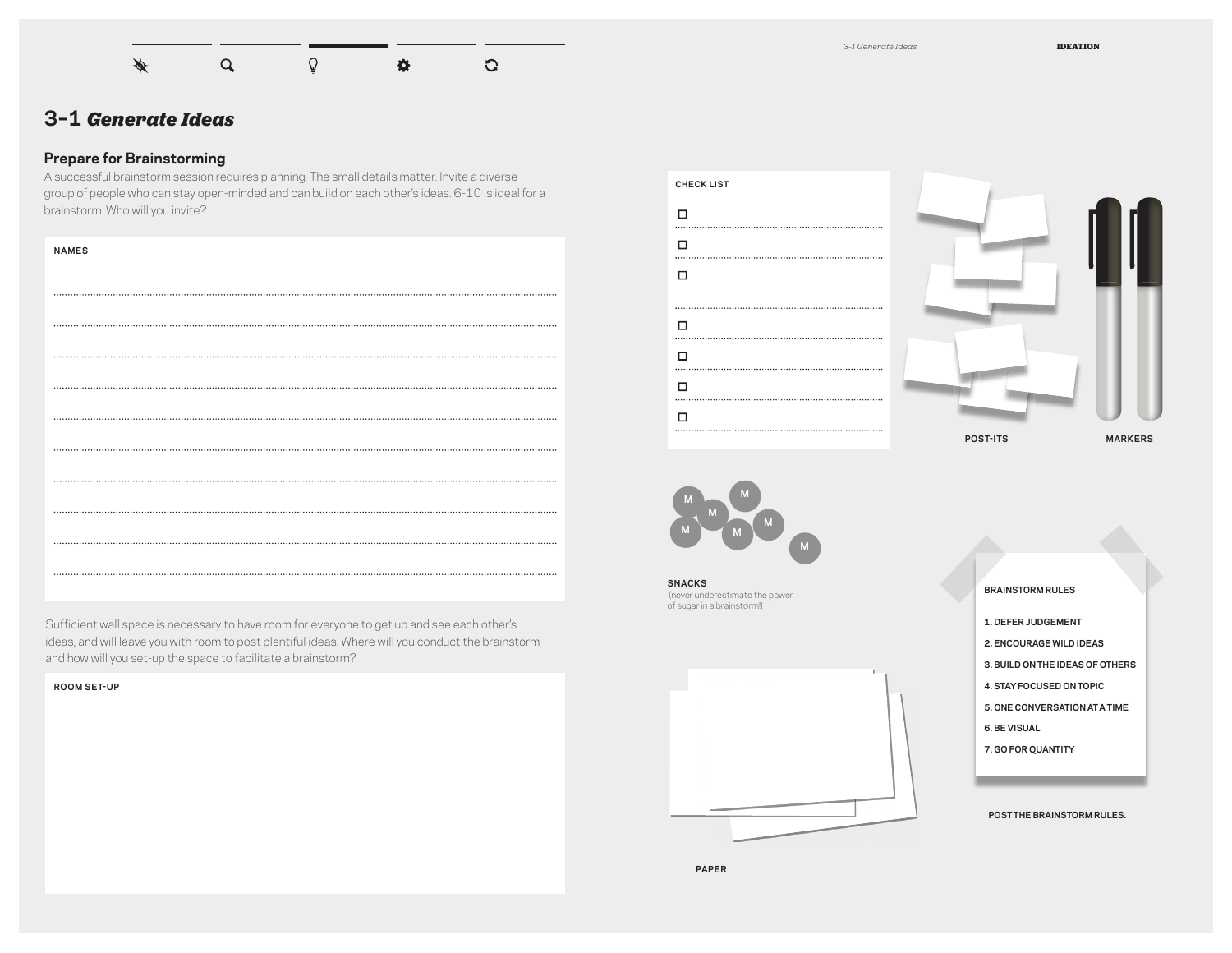

- "NEVER COULD WE EVER." THINK OF THINGS YOU COULD NEVER DO AT

SCHOOL, UNDERWATER, IN A TUXEDO.

#### **Facilitate Brainstorming**

Create, or use some of the suggested warm-up brainstorm questions from the Facilitate Brainstorming method to get people in the right mood. Which questions will you use?

#### **WARM-UP QUESTIONS**

Which topic will you focus your brainstorm on?

**TOPIC**

Which HMW brainstorm questions will you use?

**HOW MIGHT WE...**

## *Feeling stuck?* **Here are a few other things to try:**

#### **Add constraints**

Change the magnitude of the solution space, using size, price, time commitments, and count. Ask yourself, "What if… it was larger than this room? smaller than a peanut? took 5 years to implement? took 1 minute? was available for all? available for only a few?"

#### **Use inspiring brands.**

Ask yourself, "How would McDonald's, Nike, Apple, Urban Outfitters, or Disney do it?"

**Make it time-specific** Ask yourself, "What if it were made for the morning? night?"

#### **Hone in on a target audience**

Ask yourself, "What if it were only for tweens? kids? athletes? parents?"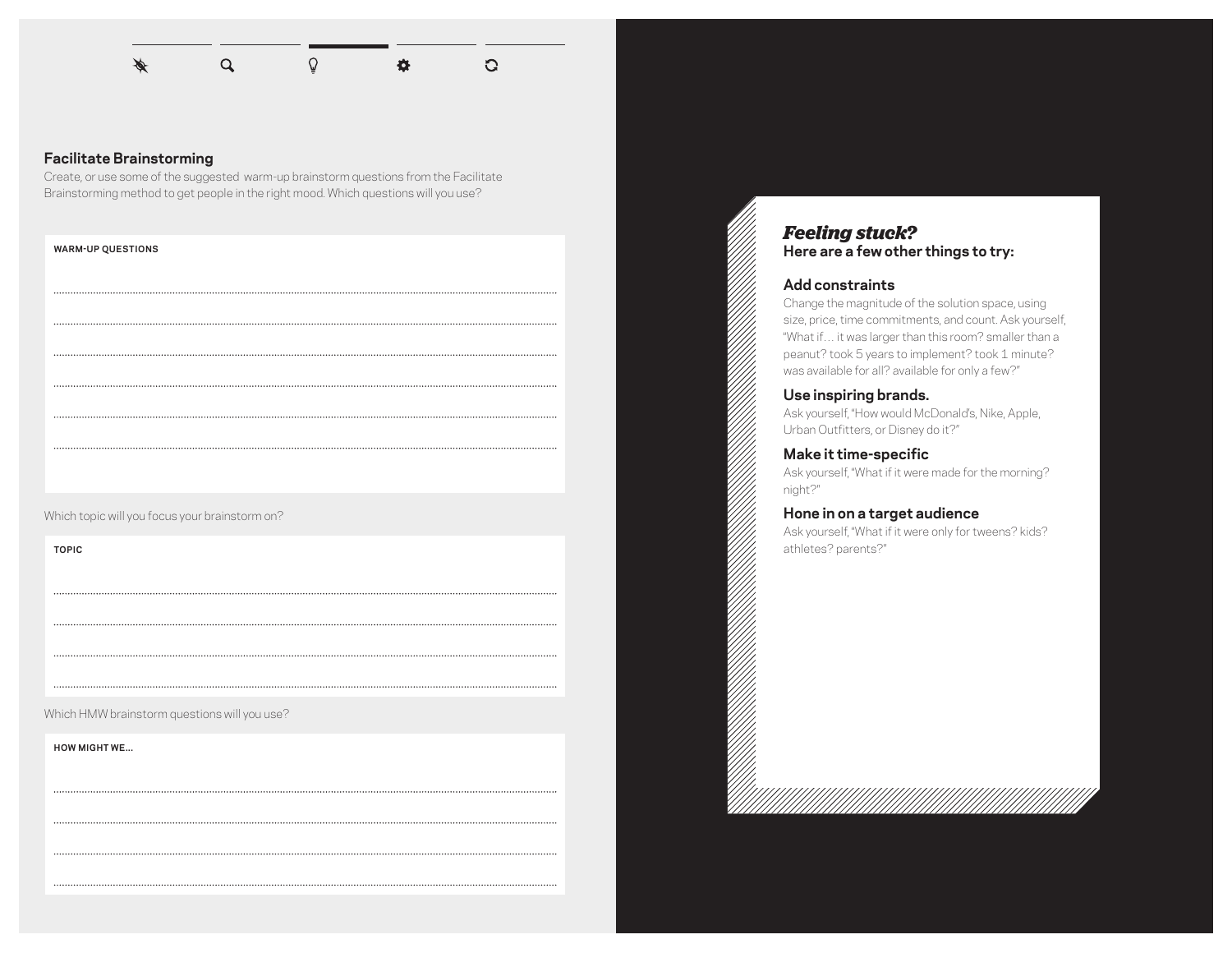

## **Select Promising Ideas**

After you brainstorm, cluster any related ideas and have the team pick their 3 favorite ideas.

Collect the post-its of the favorite concepts from the brainstorm. Include the sketches if applicable. Which ideas received the most votes?

|                     | ┭                 | ┭                 | $^{\mathrm{+}}$  | $^{\mathrm{+}}$   | ┭.               | $^{\mathrm{+}}$   | $^{\mathrm{+}}$   | $^{\mathrm{+}}$                   | $^{\mathrm{+}}$  | $^{\mathrm{+}}$  |                      | ┭.                | ┭                |                  |                  |                     |                  | ┭                |
|---------------------|-------------------|-------------------|------------------|-------------------|------------------|-------------------|-------------------|-----------------------------------|------------------|------------------|----------------------|-------------------|------------------|------------------|------------------|---------------------|------------------|------------------|
|                     | $\! +$            | $\! + \!$         | $^+$             | $\! + \!$         | $\! + \!$        | $\! +$            | $^+$              | $^+$                              | $\! +$           | $^+ \,$          | $\! +$               | $\boldsymbol{+}$  | $^+$             | $\! + \!$        |                  | $\! + \!$           | $^+$             |                  |
| $\boldsymbol{+}$    | $\boldsymbol{+}$  | $\boldsymbol{+}$  | $\boldsymbol{+}$ | $\boldsymbol{+}$  | $\! +$           | $\! +$            | $\boldsymbol{+}$  | $^+$                              | $\boldsymbol{+}$ | $\! +$           | $\! +$               | $\boldsymbol{+}$  |                  |                  |                  | $\! + \!$           |                  |                  |
| $\! + \!$           |                   | $\! + \!$         | $^{+}$           | $\! +$            | $\boldsymbol{+}$ | $\boldsymbol{+}$  | $\qquad \qquad +$ | $\! + \!$                         | $\! +$           | $\! + \!$        | $\boldsymbol{+}$     | $\qquad \qquad +$ | $\! + \!$        | $\! + \!$        | $\! + \!$        | $^{+}$              | $\! + \!$        |                  |
|                     | $\! +$            | $\! + \!$         | $\boldsymbol{+}$ | $\! +$            | $\boldsymbol{+}$ | $\boldsymbol{+}$  | $\boldsymbol{+}$  | $\! +$                            | $\boldsymbol{+}$ | $\boldsymbol{+}$ | $\boldsymbol{+}$     | $\boldsymbol{+}$  | $\boldsymbol{+}$ | $\! + \!$        | $\boldsymbol{+}$ | $\boldsymbol{+}$    | $\boldsymbol{+}$ |                  |
| $^+$                | $\! + \!$         | $\boldsymbol{+}$  | $\! + \!$        | $\! + \!$         | $^+$             | $^+$              | $\boldsymbol{+}$  | $^+$                              | $\boldsymbol{+}$ | $^+$             | $\boldsymbol{+}$     | $\boldsymbol{+}$  | $^+$             | $\boldsymbol{+}$ | $^+$             | $^+$                | $\boldsymbol{+}$ | $\! + \!$        |
| $^+$                | $\boldsymbol{+}$  | $\! + \!$         | $\! + \!$        | $\! + \!$         | $^+$             | $\! +$            | $\boldsymbol{+}$  | $\boldsymbol{+}$                  | $\! +$           | $^+$             | $\! +$               | $\boldsymbol{+}$  | $^+$             | $\boldsymbol{+}$ | $^+$             | $\! + \!$           | $\! + \!$        |                  |
| $\! +$              | $\! +$            | $\boldsymbol{+}$  |                  |                   |                  | $\! + \!$         |                   |                                   | $\boldsymbol{+}$ |                  |                      |                   |                  | $\! + \!$        |                  |                     | $\boldsymbol{+}$ |                  |
| $\! + \!$           | $\qquad \qquad +$ | $\! + \!$         | $^{+}$           | $\! +$            | $\boldsymbol{+}$ | $\boldsymbol{+}$  | $\qquad \qquad +$ | $^+$                              | $\boldsymbol{+}$ | $\boldsymbol{+}$ | $\boldsymbol{+}$     | $\qquad \qquad +$ | $\boldsymbol{+}$ | $\! + \!$        | $\boldsymbol{+}$ | $\boldsymbol{+}$    | $\boldsymbol{+}$ |                  |
|                     | $^{+}$            |                   | $\! + \!$        | $\! + \!$         | $^+ \,$          | $\! + \!$         | $\boldsymbol{+}$  | $^+$                              | $\boldsymbol{+}$ | $^+ \,$          | $\boldsymbol{+}$     | $\boldsymbol{+}$  | $\boldsymbol{+}$ | $\boldsymbol{+}$ | $^+$             | $\! + \!$           |                  |                  |
| $\! +$              | $^+$              |                   | $^+$             |                   | $^+$             |                   | $^+$              | $\hspace{1.0cm} + \hspace{1.0cm}$ | $^+$             | $^+$             | $\! +$               |                   | $^+$             | $\! + \!$        |                  |                     | $^+$             | $\! + \!$        |
|                     | $\qquad \qquad +$ | $\! + \!$         | $\! + \!$        | $\qquad \qquad +$ | $\! + \!$        |                   | $\boldsymbol{+}$  | $\boldsymbol{+}$                  | $\boldsymbol{+}$ | $\! + \!$        | $\qquad \qquad +$    | $\boldsymbol{+}$  | $^+$             | $\! + \!$        |                  | $\! + \!$           | $\boldsymbol{+}$ |                  |
| $\boldsymbol{+}$    | $\! + \!$         | $\boldsymbol{+}$  | $\boldsymbol{+}$ | $\! + \!$         | $\boldsymbol{+}$ | $\! +$            | $\boldsymbol{+}$  | $\boldsymbol{+}$                  | $\! +$           | $\boldsymbol{+}$ | $\boldsymbol{+}$     | $\boldsymbol{+}$  | $\boldsymbol{+}$ | $\! + \!$        | $\boldsymbol{+}$ | $\boldsymbol{+}$    | $\boldsymbol{+}$ | $\boldsymbol{+}$ |
| $\boldsymbol{+}$    | $\boldsymbol{+}$  | $\boldsymbol{+}$  | $\boldsymbol{+}$ | $\boldsymbol{+}$  | $^+ \,$          | $\boldsymbol{+}$  | $\boldsymbol{+}$  | $^+$                              | $\boldsymbol{+}$ | $^+$             | $\! +$               | $\boldsymbol{+}$  | $^+$             | $\boldsymbol{+}$ | $\boldsymbol{+}$ | $^+$                | $\boldsymbol{+}$ | $^+$             |
| $\! + \!$           |                   | $^+$              | $\! + \!$        | $\! + \!$         | $^+ \,$          | $\boldsymbol{+}$  | $\! + \!$         |                                   | $\boldsymbol{+}$ |                  | $\! +$               | $\boldsymbol{+}$  | $\boldsymbol{+}$ | $\! + \!$        | $\! + \!$        | $\! +$              | $\! + \!$        | $\! + \!$        |
| $\hspace{0.02cm} +$ | $\! +$            |                   |                  |                   | $^+$             |                   | $^+$              | $^+$                              | $\boldsymbol{+}$ | $^+$             | $^+$                 |                   |                  | $\! + \!$        |                  |                     | $^+$             | $\! + \!$        |
|                     |                   | $\qquad \qquad +$ | $\! + \!$        | $^{+}$            | $\! + \!$        | $\qquad \qquad +$ | $\boldsymbol{+}$  | $^+$                              | $\! +$           | $^+ \,$          | $\hspace{0.025cm} +$ | $\boldsymbol{+}$  | $^+ \,$          | $\boldsymbol{+}$ | $^+ \,$          | $\hspace{0.025cm}+$ | $^+ \,$          | $\! + \!$        |
| $\hspace{0.02cm} +$ | $\boldsymbol{+}$  | $\boldsymbol{+}$  | $\boldsymbol{+}$ | $\! + \!$         | $\boldsymbol{+}$ | $\boldsymbol{+}$  | $\boldsymbol{+}$  | $\hspace{0.025cm} +$              | $\boldsymbol{+}$ | $\boldsymbol{+}$ | $\boldsymbol{+}$     | $\boldsymbol{+}$  | $\boldsymbol{+}$ | $\! + \!$        | $\boldsymbol{+}$ | $\boldsymbol{+}$    | $\boldsymbol{+}$ | $\! +$           |
| $\boldsymbol{+}$    |                   | $\boldsymbol{+}$  | $^+$             |                   |                  | $^+$              |                   | $^+$                              | $^+$             | $\boldsymbol{+}$ | $\hspace{0.025cm} +$ |                   | $\! +$           | $\boldsymbol{+}$ | $\boldsymbol{+}$ | $\boldsymbol{+}$    | $^+$             |                  |
|                     | $\! +$            | $\boldsymbol{+}$  | $\! +$           |                   | $\! + \!$        | $\! + \!$         | $\boldsymbol{+}$  | $\! +$                            | $\! +$           | $\boldsymbol{+}$ | $\! +$               | $\boldsymbol{+}$  | $^+$             |                  | $\! + \!$        | $\boldsymbol{+}$    | $\boldsymbol{+}$ |                  |
|                     | $\boldsymbol{+}$  |                   | $\! + \!$        |                   | $^+$             | $\! + \!$         | $^+$              | $^+$                              | $^+$             | $^+$             | $^+$                 |                   | $^+$             | $\! + \!$        | $\! + \!$        | $\! + \!$           |                  |                  |
|                     |                   | $\! + \!$         |                  | $\! + \!$         | $^+$             | $\! +$            | $\boldsymbol{+}$  | $^+$                              |                  | $\! + \!$        |                      | $\boldsymbol{+}$  | $^+$             | $\! + \!$        | $^+ \,$          | $\boldsymbol{+}$    | $\boldsymbol{+}$ |                  |
|                     | $^{+}$            | $^{+}$            | $^{+}$           |                   |                  | $^{+}$            |                   |                                   |                  |                  | $+$                  |                   | $^{+}$           | $\! + \!$        | $^{+}$           | $^{+}$              | $^{+}$           |                  |

|                                   | $^{+}$           | $^{+}$           | $^{+}$           | $^{+}$          | $\! + \!$        | $^{+}$            | $^{+}$           | $\! + \!$                         | $\! + \!$                         | $\! + \!$        | $\! + \!$                         | $^{+}$           | $\qquad \qquad +$ | $\! + \!$                         | $^{+}$           | $\! + \!$         | $^{+}$             | $\qquad \qquad +$ |
|-----------------------------------|------------------|------------------|------------------|-----------------|------------------|-------------------|------------------|-----------------------------------|-----------------------------------|------------------|-----------------------------------|------------------|-------------------|-----------------------------------|------------------|-------------------|--------------------|-------------------|
| $\! + \!$                         | $\! +$           | $\! + \!$        |                  |                 | $\! +$           | $^{+}$            | $\! + \!$        | $\! + \!$                         | $^{+}$                            | $\! + \!$        | $\! + \!$                         | $^{+}$           | $\! + \!$         | $\! + \!$                         | $^{+}$           |                   | $^{+}$             | $\! + \!$         |
| $^{+}$                            | $\boldsymbol{+}$ | $\boldsymbol{+}$ | $\boldsymbol{+}$ | $\! +$          | $\boldsymbol{+}$ | $\! + \!$         | $\boldsymbol{+}$ | $\! + \!$                         | $\boldsymbol{+}$                  | $\boldsymbol{+}$ | $^+$                              | $^{+}$           | $\! + \!$         | $\boldsymbol{+}$                  | $\! + \!$        | $\boldsymbol{+}$  | $\! + \!$          | $\! + \!$         |
| $\! + \!$                         | $^+$             | $\boldsymbol{+}$ |                  | $\! + \!\!\!\!$ | $\boldsymbol{+}$ | $\! + \!\!\!\!$   | $\! + \!\!\!\!$  |                                   | $\! + \!\!\!\!$                   | $\boldsymbol{+}$ | $^+$                              | $\boldsymbol{+}$ | $\boldsymbol{+}$  | $\! + \!$                         | $\! + \!$        | $^+$              | $\boldsymbol{+}$   | $\! + \!$         |
|                                   | $\! + \!$        | $\! + \!$        | $\boldsymbol{+}$ | $\! +$          | $\! +$           | $\! + \!\!\!\!$   |                  |                                   | $\! + \!\!\!\!$                   |                  | $\! + \!\!\!\!$                   | $^{+}$           | $\! + \!$         | $\! + \!$                         |                  | $\boldsymbol{+}$  | $\! + \!$          |                   |
| $\! +$                            |                  |                  |                  |                 | $\! +$           | $^{+}$            | $\! +$           | $\! +$                            |                                   |                  |                                   | $\! +$           | $\! + \!$         | $\boldsymbol{+}$                  | $\! + \!$        | $\! + \!$         | $\qquad \qquad +$  | $\! + \!$         |
| $\boldsymbol{+}$                  | $\! + \!\!\!\!$  | $\! + \!\!\!\!$  |                  | $\! + \!\!\!\!$ | $\! + \!\!\!\!$  |                   | $\! + \!\!\!\!$  | $^{+}$                            | $\! + \!$                         |                  |                                   |                  | $\boldsymbol{+}$  | $^+$                              | $\! + \!$        | $^+$              | $^+$               |                   |
| $^{+}$                            | $\! +$           | $\! + \!$        | $\boldsymbol{+}$ | $\! +$          | $\boldsymbol{+}$ | $\boldsymbol{+}$  | $\! + \!$        |                                   | $\! + \!$                         | $\boldsymbol{+}$ | $\! +$                            | $\! + \!$        | $\! + \!$         | $\! + \!$                         | $\! + \!$        | $\boldsymbol{+}$  | $\qquad \qquad +$  | $\! + \!$         |
| $\! + \!$                         | $\! + \!$        | $^+$             |                  |                 |                  | $^{+}$            | $^{+}$           | $\! + \!\!\!\!$                   | $\! + \!\!\!\!$                   |                  | $\hspace{1.0cm} + \hspace{1.0cm}$ | $\! + \!$        | $\! + \!$         | $\! + \!$                         | $^{+}$           | $\qquad \qquad +$ | $^{+}$             | $\! + \!$         |
| $\boldsymbol{+}$                  | $\! +$           | $\! + \!\!\!\!$  | $^+$             |                 | $\! + \!\!\!\!$  |                   | $\! + \!\!\!\!$  |                                   |                                   |                  |                                   | $\boldsymbol{+}$ |                   | $\! + \!$                         | $\! + \!$        | $^+$              | $^+$               |                   |
| $\! + \!$                         | $\! + \!\!\!\!$  |                  | $\! + \!\!\!\!$  | $\! + \!\!\!\!$ |                  | $^+$              |                  |                                   | $\hspace{1.0cm} + \hspace{1.0cm}$ |                  | $\! + \!\!\!\!$                   | $^+$             | $^+$              | $\hspace{1.0cm} + \hspace{1.0cm}$ | $\boldsymbol{+}$ | $^+$              | $\hspace{1.0cm} +$ | $^+$              |
| $\hspace{1.0cm} + \hspace{1.0cm}$ | $\! + \!\!\!\!$  |                  | $\! + \!\!\!\!$  | $\! + \!\!\!\!$ | $\! + \!\!\!\!$  | $^{+}$            |                  |                                   | $\! + \!\!\!\!$                   |                  | $\! + \!\!\!\!$                   | $^{+}$           | $\! + \!$         | $\! + \!$                         |                  | $\qquad \qquad +$ | $\qquad \qquad +$  | $\qquad \qquad +$ |
| $\hspace{1.0cm} + \hspace{1.0cm}$ |                  | $\! + \!$        |                  | $\! + \!$       |                  | $\! + \!$         | $\! + \!$        | $\! + \!$                         | $\! + \!$                         | $+$              | $\! + \!$                         | $\! + \!$        | $\! + \!$         |                                   | $\! + \!$        |                   | $\! + \!$          |                   |
| $\qquad \qquad +$                 | $\! + \!\!\!\!$  |                  |                  |                 | $+$              | $\qquad \qquad +$ |                  |                                   |                                   |                  | $\! + \!$                         | $^{+}$           | $\! + \!$         | $\! + \!$                         |                  | $\! + \!$         | $\! + \!$          |                   |
|                                   |                  | $\boldsymbol{+}$ |                  | $\! +$          | $\! +$           |                   | $\boldsymbol{+}$ | $\! + \!$                         |                                   | $\! + \!$        | $\! + \!$                         | $\! + \!$        |                   | $\! + \!$                         |                  | $\! + \!$         | $\! + \!$          | $\boldsymbol{+}$  |
| $^{+}$                            | $\boldsymbol{+}$ | $\boldsymbol{+}$ | $\boldsymbol{+}$ | $\! +$          |                  | $\! +$            | $\boldsymbol{+}$ | $\! + \!$                         |                                   | $\boldsymbol{+}$ | $\! + \!\!\!\!$                   | $\boldsymbol{+}$ | $\boldsymbol{+}$  | $\! +$                            |                  | $^+$              | $\! + \!$          | $\boldsymbol{+}$  |
|                                   |                  |                  |                  | $^+$            |                  |                   |                  |                                   |                                   |                  | $\! + \!\!\!\!$                   |                  |                   |                                   |                  |                   | $^{+}$             |                   |
| $\hspace{1.0cm} + \hspace{1.0cm}$ |                  |                  |                  |                 |                  | $\! + \!$         | $\! + \!$        |                                   | $\! + \!$                         | $\boldsymbol{+}$ | $\! + \!\!\!\!$                   | $\! + \!$        |                   | $\! + \!$                         |                  | $\! + \!$         | $\! + \!$          | $\boldsymbol{+}$  |
| $\qquad \qquad +$                 |                  | $\boldsymbol{+}$ | $\boldsymbol{+}$ | $^+$            | $^+$             | $\! + \!$         |                  | $\! + \!$                         | $\! + \!$                         | $^+$             | $\! + \!$                         | $\! + \!$        |                   | $^+$                              |                  | $\boldsymbol{+}$  | $\boldsymbol{+}$   | $\boldsymbol{+}$  |
|                                   |                  |                  |                  |                 |                  |                   |                  |                                   |                                   |                  | $\! + \!$                         |                  |                   |                                   |                  |                   | $\boldsymbol{+}$   |                   |
| $\! + \!$                         | $\! +$           | $\boldsymbol{+}$ | $\boldsymbol{+}$ | $^+$            |                  | $\! + \!$         | $\boldsymbol{+}$ | $\! + \!$                         |                                   |                  | $\! + \!$                         |                  |                   |                                   |                  |                   | $\! + \!$          |                   |
| $\! + \!$                         | $\! + \!$        | $\! + \!$        | $^+ \,$          | $^+$            | $^+$             | $\! + \!$         | $^+$             | $\! + \!$                         |                                   | $^+$             | $\! + \!$                         | $^{+}$           | $\! + \!$         | $\! + \!$                         | $\! + \!$        | $^+$              | $^+$               | $^+$              |
| $\! + \!$                         |                  |                  |                  |                 |                  |                   |                  | $\! + \!$                         |                                   |                  |                                   | $\! + \!$        | $\boldsymbol{+}$  | $\! + \!$                         |                  | $\! + \!$         | $\! +$             | $\boldsymbol{+}$  |
| $\boldsymbol{+}$                  |                  | $\! + \!$        |                  |                 |                  |                   | $\! + \!$        |                                   |                                   | $^+$             |                                   |                  |                   | $\! + \!$                         |                  | $^+$              | $\boldsymbol{+}$   | $\boldsymbol{+}$  |
| $\hspace{1.0cm} + \hspace{1.0cm}$ |                  | $\boldsymbol{+}$ |                  | $^+$            | $\! +$           |                   | $\boldsymbol{+}$ | $\hspace{1.0cm} + \hspace{1.0cm}$ | $\! + \!\!\!\!$                   |                  | $\! + \!\!\!\!$                   | $\boldsymbol{+}$ |                   |                                   | $\! + \!$        |                   | $\! + \!$          |                   |
| $^{+}$                            |                  | $\boldsymbol{+}$ | $^{+}$           |                 |                  | $\! + \!$         |                  | $\! + \!$                         | $\! + \!$                         |                  | $\! + \!$                         | $^{+}$           | $^{+}$            | $\! + \!$                         |                  | $^+$              | $\! + \!$          |                   |
| $\boldsymbol{+}$                  | $^+$             | $^+$             |                  |                 |                  |                   |                  |                                   |                                   |                  |                                   |                  |                   | $\! + \!$                         |                  |                   | $\! +$             |                   |
| $^{+}$                            | $+$              | $+$              | $^{+}$           | $^{+}$          | $+$              | $+$               | $+$              | $^{+}$                            | $^{+}$                            | $+$              | $^{+}$                            | $+$              | $+$               | $+$                               | $+$              | $+$               | $+$                | $+$               |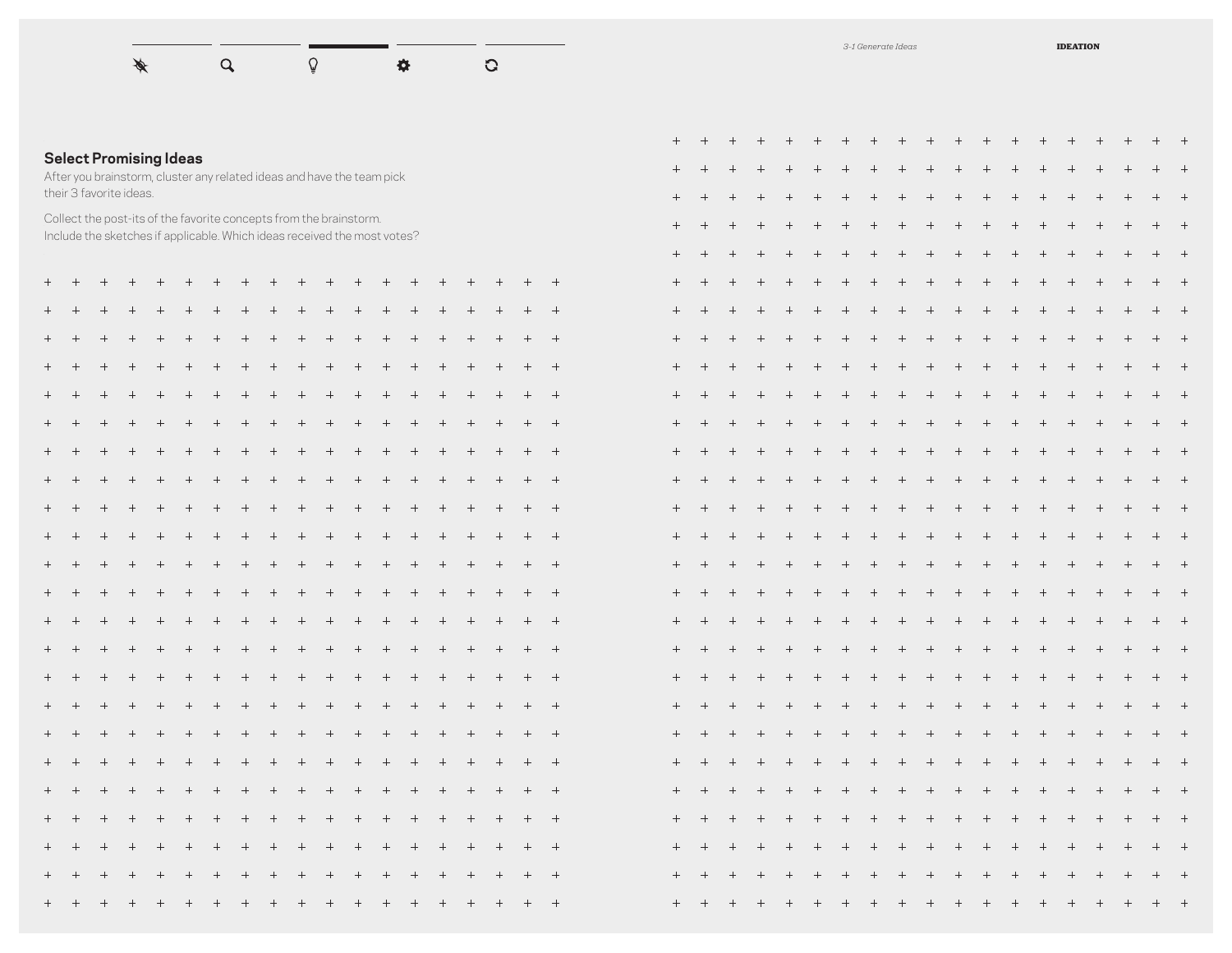

## **Sketch to Think**

Pick one of the favorite ideas from the brainstorm, and flesh out the concept through a quick sketch or two.

| $^{+}$          | $^{+}$           | $^{+}$           |                                   | $^{+}$           | $^{+}$               | $^{+}$           |                    | $^{+}$           | $^{+}$           | $^{+}$               | $\ddot{}$        | $^{+}$            | $^{+}$                            | $^{+}$           | $^{+}$              | $^{+}$           | $^{+}$           | $^{+}$          |
|-----------------|------------------|------------------|-----------------------------------|------------------|----------------------|------------------|--------------------|------------------|------------------|----------------------|------------------|-------------------|-----------------------------------|------------------|---------------------|------------------|------------------|-----------------|
| $\! + \!$       | $\boldsymbol{+}$ | $\boldsymbol{+}$ | $^+$                              | $\boldsymbol{+}$ | $\boldsymbol{+}$     | $\! +$           | $\boldsymbol{+}$   | $\! + \!$        | $\! + \!$        | $\boldsymbol{+}$     |                  |                   | $\! + \!$                         | $\boldsymbol{+}$ | $\boldsymbol{+}$    | $\boldsymbol{+}$ | $\boldsymbol{+}$ | $^+$            |
|                 | $\boldsymbol{+}$ | $\boldsymbol{+}$ | $^+$                              | $\! + \!$        | $^+ \,$              | $\boldsymbol{+}$ | $\hspace{1.0cm} +$ | $\boldsymbol{+}$ | $\! + \!$        | $\boldsymbol{+}$     | $\boldsymbol{+}$ | $\boldsymbol{+}$  | $^+$                              |                  | $\boldsymbol{+}$    | $\! + \!\!\!\!$  | $\boldsymbol{+}$ | $\! + \!$       |
| $^{+}$          | $+$              |                  |                                   | $+$              | $^+$                 | $\! +$           | $\boldsymbol{+}$   | $^+$             | $+$              |                      |                  | $\boldsymbol{+}$  | $^+$                              | $+$              |                     | $+$              | $\! + \!\!\!\!$  |                 |
| $^{+}$          | $\boldsymbol{+}$ | $\boldsymbol{+}$ | $\! + \!$                         | $\! +$           | $\hspace{0.025cm}+$  | $\boldsymbol{+}$ | $\boldsymbol{+}$   | $\boldsymbol{+}$ | $\! + \!$        | $\hspace{0.025cm} +$ | $\! + \!$        | $\boldsymbol{+}$  | $\! +$                            | $\! +$           | $\boldsymbol{+}$    | $\! +$           | $\boldsymbol{+}$ | $\! + \!$       |
|                 | $\! + \!\!\!\!$  |                  |                                   |                  |                      |                  | $^+$               |                  | $^{+}$           |                      | $^{+}$           |                   | $^+$                              |                  |                     |                  |                  | $^{+}$          |
| $^{+}$          | $\! + \!\!\!\!$  |                  |                                   |                  |                      |                  | $\boldsymbol{+}$   | $\boldsymbol{+}$ |                  | $\boldsymbol{+}$     | $\! + \!$        | $^+$              | $\! +$                            | $\boldsymbol{+}$ |                     | $\! +$           |                  |                 |
| $^{+}$          | $^{+}$           |                  | $\! + \!$                         |                  | $^{+}$               |                  | $^{+}$             | $\! + \!$        | $\boldsymbol{+}$ | $\! + \!$            | $^{+}$           | $\! + \!$         | $^+$                              | $\boldsymbol{+}$ | $\boldsymbol{+}$    | $\boldsymbol{+}$ | $\boldsymbol{+}$ | $\! + \!$       |
| $^{+}$          | $^{+}$           |                  | $+$                               | $^{+}$           | $\! + \!\!\!\!$      | $+$              |                    | $^+$             |                  | $^+$                 |                  |                   | $\! + \!\!\!\!$                   | $+$              |                     | $+$              | $\! + \!\!\!\!$  |                 |
|                 | $\! + \!$        |                  |                                   |                  |                      |                  |                    | $\! +$           | $\! + \!$        | $\boldsymbol{+}$     | $\! + \!$        | $\! + \!$         | $\boldsymbol{+}$                  | $\! + \!$        | $\boldsymbol{+}$    | $\boldsymbol{+}$ |                  |                 |
| $^{+}$          | $\! + \!$        |                  |                                   | $\! +$           | $^+$                 | $\boldsymbol{+}$ |                    | $\boldsymbol{+}$ | $^{+}$           | $\boldsymbol{+}$     |                  |                   | $\! +$                            |                  | $^+$                | $\boldsymbol{+}$ | $\boldsymbol{+}$ | $^{+}$          |
| $^{+}$          | $\! + \!\!\!\!$  |                  | $\! + \!\!\!\!$                   | $^{+}$           |                      |                  |                    |                  | $\! + \!$        |                      | $\! + \!$        | $\boldsymbol{+}$  | $\boldsymbol{+}$                  | $\boldsymbol{+}$ |                     | $\! +$           | $\! + \!\!\!\!$  | $\! + \!\!\!\!$ |
|                 |                  | $\boldsymbol{+}$ | $^{+}$                            | $\boldsymbol{+}$ | $\boldsymbol{+}$     | $\boldsymbol{+}$ | $\! + \!$          | $\! + \!$        |                  | $\boldsymbol{+}$     |                  | $\! + \!$         | $\boldsymbol{+}$                  | $\boldsymbol{+}$ | $\hspace{0.025cm}+$ | $\boldsymbol{+}$ | $\boldsymbol{+}$ | $^+$            |
| $\! + \!\!\!\!$ | $+$              |                  |                                   | $\boldsymbol{+}$ |                      | $\! + \!$        | $^+$               |                  | $\! + \!$        | $^+$                 |                  | $^+$              |                                   | $+$              |                     | $+$              | $\! + \!\!\!\!$  | $+$             |
| $^{+}$          |                  |                  | $\! + \!\!\!\!$                   |                  |                      | $\! + \!$        | $\boldsymbol{+}$   | $\boldsymbol{+}$ | $\boldsymbol{+}$ | $\boldsymbol{+}$     | $\! + \!$        | $\boldsymbol{+}$  | $\! +$                            | $\boldsymbol{+}$ | $\boldsymbol{+}$    | $\boldsymbol{+}$ | $\boldsymbol{+}$ |                 |
| $^{+}$          | $\! + \!\!\!\!$  |                  |                                   | $\boldsymbol{+}$ |                      |                  | $\! + \!$          | $^{+}$           | $^{+}$           | $^{+}$               |                  |                   | $\! + \!\!\!\!$                   |                  |                     | $\! + \!\!\!\!$  | $\! + \!\!\!\!$  |                 |
| $\! + \!\!\!\!$ | $+$              | $+$              |                                   | $+$              |                      | $+$              |                    | $+$              | $+$              |                      | $^{+}$           |                   |                                   | $^{+}$           |                     | $+$              | $+$              |                 |
|                 | $\! + \!\!\!\!$  |                  | $\hspace{1.0cm} + \hspace{1.0cm}$ | $\! + \!$        | $\hspace{0.025cm} +$ | $\! +$           |                    | $\boldsymbol{+}$ | $\! + \!$        |                      |                  |                   | $\hspace{1.0cm} + \hspace{1.0cm}$ |                  | $\! + \!\!\!\!$     | $\! + \!\!\!\!$  | $\! + \!\!\!\!$  |                 |
| $^{+}$          | $+$              |                  | $^{+}$                            |                  | $^+$                 | $\! + \!$        | $\qquad \qquad +$  | $\! + \!$        |                  | $\! + \!$            |                  | $\qquad \qquad +$ | $\! + \!$                         | $+$              |                     | $\! +$           | $\! + \!\!\!\!$  |                 |
| $^{+}$          | $\boldsymbol{+}$ |                  | $\! +$                            | $\boldsymbol{+}$ | $\hspace{0.025cm} +$ | $\boldsymbol{+}$ | $\boldsymbol{+}$   | $\boldsymbol{+}$ | $\boldsymbol{+}$ | $\hspace{0.025cm} +$ |                  | $\boldsymbol{+}$  |                                   | $\boldsymbol{+}$ | $\boldsymbol{+}$    | $\! +$           |                  |                 |
| $^{+}$          | $\boldsymbol{+}$ |                  |                                   | $\boldsymbol{+}$ |                      |                  | $\! + \!$          | $\! + \!$        |                  |                      | $^{+}$           |                   | $\boldsymbol{+}$                  |                  | $^+$                | $\boldsymbol{+}$ |                  | $^+$            |
|                 | $^{+}$           |                  | $+$                               |                  | $\! + \!\!\!\!$      | $\! + \!\!\!\!$  |                    | $^+$             | $\! +$           |                      | $^{+}$           |                   | $+$                               | $+$              | $+$                 | $+$              | $^{+}$           | $+$             |
|                 |                  |                  |                                   |                  |                      |                  |                    |                  | $\! + \!$        |                      |                  |                   | $\! + \!\!\!\!$                   |                  |                     | $\! + \!\!\!\!$  | $\! + \!\!\!\!$  | $^{+}$          |
| $^{+}$          |                  |                  |                                   | $^+$             |                      |                  | $\qquad \qquad +$  |                  |                  |                      | $^{+}$           |                   | $\qquad \qquad +$                 |                  |                     |                  |                  | $^{+}$          |
|                 | $^{+}$           | $\boldsymbol{+}$ |                                   | $\! +$           | $\boldsymbol{+}$     | $\boldsymbol{+}$ | $\boldsymbol{+}$   | $\boldsymbol{+}$ | $\boldsymbol{+}$ | $\boldsymbol{+}$     | $\boldsymbol{+}$ | $\boldsymbol{+}$  | $\boldsymbol{+}$                  | $\boldsymbol{+}$ | $\hspace{0.025cm}+$ | $\boldsymbol{+}$ | $\boldsymbol{+}$ |                 |

Ask other group members for feedback about their favorite part of your sketch as well as aspects where they see room for improvement. What did they say?

| <b>NOTES</b> |
|--------------|
|              |
|              |
|              |
|              |
|              |
|              |
| .            |
|              |
|              |
|              |
|              |
|              |
|              |
| .            |
|              |
|              |
|              |
|              |
| .            |
|              |
| .            |
|              |
|              |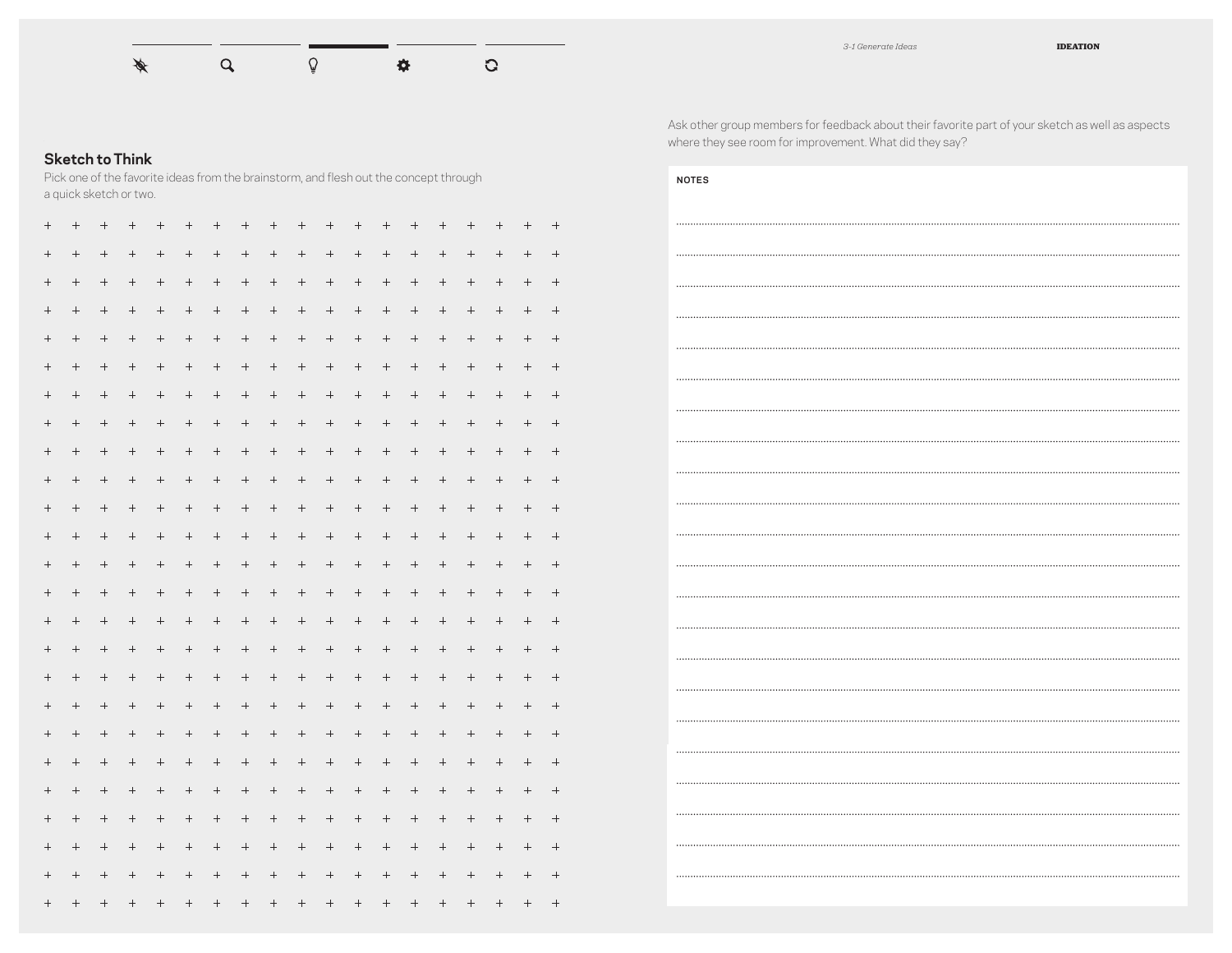

*3–2 Refine Ideas* **IDEATION**

## **3–2** *Refine Ideas*

#### **Do a Reality Check**

What is at the core of your idea: what gets you excited about it? What is the most important value for your audience? What is the real need that this is addressing?

Make a list of all the challenges and barriers you are facing with your idea. What are you missing? Who would oppose the idea? What will be most difficult to overcome?

Starting from the list you created in step one of this worksheet page, describing the core values of your idea, what are other ways in which you could address the needs differently?

| <b>VALUE, NEEDS</b> | <b>CHALLENGES, BARRIERS</b> | <b>NEW CONCEPTS</b> |
|---------------------|-----------------------------|---------------------|
|                     |                             |                     |
|                     |                             |                     |
|                     |                             |                     |
|                     |                             |                     |
|                     |                             |                     |
|                     |                             |                     |
|                     |                             |                     |
|                     |                             |                     |
|                     |                             |                     |
|                     |                             |                     |
|                     |                             |                     |
|                     |                             |                     |
|                     |                             |                     |
|                     |                             |                     |
|                     |                             |                     |
|                     |                             |                     |
|                     |                             |                     |
|                     |                             |                     |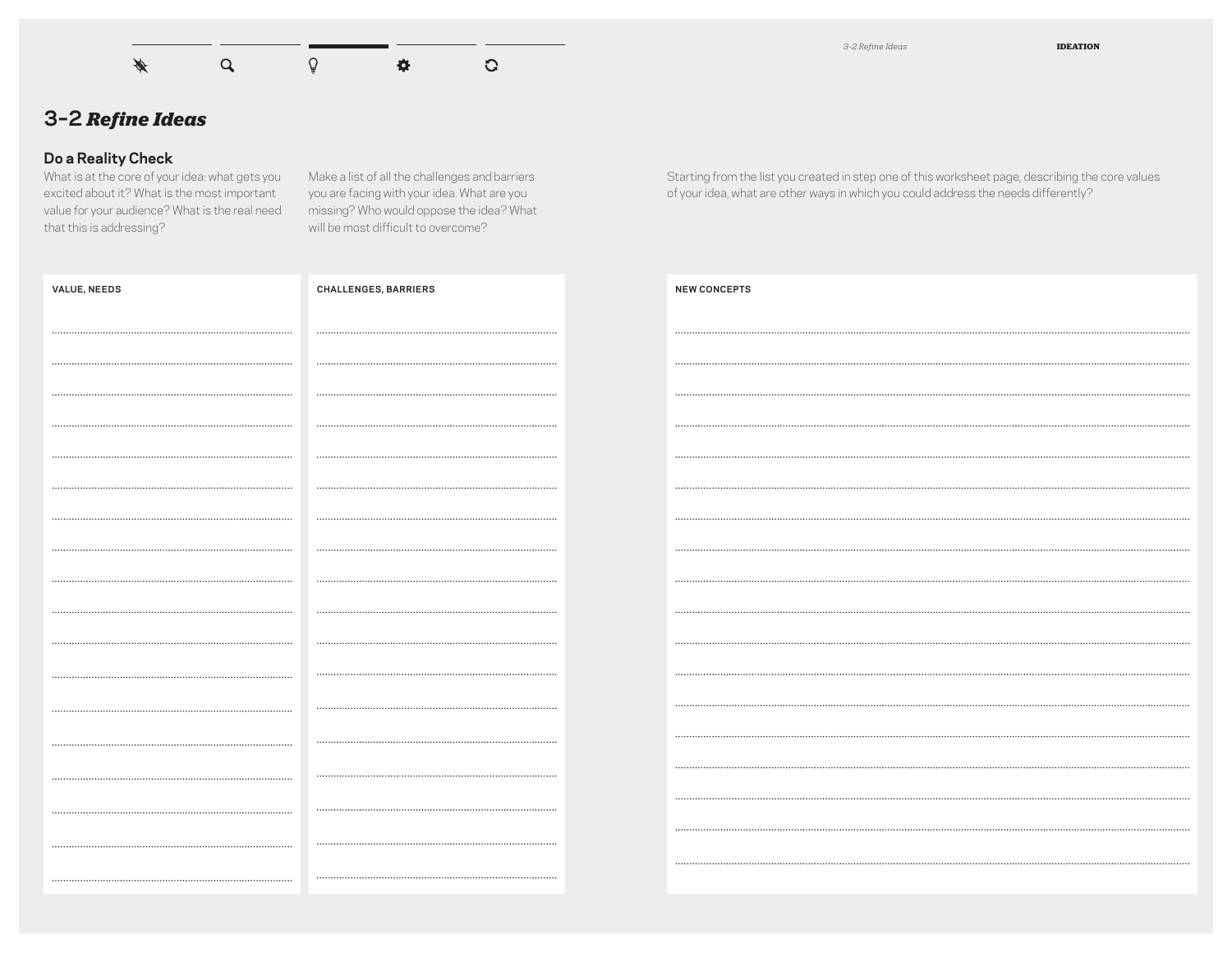

ENABLES STUDENTS TO CONTINUE TO HAVE PERSONALIZED DESKS THAT

THE MURPHY DESK, FOLD UP THE LEAVES FOR PRIVACY, FOLD OUT TO CREATE

**WHAT NEEDS OR OPPORTUNITIES DOES THE CONCEPT ADDRESS?**

#### **Describe Your Idea**

Create a concept description for the idea that you would like to prototype and repeat for each idea.

FOLD OUT TO GIVE THEM MORE WORKSPACE WHEN THE STUDENTS WANT TO

**CONCEPT NAME:**

**SKETCH**

**HOW DOES IT WORK?**

**WHAT DO YOU HOPE TO LEARN MORE ABOUT THROUGH PROTOTYPING THIS IDEA?**

VOLUNTEER PARENTS

- CLASSROOM STUDENTS AND AFTER-SCHOOL ACTIVITIES GROUP WILL BENEFIT

**WHO DOES IT INVOLVE, BOTH IN BUILDING AND IN USING IT?**

**ONE-SENTENCE CONCEPT DESCRIPTION:**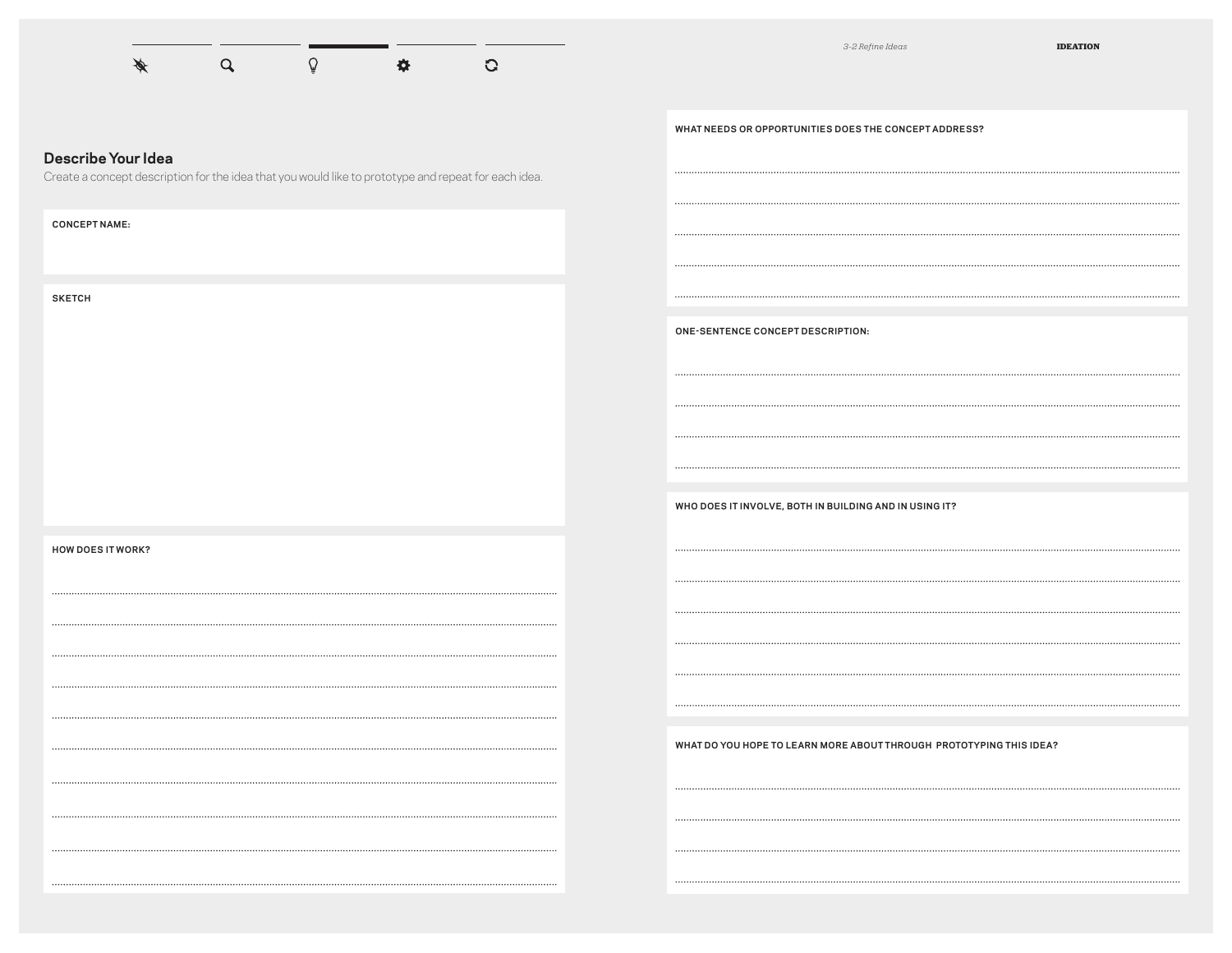*You have now generated lots of ideas and chosen a few concepts to move forward.*

*In the fourth phase of the design process— Experimentation—you will prototype in order to bring your concepts to life.*



# **4 EXPERIMENTATION**

**WHAT'S IN THIS SECTION**

**4–1** *Make Prototypes* **4–2** *Get Feedback*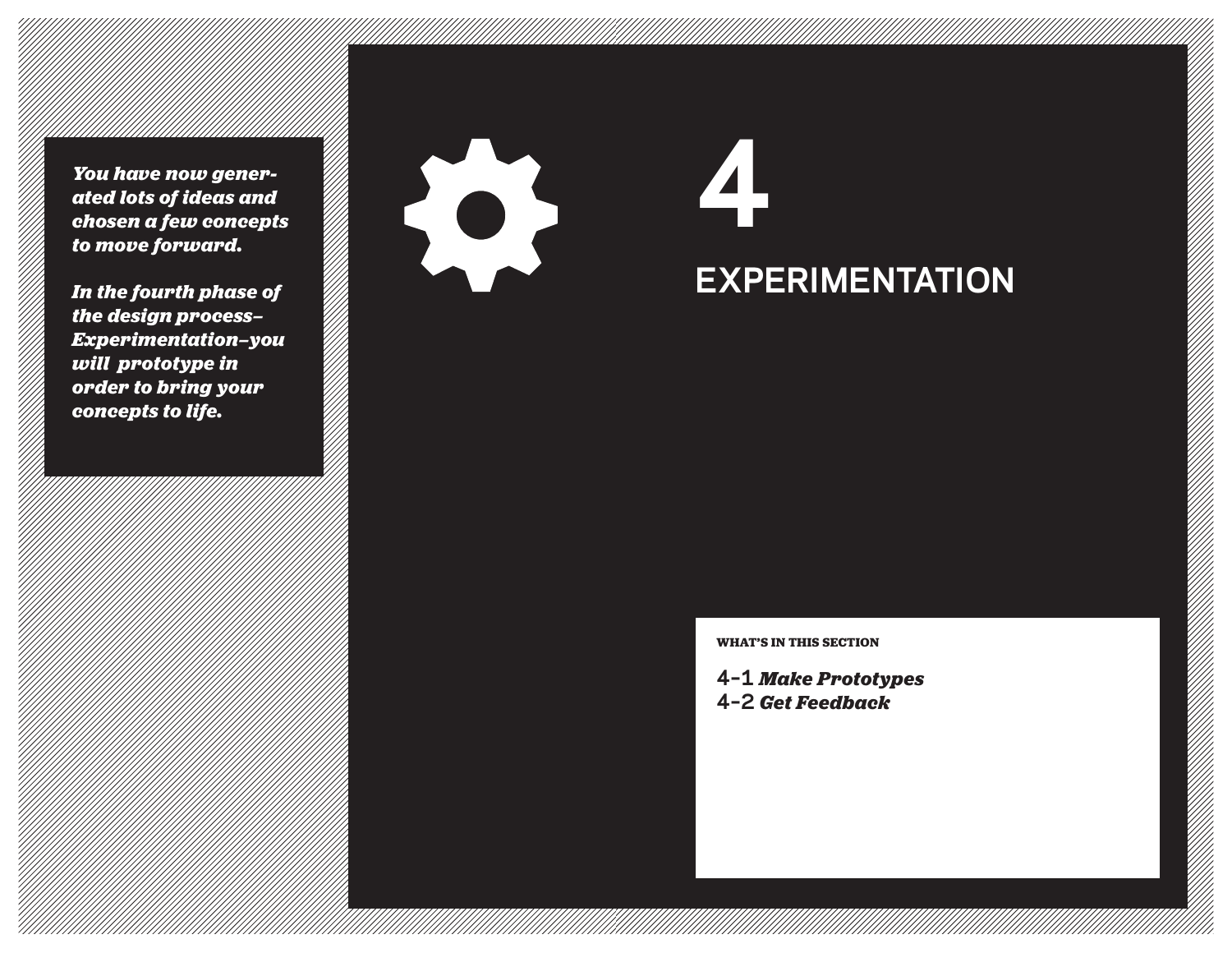

## **Take Photos**

Since your prototype should be out in the world, take photos of it and place them here.

*4–1 Make Prototypes* **EXPERIMENTATION**

**SOME THINGS TO TRY**

**CREATE SEPARATE SIMPLER PROTOTYPES** "Works like" (how the back end functions), "acts like" (how the "front-end" interaction works), and/or "looks like" (how it looks).

#### **TRY "EXPERIENCE**

**PROTOTYPES"** Have people roleplay or bodystorm using props and prompts.

#### **SHRINK BIG THINGS DOWN**

Use scale models and mockups. **GO 2D** Use storyboards or diagrams.

Place photo here Place photo here Place photo here Place photo here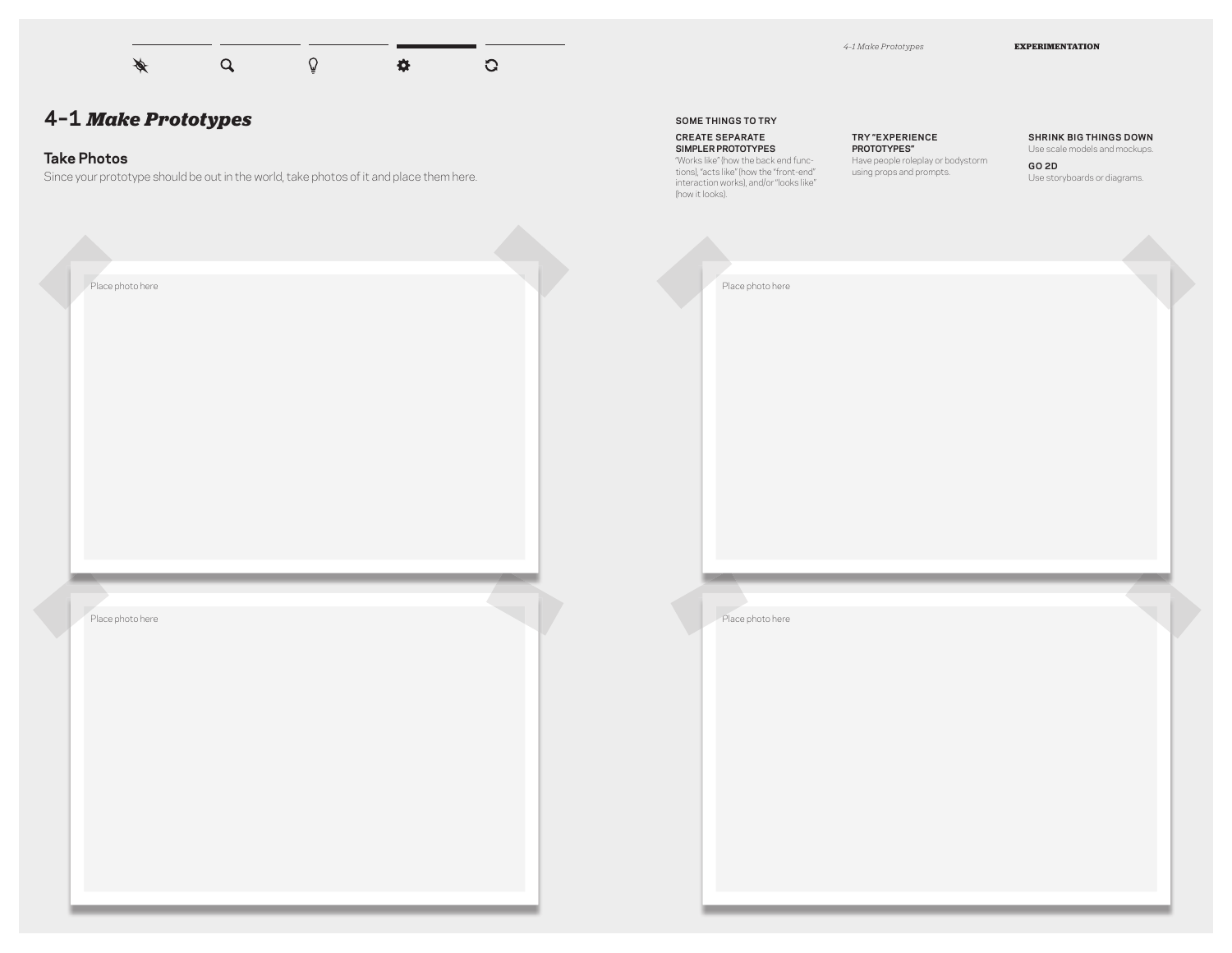

## **4–2** *Get Feedback*

## **Identify Sources for Feedback**

How do you need to test your prototype in order to receive the most relevant feedback? Can you let people experience your prototype without further explanation by leaving it in various places? Do you need to walk people through the experience of your prototypes? What will your testing session look like?

#### **I WILL TEST BY...**

| <b>Select Feedback Participants</b>    |  |  |
|----------------------------------------|--|--|
| Who do you want to engage in the feedb |  |  |

back process? Who will you learn the most from? Include people you have met during your field research as well as new participants.

#### **FEEDBACK PARTICIPANTS**

What about your idea do you need to test? What kind of feedback do you need in order to iterate and refine your idea? What is the most important question you want to ask? Are you trying to learn whether people would participate in a new activity you designed? Are you wondering whether people will change behaviors over time because of your concept?

**LIST FEEDBACK GOALS**

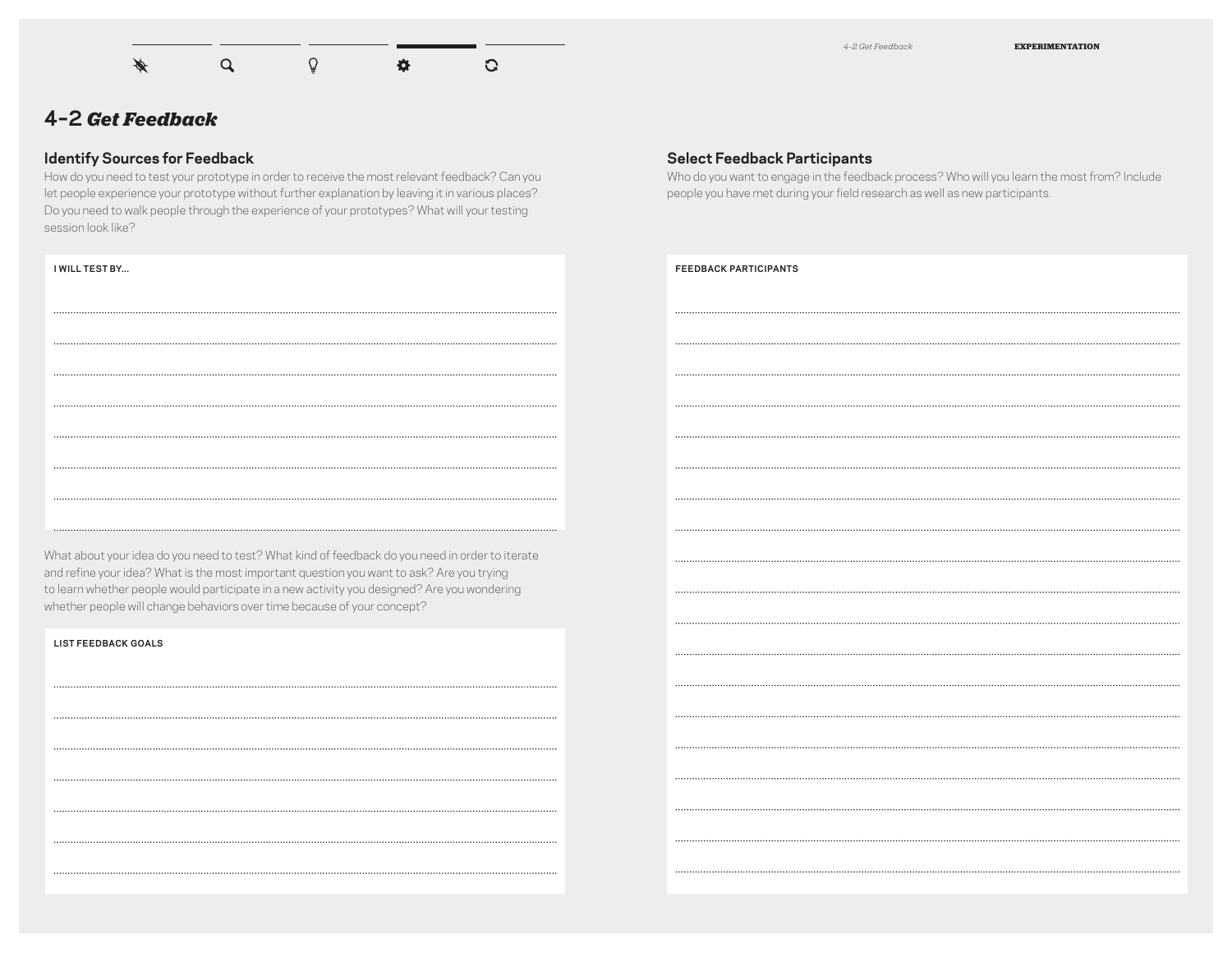

#### **Build a Question Guide**

It is likely that as you have made your idea tangible, you have developed questions about how the prototype should work, what people are interested in, how to best engage participation, etc. List any questions that have been bubbling up about your concept. During your feedback session, you'll want to ask for specific feedback about your idea. What would you like to know more about?

| <b>START SPECIFIC</b><br>What are some specific questions you can ask to<br>open the conversation? | <b>GO BROAD</b><br>What are some questions that can help you start to under-<br>stand this person's hopes, fears and ambitions? | <b>PROBE DEEP</b><br>What are some ways you might be able to dig deeper in the conversation,,<br>to find even more of the perspective this person has? |
|----------------------------------------------------------------------------------------------------|---------------------------------------------------------------------------------------------------------------------------------|--------------------------------------------------------------------------------------------------------------------------------------------------------|
|                                                                                                    |                                                                                                                                 |                                                                                                                                                        |
|                                                                                                    |                                                                                                                                 |                                                                                                                                                        |
|                                                                                                    |                                                                                                                                 |                                                                                                                                                        |
|                                                                                                    |                                                                                                                                 |                                                                                                                                                        |
|                                                                                                    |                                                                                                                                 |                                                                                                                                                        |
|                                                                                                    |                                                                                                                                 |                                                                                                                                                        |
|                                                                                                    |                                                                                                                                 |                                                                                                                                                        |
|                                                                                                    |                                                                                                                                 |                                                                                                                                                        |
|                                                                                                    |                                                                                                                                 |                                                                                                                                                        |
|                                                                                                    |                                                                                                                                 |                                                                                                                                                        |
|                                                                                                    |                                                                                                                                 |                                                                                                                                                        |
|                                                                                                    |                                                                                                                                 |                                                                                                                                                        |
|                                                                                                    |                                                                                                                                 |                                                                                                                                                        |
|                                                                                                    |                                                                                                                                 |                                                                                                                                                        |
|                                                                                                    |                                                                                                                                 |                                                                                                                                                        |
|                                                                                                    |                                                                                                                                 |                                                                                                                                                        |
|                                                                                                    |                                                                                                                                 |                                                                                                                                                        |
|                                                                                                    |                                                                                                                                 |                                                                                                                                                        |

#### **INTERVIEWEE NAME**



#### **PROBE DEEP**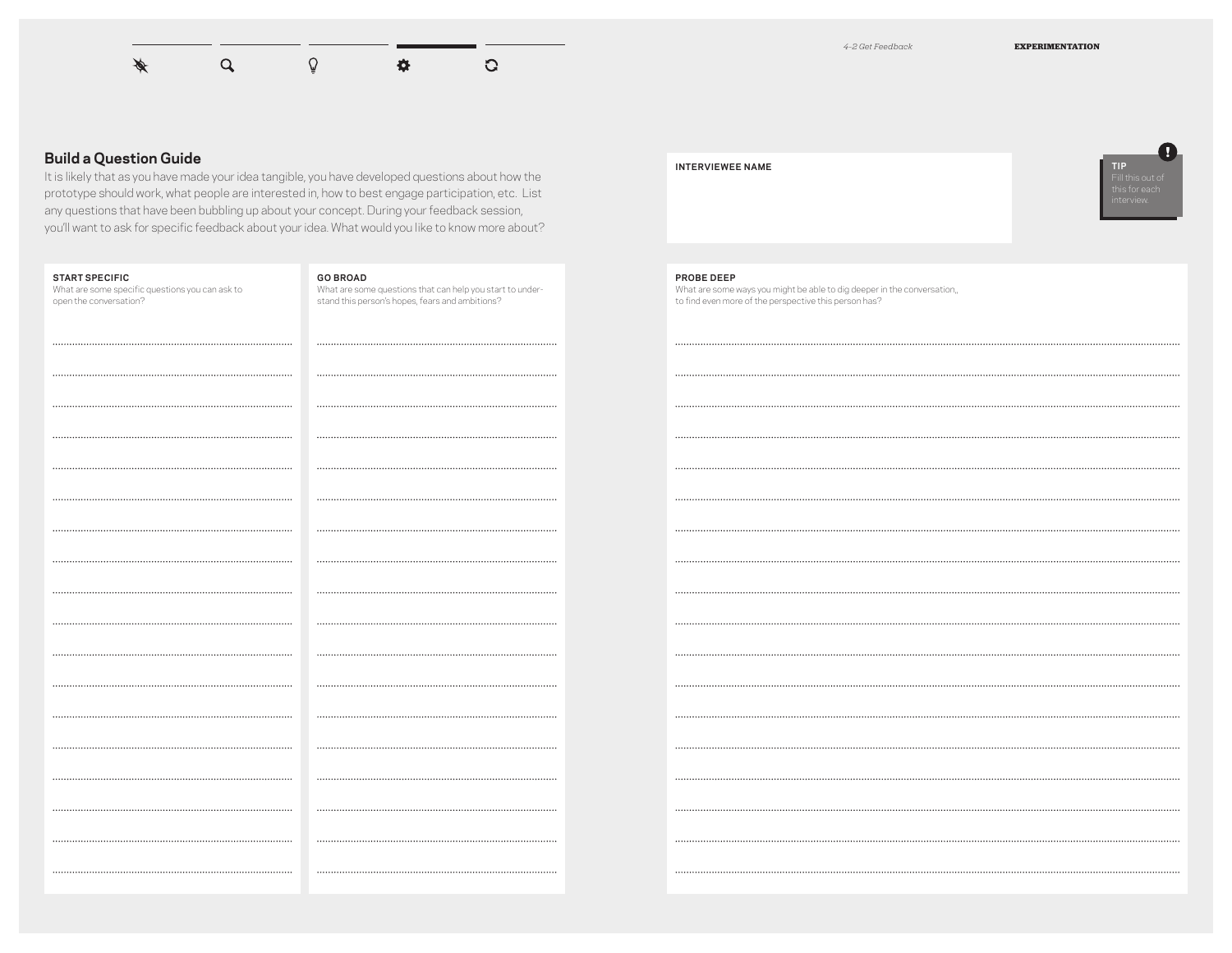

## **Facilitate Feedback Conversations: Capture Prompts**

Use these prompts to help people give you constructive feedback, and to help you consider what parts of the experiment you should keep or change.

| <b>KEEP</b>     | <b>KEEP</b>     |
|-----------------|-----------------|
|                 |                 |
|                 |                 |
|                 |                 |
|                 |                 |
|                 |                 |
|                 |                 |
|                 |                 |
|                 |                 |
|                 |                 |
|                 |                 |
| <b>INCREASE</b> | <b>INCREASE</b> |
|                 |                 |
|                 |                 |
|                 |                 |
|                 |                 |
|                 |                 |
|                 |                 |
|                 |                 |
|                 |                 |
|                 |                 |
| DECREASE/STOP   | DECREASE/STOP   |
|                 |                 |
|                 |                 |
|                 |                 |
|                 |                 |
|                 |                 |
|                 |                 |
|                 |                 |
|                 |                 |
|                 |                 |
|                 |                 |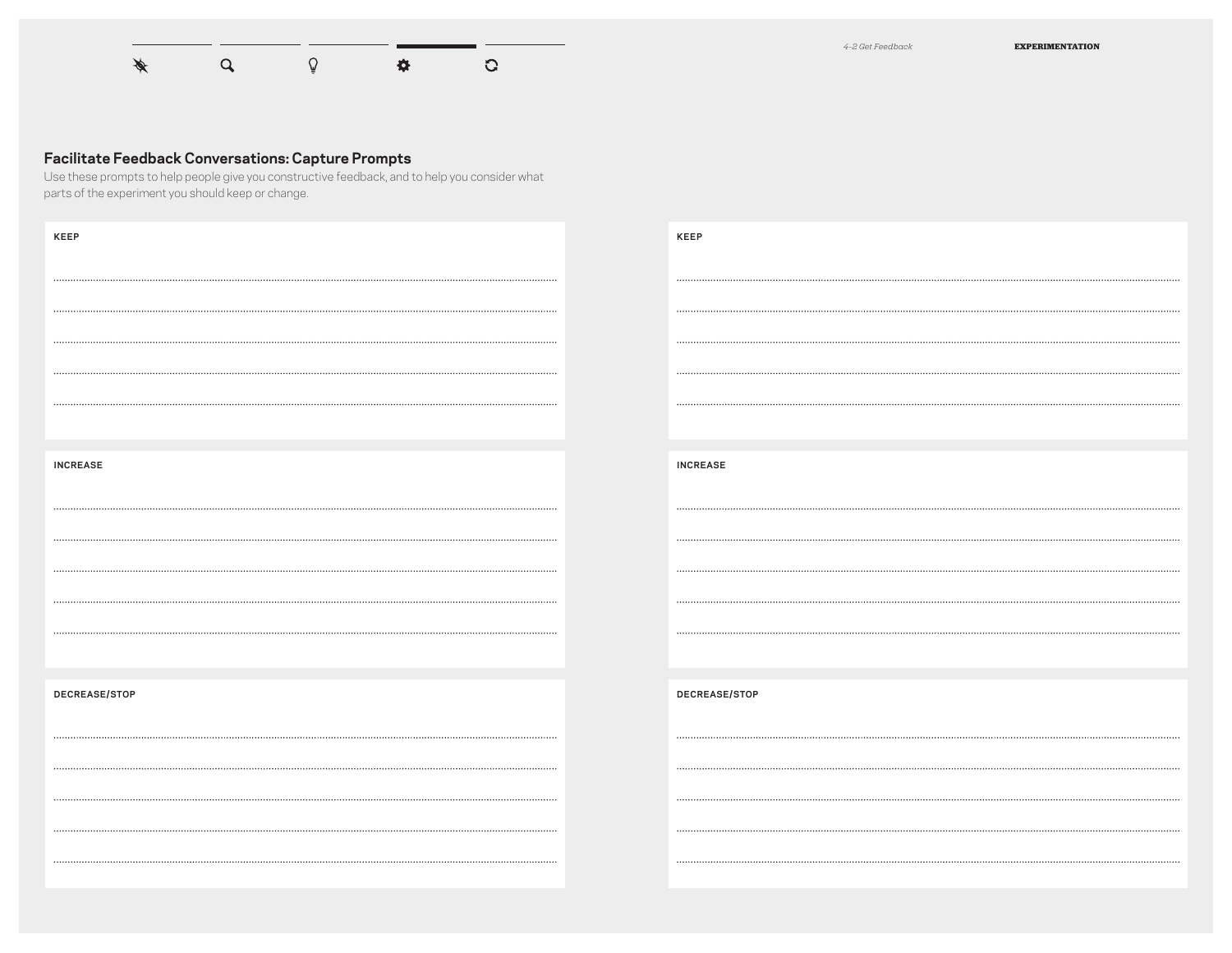

## **Integrate Feedback**

What was the original intent of your concept? Review the feedback from your testing sessions. Based on the feedback you have received, do your earlier learnings and ideas from your research and ideation phase hold true?

| <b>REFLECT</b> |  |  |  |
|----------------|--|--|--|
|                |  |  |  |
|                |  |  |  |
|                |  |  |  |
|                |  |  |  |
|                |  |  |  |
|                |  |  |  |
|                |  |  |  |
|                |  |  |  |

According to your feedback, what do you think is most important to making your idea a success? How might you improve your prototype? How can you emphasize what was well received about your prototype?

| <b>FEATURES TO ITERATE</b> |  |  |  |
|----------------------------|--|--|--|
|                            |  |  |  |
|                            |  |  |  |
|                            |  |  |  |
|                            |  |  |  |
|                            |  |  |  |
|                            |  |  |  |
|                            |  |  |  |

| $^{+}$            | $^+$      | $^{+}$    |                | $^+$   | $^{+}$ | $^+$   | $^{+}$ | $^{+}$ | $^{+}$ | $^{+}$ |        |        | $\,{}^+$ | $^+$   | $^+$      | $\,{}^{+}\,$   | $\, +$ |        |
|-------------------|-----------|-----------|----------------|--------|--------|--------|--------|--------|--------|--------|--------|--------|----------|--------|-----------|----------------|--------|--------|
| $^{+}$            | $^{+}$    |           | $^{+}$         | $^{+}$ | $^{+}$ | $^{+}$ | $^{+}$ | $^{+}$ | $^{+}$ | $^{+}$ | $^{+}$ | $^{+}$ | $^{+}$   | $^{+}$ | $^{+}$    | $^{+}$         | $^{+}$ | $^{+}$ |
| $^{+}$            | $^{+}$    | $\! + \!$ | $^{+}$         |        |        |        |        |        |        |        |        |        |          |        |           | $^{+}$         | $^{+}$ | $^{+}$ |
| $^{+}$            | $^{+}$    | $^{+}$    |                |        |        |        |        |        |        |        |        |        |          |        |           | $^{+}$         | $^{+}$ | $^{+}$ |
| $\! + \!$         | $\! + \!$ | $^{+}$    |                |        |        |        |        |        |        |        |        |        |          |        |           | $^{+}$         | $^{+}$ | $^{+}$ |
| $^{+}$            | $^{+}$    |           |                |        |        |        |        |        |        |        |        |        |          |        |           | $^{+}$         | $^{+}$ | $^{+}$ |
| $^{+}$            | $^{+}$    | $^{+}$    |                |        |        |        |        |        |        |        |        |        |          |        |           | $^{+}$         | $^{+}$ | $^{+}$ |
| $\! + \!$         | $\! + \!$ | $^{+}$    |                |        |        |        |        |        |        |        |        |        |          |        |           |                | $^{+}$ | $^{+}$ |
| $^{+}$            | $^{+}$    | $^{+}$    |                |        |        |        |        |        |        |        |        |        |          |        |           | $^{+}$         | $^{+}$ | $^{+}$ |
| $^{+}$            | $^{+}$    | $^{+}$    |                |        |        |        |        |        |        |        |        |        |          |        |           | $^{+}$         | $^{+}$ | $^{+}$ |
| $^{+}$            | $^{+}$    | $^{+}$    |                |        |        |        |        |        |        |        |        |        |          |        |           | $^{+}$         | $^{+}$ | $^{+}$ |
| $\! + \!$         | $^{+}$    | $^{+}$    |                |        |        |        |        |        |        |        |        |        |          |        |           | $^{+}$         | $^{+}$ | $^{+}$ |
|                   | $^{+}$    |           |                |        |        |        |        |        |        |        |        |        |          |        |           |                | $^{+}$ | $^{+}$ |
| $\! + \!$         | $^{+}$    | $^{+}$    |                |        |        |        |        |        |        |        |        |        |          |        |           |                | $^{+}$ | $^{+}$ |
|                   |           | $^{+}$    |                |        |        |        |        |        |        |        |        |        |          |        |           | $^{+}$         | $^{+}$ | $^{+}$ |
| $^{+}$            | $^{+}$    |           |                |        |        |        |        |        |        |        |        |        |          |        |           | $^{+}$         | $^{+}$ | $^{+}$ |
| $^{+}$            | $^{+}$    | $^{+}$    |                |        |        |        |        |        |        |        |        |        |          |        |           | $^{+}$         | $^{+}$ | $^{+}$ |
| $\! + \!$         | $^{+}$    | $^{+}$    |                |        |        |        |        |        |        |        |        |        |          |        |           |                | $^{+}$ | $^{+}$ |
| $\! + \!$         | $^{+}$    | $^{+}$    |                |        |        |        |        |        |        |        |        |        |          |        |           | $^{+}$         | $^{+}$ | $^{+}$ |
| $^{+}$            | $^{+}$    | $^{+}$    |                |        |        |        |        |        |        |        |        |        |          |        |           | $^{+}$         | $^{+}$ | $^{+}$ |
| $^{+}$            | $^{+}$    | $^{+}$    |                |        |        |        |        |        |        |        |        |        |          |        |           | $^{+}$         | $^{+}$ | $^{+}$ |
| $\qquad \qquad +$ | $\! + \!$ | $^{+}$    |                |        |        |        |        |        |        |        |        |        |          |        |           | $^{+}$         | $^{+}$ | $^{+}$ |
| $^{+}$            | $^{+}$    | $^{+}$    |                |        |        |        |        |        |        |        |        |        |          |        |           | $^{+}$         | $^{+}$ | $^{+}$ |
| $\! + \!$         | $^{+}$    | $^{+}$    |                |        |        |        |        |        |        |        |        |        |          |        |           |                | $^{+}$ | $^{+}$ |
| $\! + \!$         |           | $\! + \!$ | $+$            | $+$    | $+$    | $^{+}$ | $+$    | $+$    | $+$    | $+$    | $+$    | $+$    | $+$      | $+$    | $\! + \!$ | $^{+}$         |        | $^{+}$ |
| $^{+}$            | $^{+}$    | $^{+}$    | $^{+}$         | $^{+}$ | $^{+}$ | $^{+}$ | $^{+}$ | $^{+}$ | $^{+}$ |        | $^{+}$ | $^{+}$ | $^{+}$   | $^{+}$ | $^{+}$    | $^{+}$         | $^{+}$ | $^{+}$ |
| $^{+}$            | $^{+}$    | $^{+}$    | $\overline{+}$ | $^{+}$ | $^{+}$ | $^{+}$ | $^{+}$ | $^{+}$ | $^{+}$ | $^{+}$ | $^{+}$ | $^{+}$ | $^{+}$   | $^{+}$ | $^{+}$    | $^{+}$         | $^{+}$ | $^{+}$ |
|                   |           |           |                |        |        | $^{+}$ | $^{+}$ | $^{+}$ | $^{+}$ | $^{+}$ |        | $^{+}$ | $^{+}$   | $^{+}$ | $^{+}$    | $\overline{+}$ | $^{+}$ | $^{+}$ |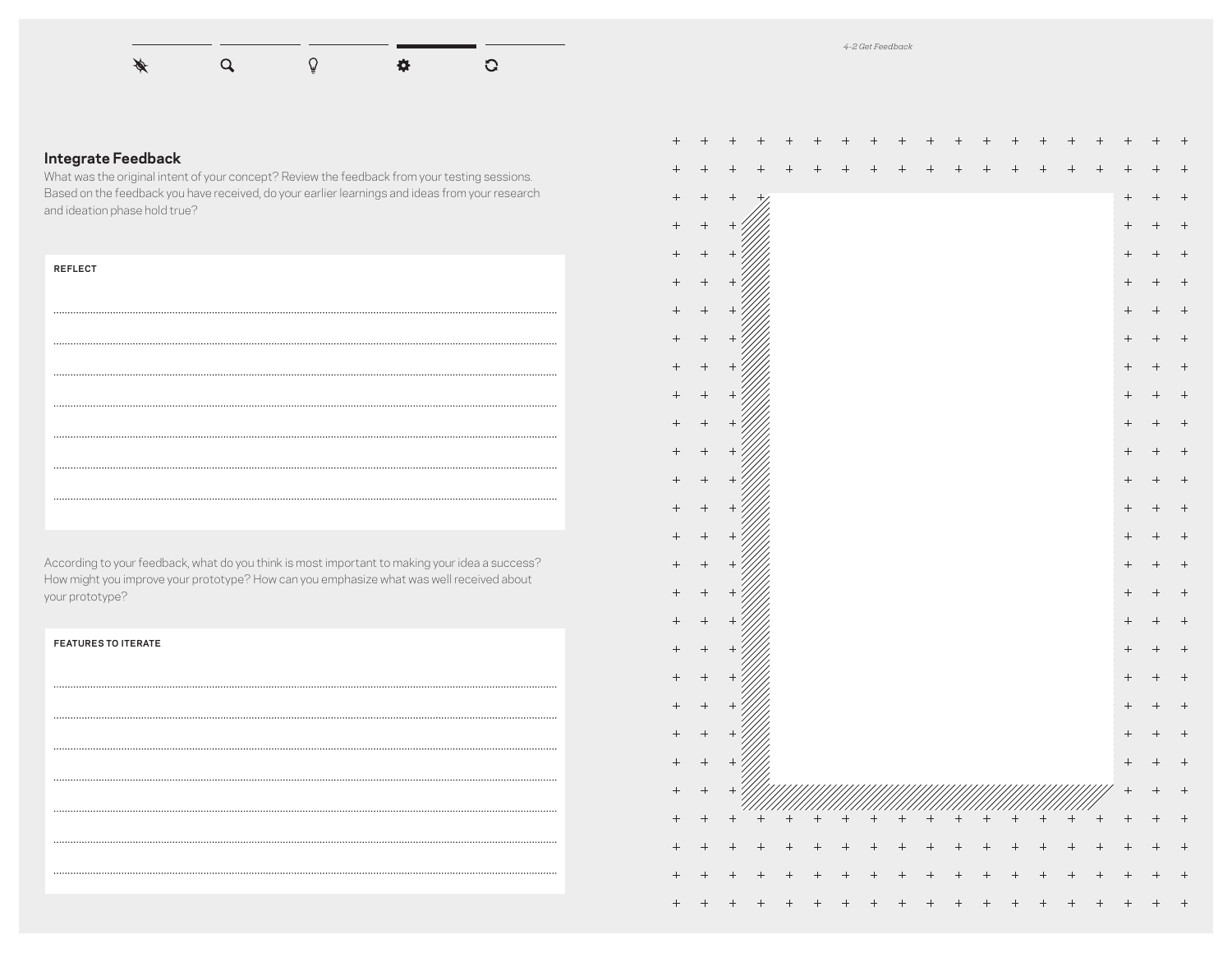

How much do I need to make this

concept a reality?

Who can help you realize your idea? What capabilities are you looking for? Who is invested in supporting the concept? Do you need to find someone to champion the idea?

#### **Identify What's Needed**

List the materials you will need to build your refined concept. Are these supplies available at your school? Will you need to purchase any new assets?

| <b>AVAILABLE AT SCHOOL</b> | <b>NEED TO BUY</b> |
|----------------------------|--------------------|
|                            |                    |
|                            |                    |
|                            |                    |
|                            |                    |
|                            |                    |
|                            |                    |
|                            |                    |
|                            |                    |
|                            |                    |
|                            |                    |
|                            |                    |

| COST                                        | PEOPLE |
|---------------------------------------------|--------|
|                                             |        |
|                                             |        |
|                                             |        |
|                                             |        |
| How can I get funding or materials support? |        |
| <b>SOURCES</b>                              |        |
|                                             |        |
|                                             |        |
|                                             |        |
|                                             |        |
|                                             |        |

How long will it take to bring this concept to life in a more refined way? Do you need time for preparation? Does anyone need to be trained? Do you want to use an existing meeting time differently?

**TIME**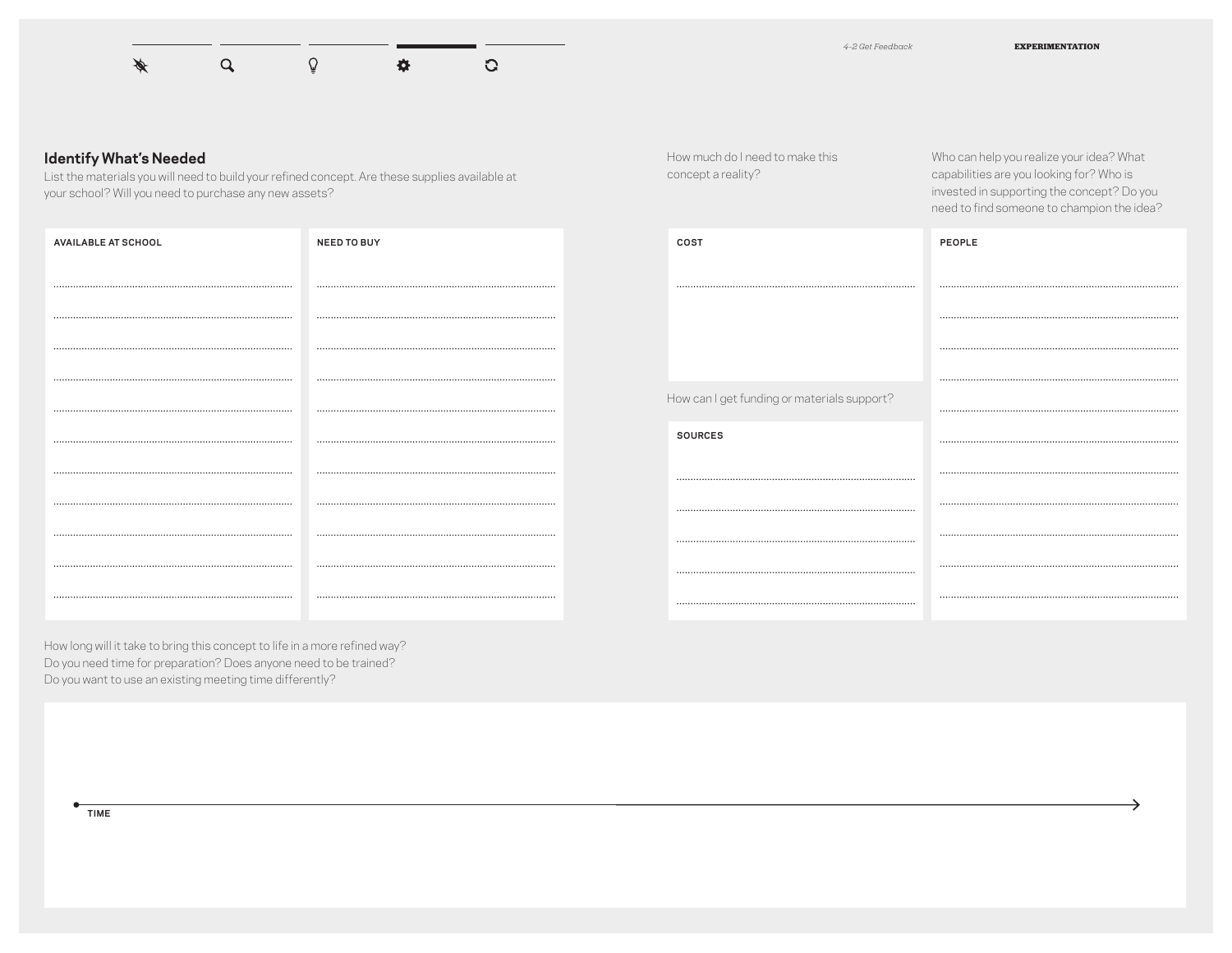*You now have a prototype out in the world. Congratulations!* 

*Now it's time for the Evolution step of the design process, where you'll collect learnings and consider how you can scale and engage others to further your design solution.*



# **EVOLUTION 5**

**WHAT'S IN THIS SECTION**

**5–1** *Track Learnings* **5–2** *Engage Others*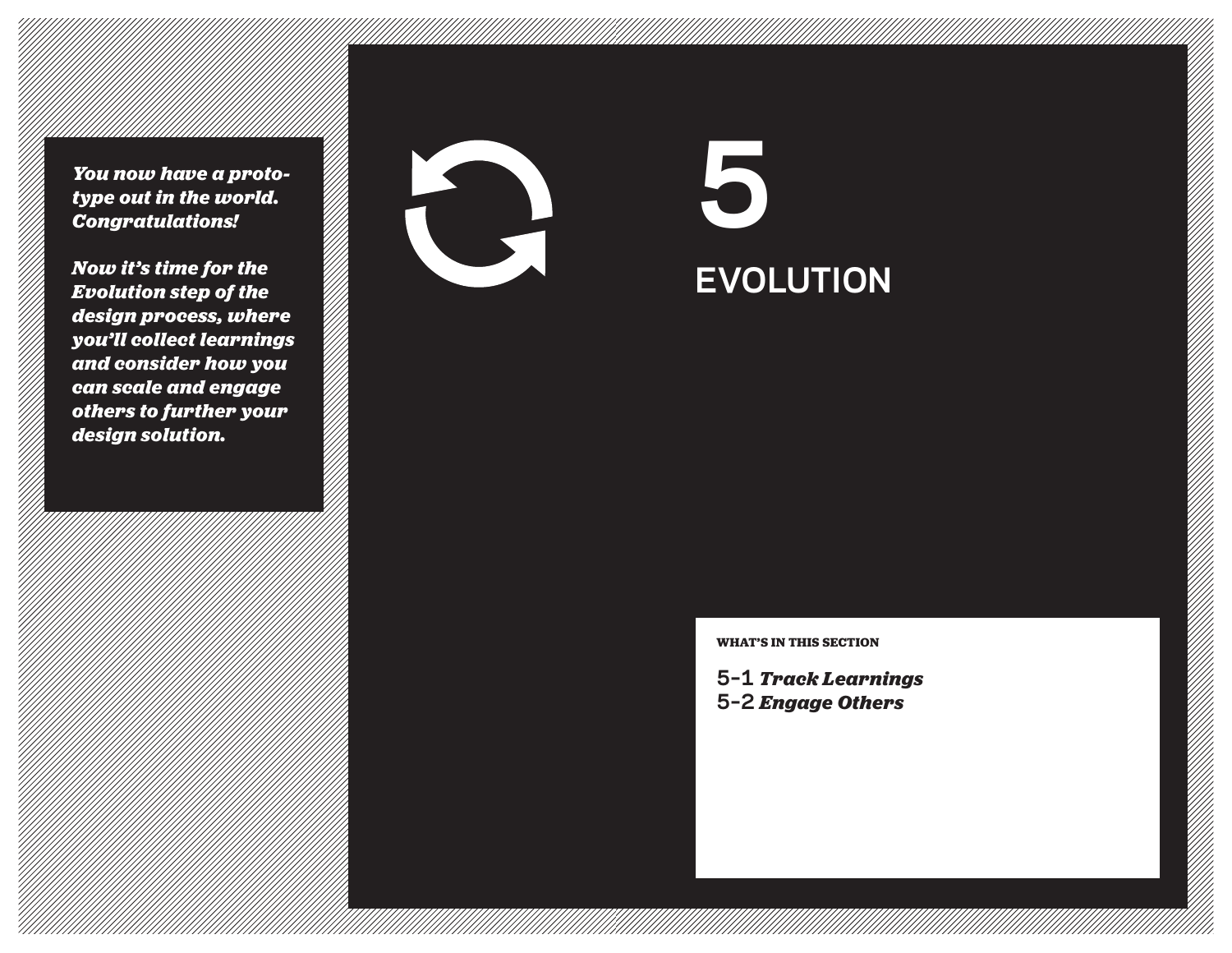

## **5–1** *Track Learnings*

#### **Define Success**

Review the goals you set out in the getting started section of this workbook. Reflect on how your vision maps to where you are today. How has your concept been used? Is the prototype being used by the people you intended it for? What do they appreciate about your concept?

What does success mean to you? What do you wish to see happen with this project? Are you hoping that a large number of colleagues attend an event? What would you tell the school's leadership in order to receive more funding? What would you like to hear a student say about your idea?

| IMPACT I AM LOOKING FOR |
|-------------------------|
|                         |
|                         |
|                         |
|                         |
|                         |
|                         |
|                         |
|                         |
|                         |
|                         |

How will you track and measure the success of your design solution? Will you ask people about the concept? Are you waiting for someone to approach you?

| <b>METHOD FOR TRACKING</b> |
|----------------------------|
|                            |
|                            |
|                            |
|                            |
|                            |
|                            |
|                            |
|                            |
|                            |

| <b>CONCEPT USE</b> |
|--------------------|
|                    |
|                    |
|                    |
|                    |
|                    |
|                    |
|                    |
|                    |
|                    |
|                    |
|                    |
|                    |
|                    |
|                    |
|                    |
|                    |
|                    |
|                    |
|                    |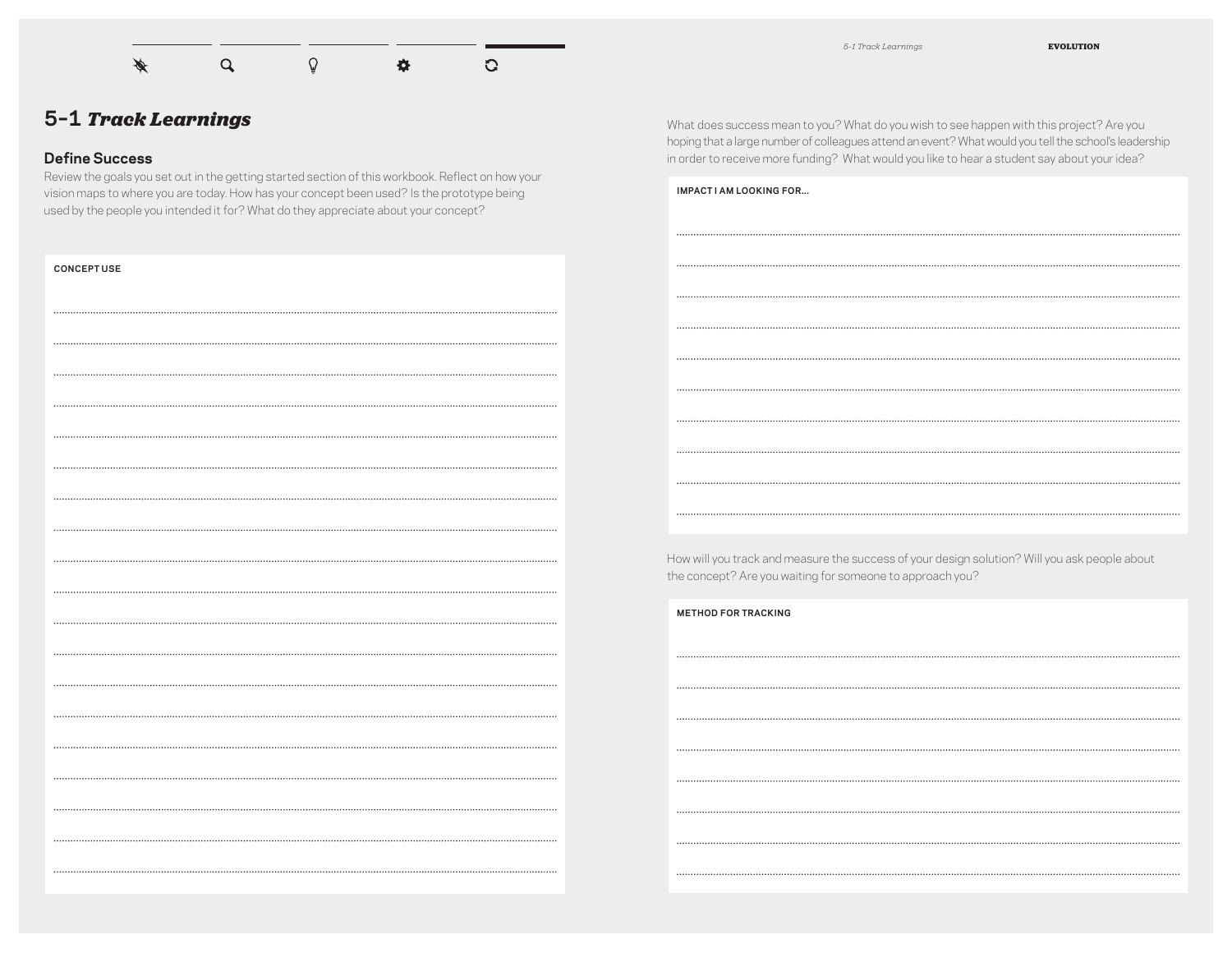

## **Document Progress**

Document progress of your concept. What different behaviors have you noticed since implementing your concept? Have the relationships between people changed? What comments have your received from your students or peers?

| <b>NOTES</b> |
|--------------|
|              |
|              |
|              |
|              |
|              |
|              |
|              |
|              |
|              |
| .            |
|              |
|              |
|              |
|              |
|              |
|              |
|              |
|              |
|              |

What do you need to illustrate the "before/after" impact overview of the design solution? Do you need to gather images? Quotes?

| <b>ASSETS INEED</b> |
|---------------------|
|                     |
|                     |
|                     |
|                     |
|                     |
|                     |
|                     |
|                     |
|                     |
|                     |
|                     |
|                     |
|                     |
|                     |
|                     |
|                     |
|                     |
|                     |
|                     |
|                     |
|                     |
|                     |
|                     |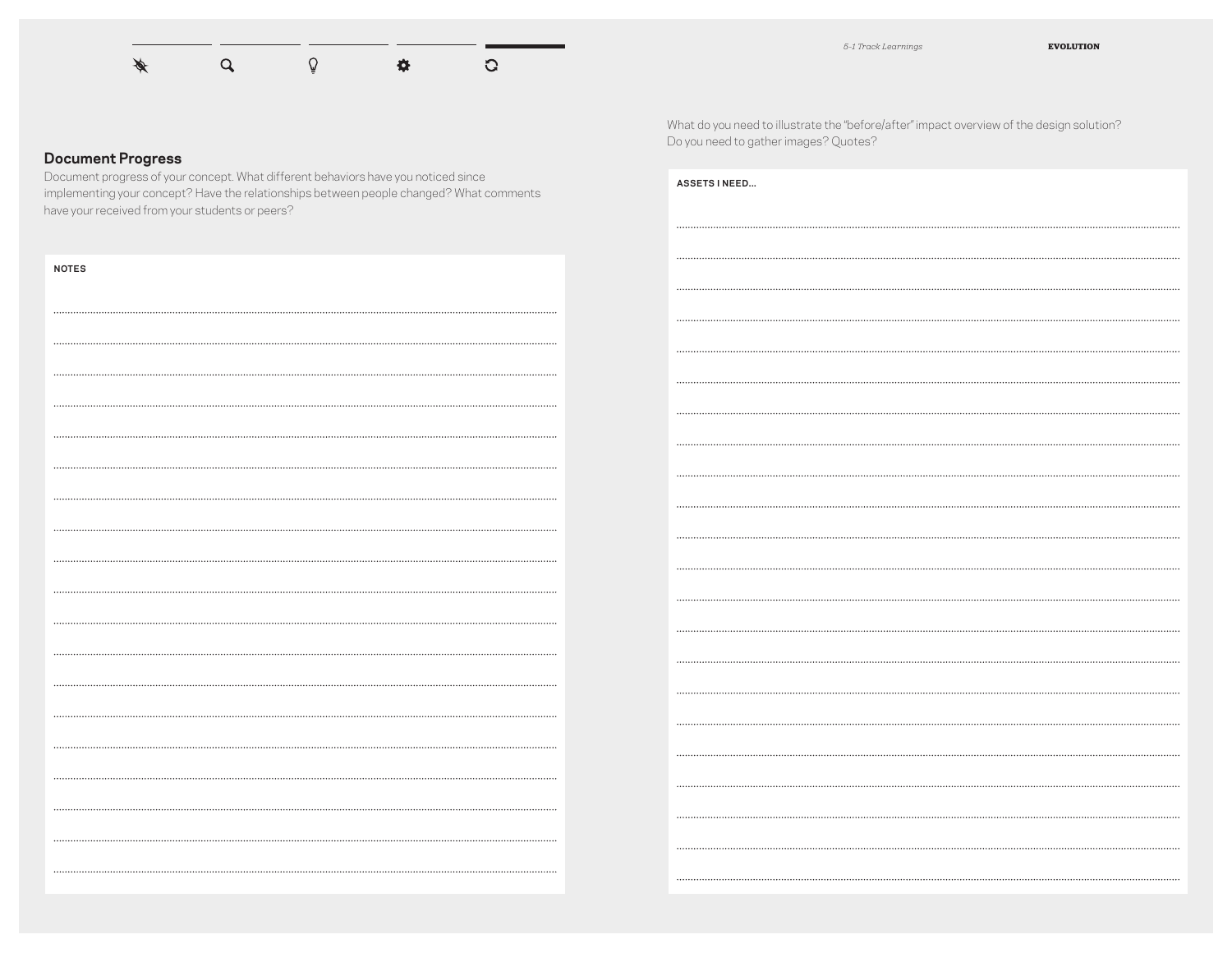

*5–2 Engage Others* **EVOLUTION**

## **5–2** *Engage Others*

## **Plan Next Steps**

What are all the actions that need to be taken to build your concept? Capture any open questions. Who will be responsible for each task? Who will be responsible for finding answers to any open questions?

#### **ACTIONS, QUESTIONS**

HOW CAN WE MAKE THE PRIVACY CORNER MORE "PRIVATE" AND SOUNDPROOF BUILD A STURDIER AND MORE FLEXIBLE COLLABORATION TABLE THAT CAN EASILY 

**PERSON RESPONSIBLE FOR FOLLOW-UP** (ME): CONNECT WITH PARENTS TO SEE IF ANYONE HAS ARCHITECTURE OR SOUNDPROOFING EXPERIENCE MR. ARCHER WILL REACH OUT TO HIS FURNITURE MAKING FRIEND.

Create a timeline which includes your deadline for evolving this concept along with any other major meetings or dates.

**TIMELINE**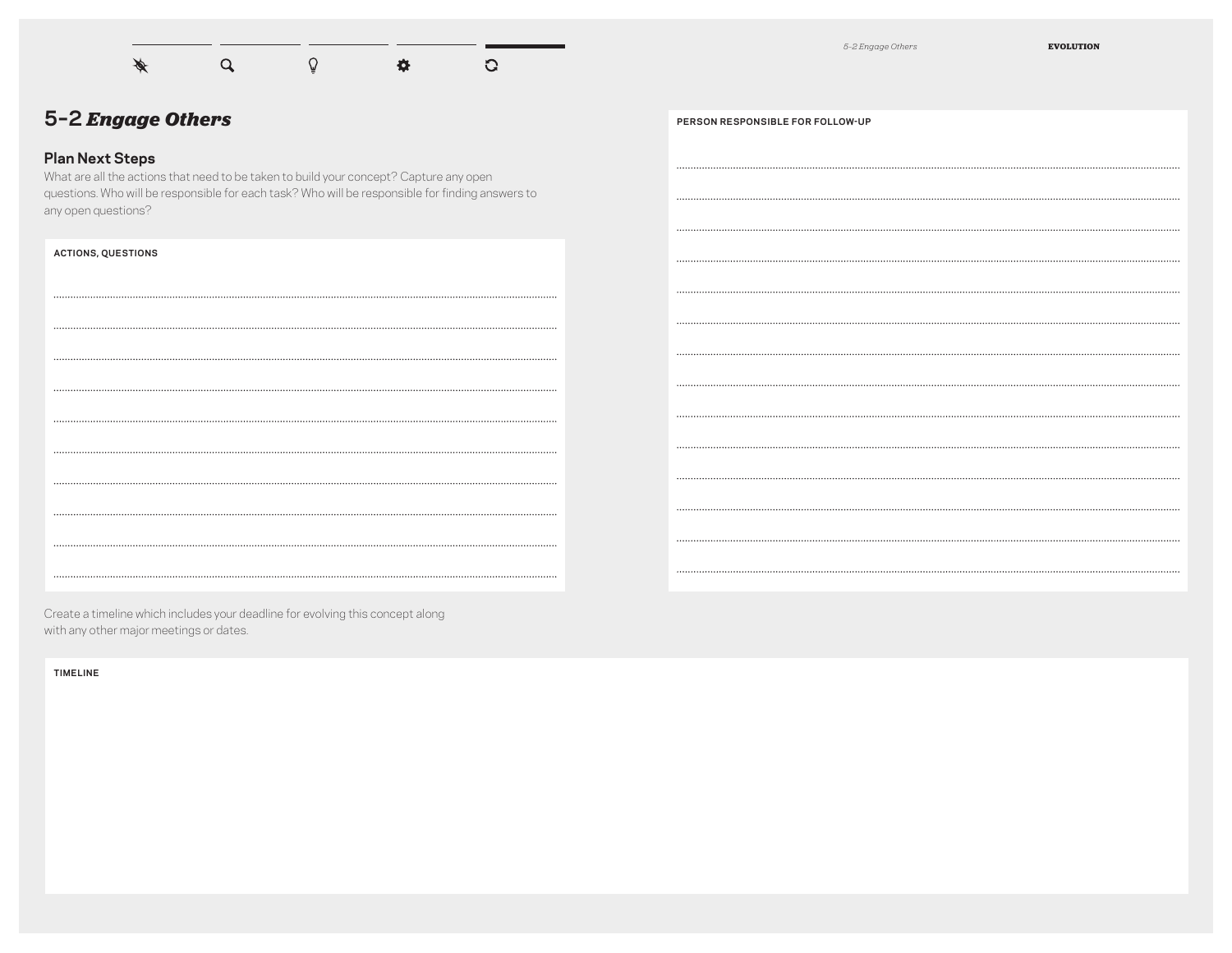#### $\alpha$  $\hbox{\large \bf \Omega}$ G  $\mathscr{I}$ 春

#### **Pitch Your Concept (optional)**

Who are you pitching to? Create a provocative statement for your idea that will get your audience excited about the opportunities you see. Frame it as "What if…?"



**WHAT IF...**

Tell a brief and engaging story, focusing on the most important aspects of your concept. What story will you tell? What inspired your idea and how does it respond to the needs you uncovered? Why is this idea valuable to the various people involved?

SUPPORT US. STRUCTURAL BARRIERS IMPACT LEARNING AND BEHAVIOR. OFFICE SPACES ARE FLEXING TO NEW WORK STYLES, OUR CLASSROOMS SHOULD BE

ABLE TO LEVERAGE THOSE LEARNINGS..

What are you asking for from your audience? Clarify your list of needs.

HELP FROM ARCHITECTS, PARENTS, INTERIOR DESIGNERS, TO RETHINK THE BEST

USE OF THE CLASSROOM. OR, HELP US TO START FROM SCRATCH.

**NEEDS**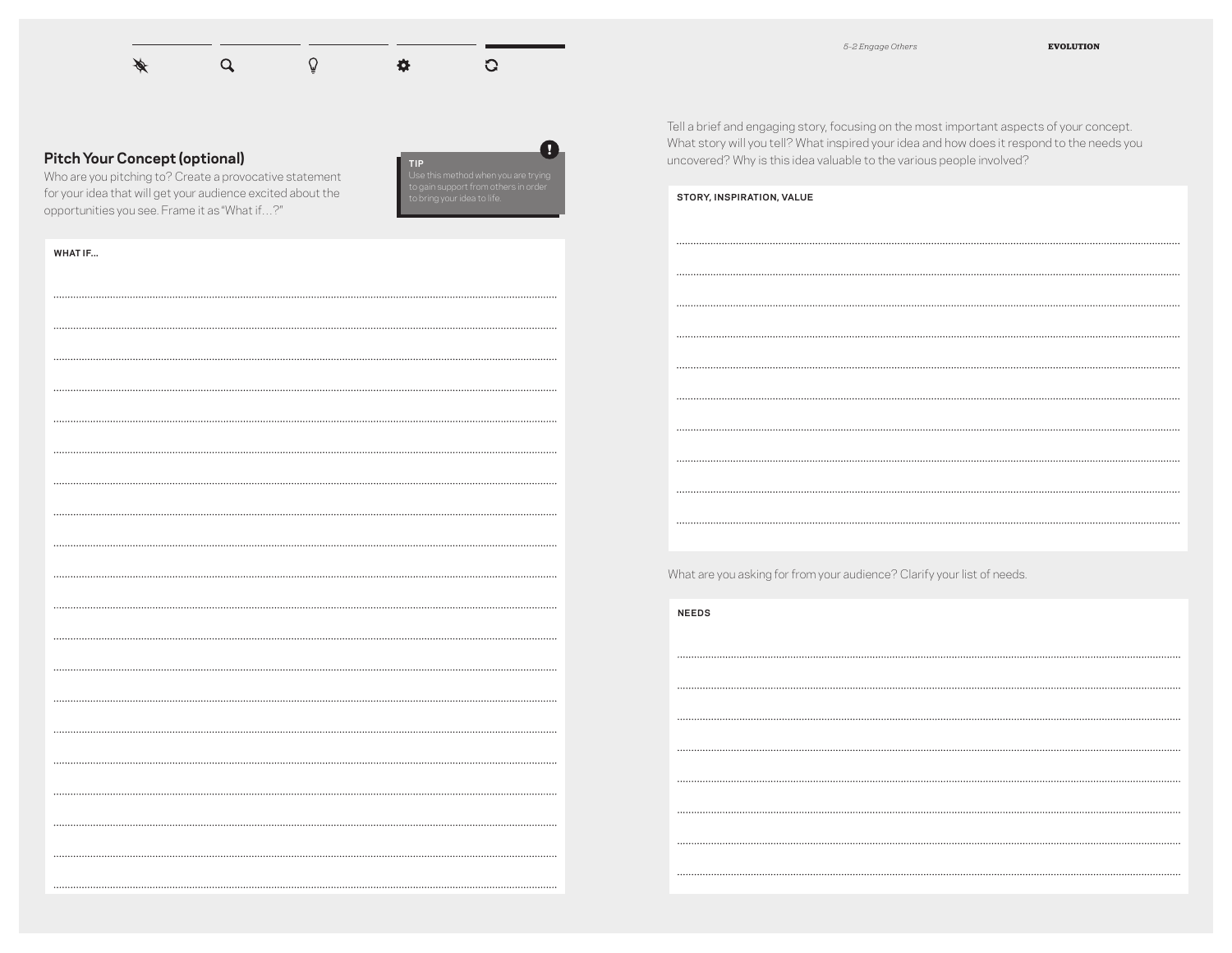#### $\alpha$  $\hbox{\large\it Q}$ G 春

#### **Build Partnerships (optional)**

Which organizations or individuals have capabilities you are missing in order to realize your idea? What is your relationship with them? How can you reach out to them?



**WHAT IF...**

**NOTES**

What are you asking from them? Consider adapting your pitch to speak directly to this audience. Why would they be interested in helping? How do both parties hope to benefit from a partnership?

#### **BENEFITS**

**NOTES**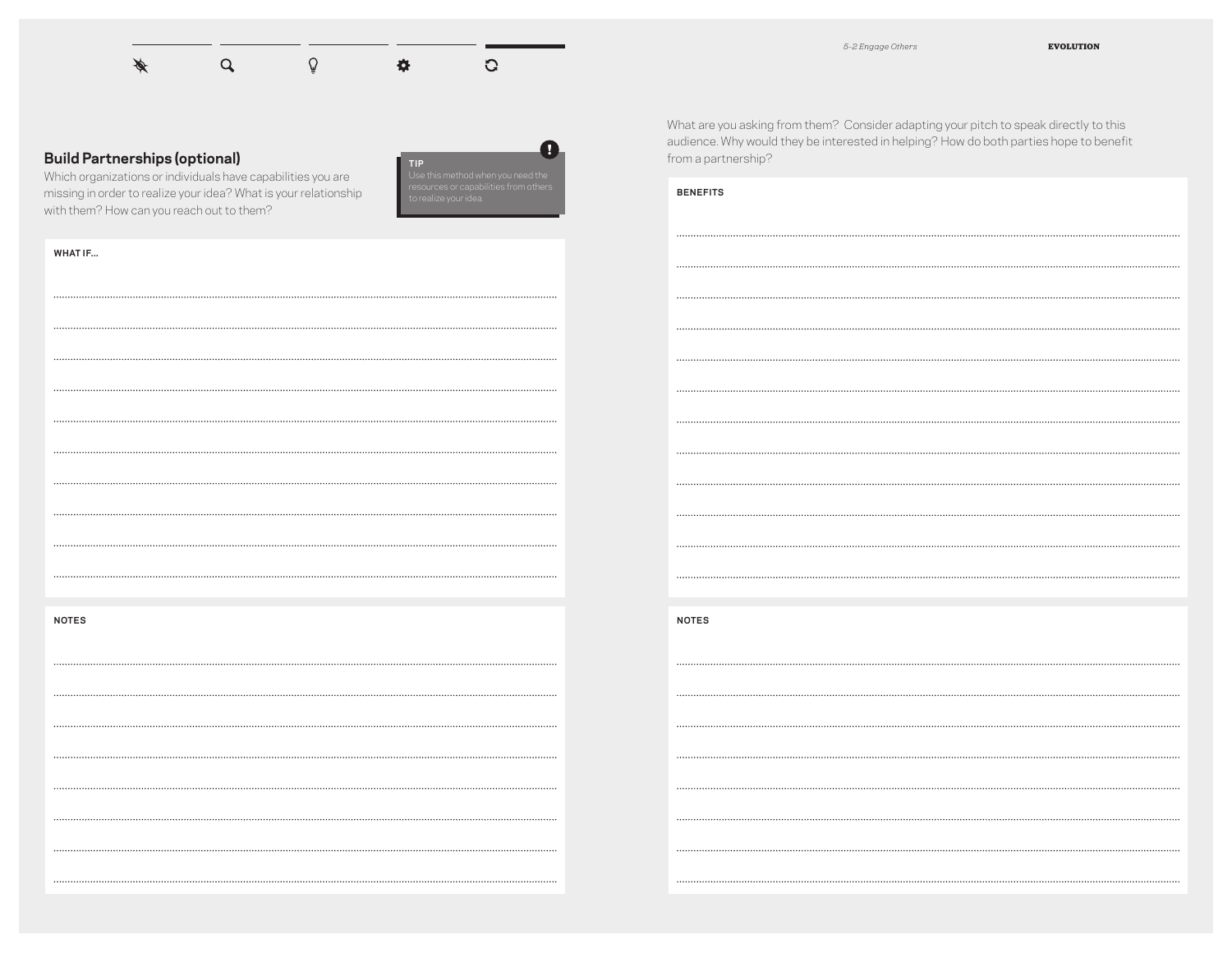|  | $\begin{picture}(160,170) \put(0,0){\vector(1,0){100}} \put(150,0){\vector(1,0){100}} \put(150,0){\vector(1,0){100}} \put(150,0){\vector(1,0){100}} \put(150,0){\vector(1,0){100}} \put(150,0){\vector(1,0){100}} \put(150,0){\vector(1,0){100}} \put(150,0){\vector(1,0){100}} \put(150,0){\vector(1,0){100}} \put(150,0){\vector(1,0){100}} \put(150,0){$ |  |
|--|-------------------------------------------------------------------------------------------------------------------------------------------------------------------------------------------------------------------------------------------------------------------------------------------------------------------------------------------------------------|--|

*5–2 Engage Others* **EVOLUTION**

### **Share your Story**

Outline the presentation you'd like to give to share your story. Consider these prompts...



What was the initial dream/gripe that kicked off this challenge?

Who was part of the team or contributed to the project?

What partners did you integrate? What partners did you integrate?

What needs did you learn about?

What needs did you learn about?

What was the most surprising thing you learned while looking for inspiration?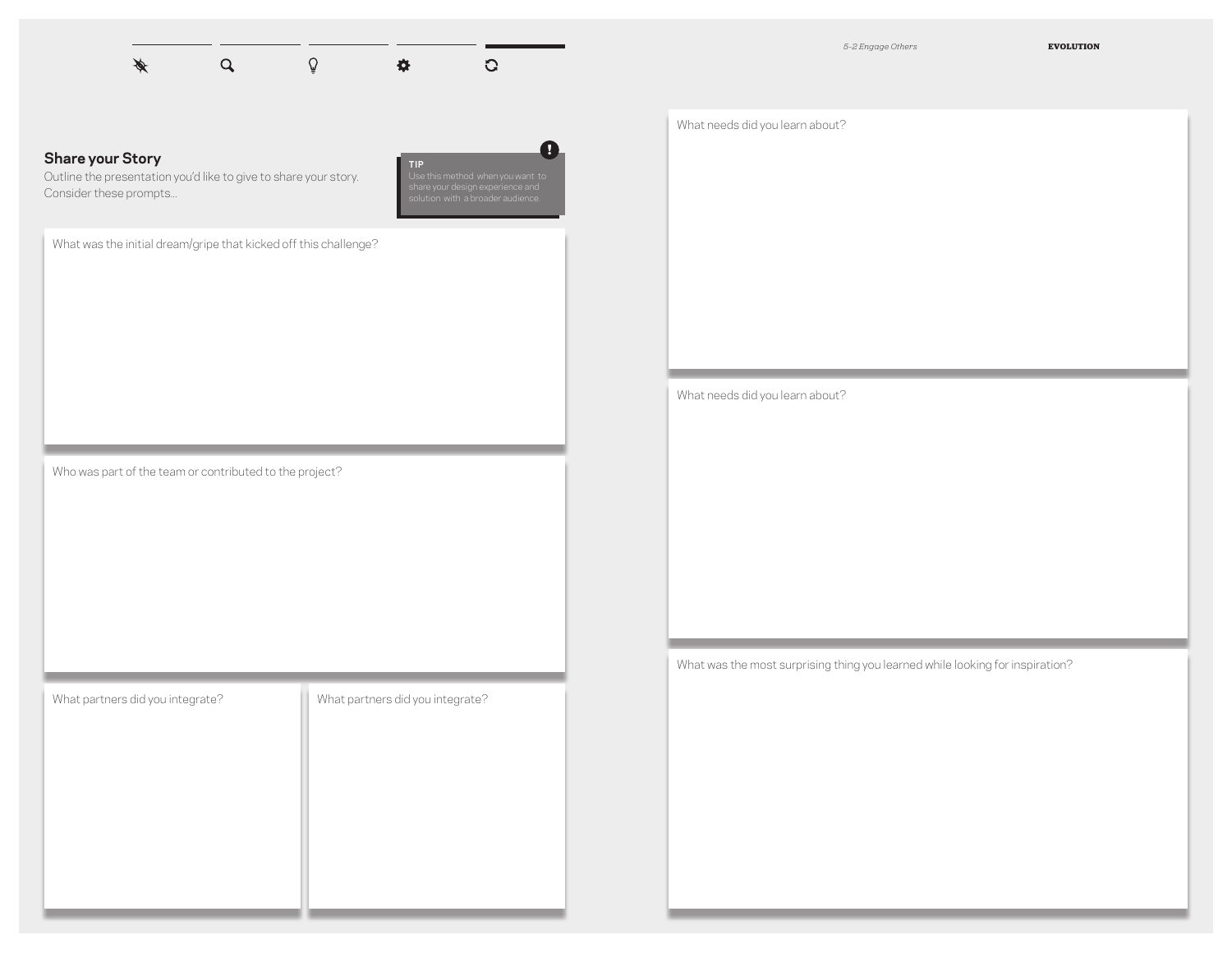*5–2 Engage Others* **EVOLUTION**

#### $\mathbb{Q}$  $\cancel{\phi}$  $\alpha$  $\hat{\mathbf{w}}$  $\overline{C}$

#### **Remember your process**

Use photos to illustrate where possible.

What was the most absurd brainstorm idea?

Share a few of your initial concepts or prototypes. What kind of feedback did you receive on these concepts?

Concept

Feedback

| Concept  |  |  |  |
|----------|--|--|--|
|          |  |  |  |
|          |  |  |  |
|          |  |  |  |
|          |  |  |  |
|          |  |  |  |
|          |  |  |  |
|          |  |  |  |
| Feedback |  |  |  |
|          |  |  |  |
|          |  |  |  |

Concept

Feedback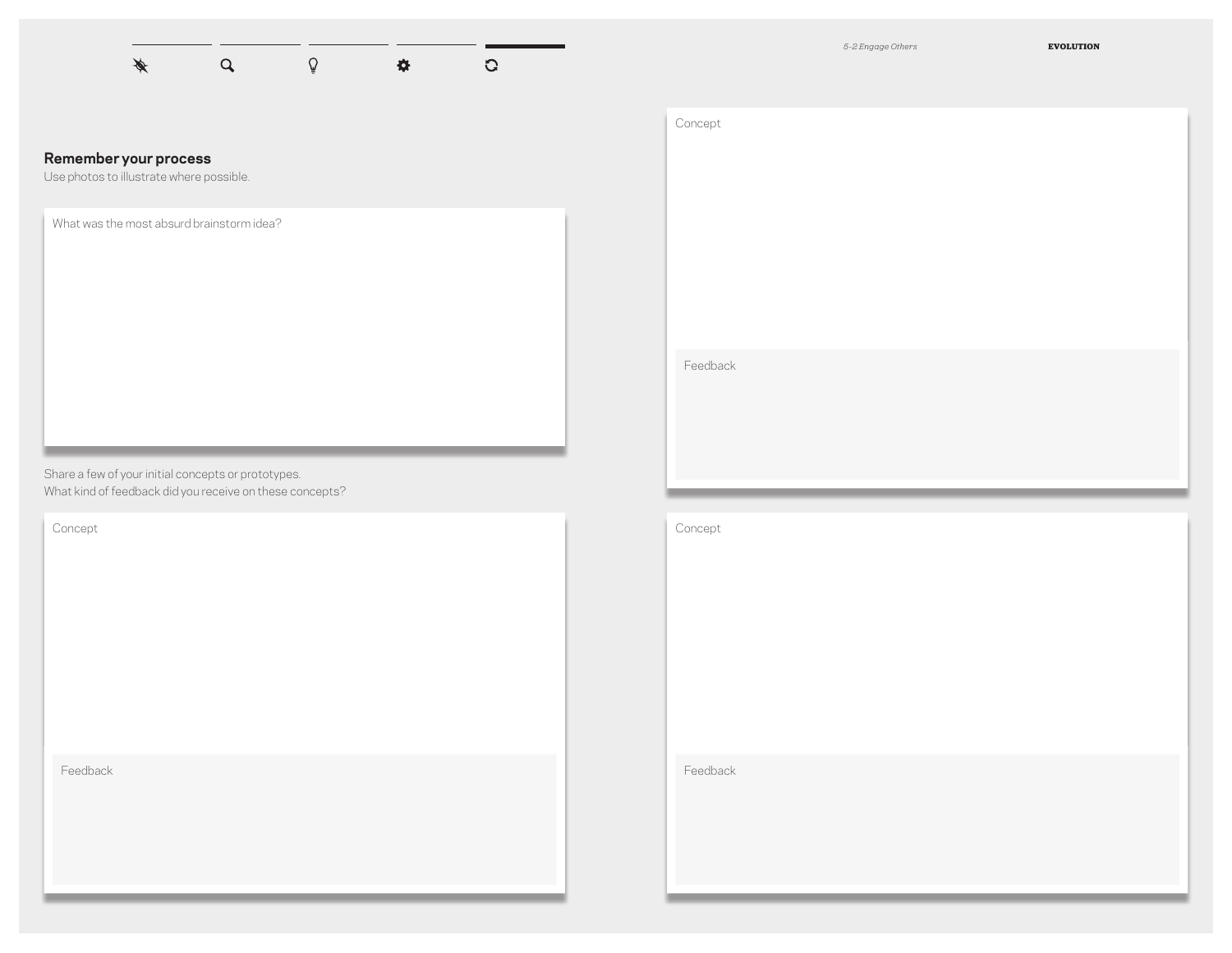|                                                                                             |             |             |                    |               | 5-2 Engage Others<br><b>EVOLUTION</b>                                                                                                                                                                                                                                                                                                                                                                                                                                                                    |  |
|---------------------------------------------------------------------------------------------|-------------|-------------|--------------------|---------------|----------------------------------------------------------------------------------------------------------------------------------------------------------------------------------------------------------------------------------------------------------------------------------------------------------------------------------------------------------------------------------------------------------------------------------------------------------------------------------------------------------|--|
|                                                                                             | $\mathsf Q$ | $\mathbb Q$ | $\mathbf{\hat{u}}$ | $\mathcal{O}$ | Place photo here                                                                                                                                                                                                                                                                                                                                                                                                                                                                                         |  |
| Show us where you've gotten<br>Use photos to illustrate where possible. Share your concept. |             |             |                    |               |                                                                                                                                                                                                                                                                                                                                                                                                                                                                                                          |  |
| Place photo here                                                                            |             |             |                    |               |                                                                                                                                                                                                                                                                                                                                                                                                                                                                                                          |  |
|                                                                                             |             |             |                    |               |                                                                                                                                                                                                                                                                                                                                                                                                                                                                                                          |  |
|                                                                                             |             |             |                    |               |                                                                                                                                                                                                                                                                                                                                                                                                                                                                                                          |  |
|                                                                                             |             |             |                    |               | HOW HAS YOUR PROTOTYPE BEEN SUCCESSFUL?                                                                                                                                                                                                                                                                                                                                                                                                                                                                  |  |
|                                                                                             |             |             |                    |               |                                                                                                                                                                                                                                                                                                                                                                                                                                                                                                          |  |
| Place photo here                                                                            |             |             |                    |               |                                                                                                                                                                                                                                                                                                                                                                                                                                                                                                          |  |
|                                                                                             |             |             |                    |               | CAPTURE QUOTES YOU'VE HEARD RELATED TO THE DESIGN AND/OR IMPACT<br>YOU'VE SEEN AROUND THE STUDENTS/SCHOOL/CLASSROOM.                                                                                                                                                                                                                                                                                                                                                                                     |  |
|                                                                                             |             |             |                    |               | $\begin{minipage}{0.9\linewidth} \begin{tabular}{l} \hline \textbf{0.01} \end{tabular} \end{minipage} \begin{minipage}{0.9\linewidth} \begin{tabular}{l} \hline \textbf{0.01} \end{tabular} \end{minipage} \begin{minipage}{0.9\linewidth} \begin{tabular}{l} \hline \textbf{0.01} \end{tabular} \end{minipage} \end{minipage} \begin{minipage}{0.9\linewidth} \begin{tabular}{l} \hline \textbf{0.01} \end{tabular} \end{minipage} \end{minipage} \begin{minipage}{0.9\linewidth} \begin{tabular}{l} \$ |  |
|                                                                                             |             |             |                    |               | $\begin{minipage}{0.9\linewidth} \begin{tabular}{l} \hline \textbf{0.01} \end{tabular} \end{minipage} \begin{minipage}{0.9\linewidth} \begin{tabular}{l} \hline \textbf{0.01} \end{tabular} \end{minipage} \begin{minipage}{0.9\linewidth} \begin{tabular}{l} \hline \textbf{0.01} \end{tabular} \end{minipage} \end{minipage} \begin{minipage}{0.9\linewidth} \begin{tabular}{l} \hline \textbf{0.01} \end{tabular} \end{minipage} \end{minipage} \begin{minipage}{0.9\linewidth} \begin{tabular}{l} \$ |  |
|                                                                                             |             |             |                    |               |                                                                                                                                                                                                                                                                                                                                                                                                                                                                                                          |  |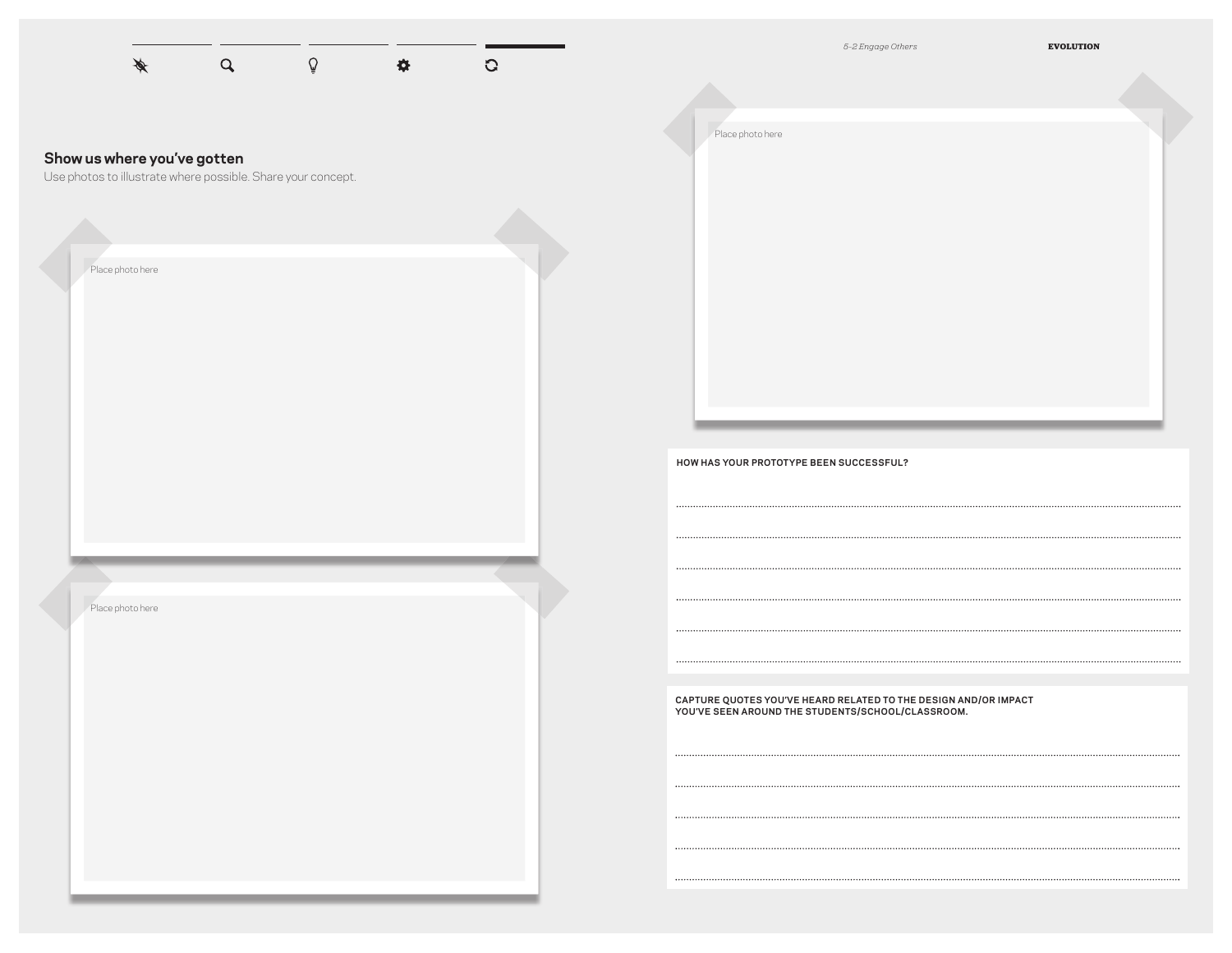#### $Q$  $\overline{Q}$ ♦  $\ddot{\mathbf{Q}}$  $\overline{G}$

#### **Build a Community**

Advancing your understanding of Design Thinking is best done through repeatedly undergoing the process with new design challenges. Having a network of people you can bounce ideas off is essential to moving your thinking forward. Who will you invite to your design network?

#### **DESIGN MEETING TIMES**

How often will you meet? How long will your meetings last? Where will you meet? What dynamic do you want to establish? What will you discuss?

| Who you will meet? |            |
|--------------------|------------|
|                    |            |
|                    |            |
|                    |            |
|                    |            |
|                    |            |
|                    |            |
|                    |            |
|                    |            |
|                    |            |
|                    |            |
|                    |            |
| When?              | How often? |
|                    |            |
|                    |            |
|                    |            |
|                    |            |
|                    |            |
|                    |            |
|                    |            |

**Now that you've completed one challenge, it's time to start the process over again. Define a new challenge and work your way through the process. Refer to the Design Thinking for Educators Toolkit to bring more depth to your work!**

| <b>CHALLENGE QUESTION</b>               |                                              |                               |                |
|-----------------------------------------|----------------------------------------------|-------------------------------|----------------|
|                                         |                                              |                               |                |
|                                         |                                              |                               |                |
|                                         |                                              |                               |                |
|                                         |                                              |                               |                |
|                                         |                                              |                               |                |
|                                         |                                              |                               |                |
|                                         |                                              |                               |                |
|                                         |                                              |                               |                |
|                                         | WHAT KIND OF CHALLENGE IS THIS? (CIRCLE ONE) |                               |                |
| $\circ = \square$<br>$\omega = \square$ | १एक                                          |                               | ╓              |
| — r                                     |                                              |                               | ℼ              |
| <b>CURRICULUM</b>                       | <b>SPACES</b>                                | <b>PROCESSES</b><br>AND TOOLS | <b>SYSTEMS</b> |
|                                         |                                              |                               |                |
|                                         |                                              |                               |                |